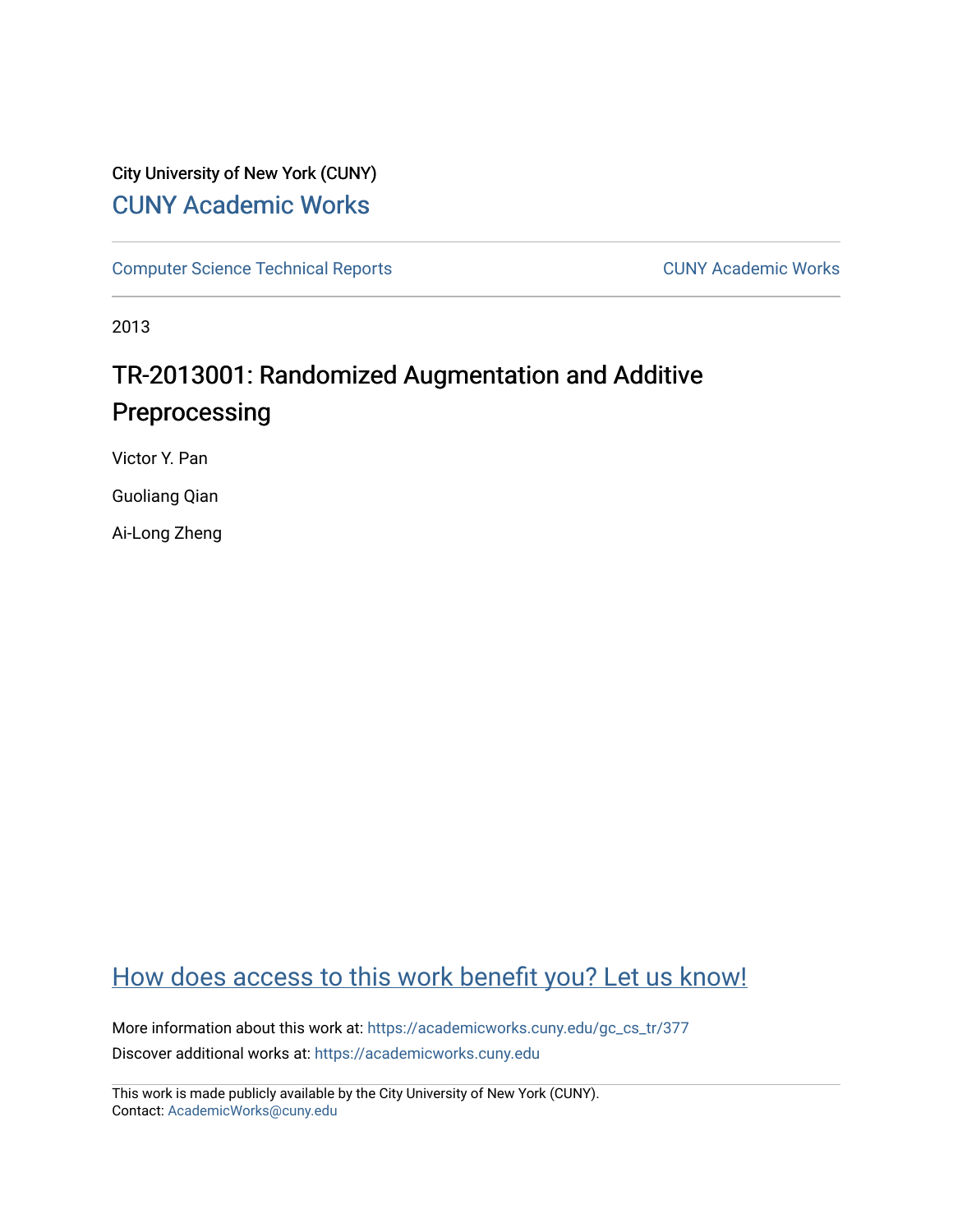# **Randomized Augmentations and Additive Preprocessing** <sup>∗</sup>

Victor Y. Pan[1*,*2]*,*[*a*] , Guoliang Qian[2]*,*[*b*] , and Ai-Long Zheng[2]*,*[*c*]

[1] Department of Mathematics and Computer Science Lehman College of the City University of New York Bronx, NY 10468 USA [2] Ph.D. Programs in Mathematics and Computer Science The Graduate Center of the City University of New York New York, NY 10036 USA [*a*] victor.pan@lehman.cuny.edu http://comet.lehman.cuny.edu/vpan/ [*b*] gqian@gc.cuny.edu [*c*] azheng-1999@yahoo.com

#### **Abstract**

Random matrices tend to be well conditioned, and so one can expect that appending properly scaled random rows and columns or adding a scaled random matrix of a fixed rank can decrease the condition number of an ill conditioned matrix. We prove probabilistic estimates for this decrease by using Gaussian random matrices as the preprocessors, but our tests showed equally strong impact on the condition numbers in the case where the preprocessors were random sparse and structured matrices, defined by much fewer random parameters. For sample applications of randomized preprocessing to matrix computations, we precondition an ill conditioned matrix, approximate its singular spaces associated with its largest and smallest singular values, approximate this matrix with low-rank matrices, and yield its  $2 \times 2$  block diagonalization. Combining our present techniques with randomized matrix multiplication (which we study elsewhere) should lead to further progress in matrix computations.

**2000 Math. Subject Classification:** 15A52, 15A12, 65F22

**Key Words:** Random matrices, Preconditioning, Numerical rank

# **1 Introduction**

It is well known that random matrices tend to be well conditioned [D88], [E88], [ES05], [CD05], [SST06], [B11], and we employ this property to advance matrix computations, by continuing our study in  $[PGMQ]$ ,  $[PIMR10]$ ,  $[PQ10]$ ,  $[PQ12]$ ,  $[PQZC]$ ,  $[PQZa]$ , and  $[PY09]$ . We prove that with probability 1 or near 1 our techniques of scaled Gaussian randomized preprocessing regularize and precondition a large and important class of ill conditioned matrices. By employing randomization

Some results of this paper have been presented at the ACM-SIGSAM International Symposium on Symbolic and Algebraic Computation (ISSAC '2011), San Jose, CA, 2011, the 3nd International Conference on Matrix Methods in Mathematics and Applications (MMMA 2011) in Moscow, Russia, June 22-25, 2011, the 7th International Congress on Industrial and Applied Mathematics (ICIAM 2011), in Vancouver, British Columbia, Canada, July 18-22, 2011, the SIAM International Conference on Linear Algebra, in Valencia, Spain, June 18-22, 2012, and the Conference on Structured Linear and Multilinear Algebra Problems (SLA2012), in Leuven, Belgium, September 10-14, 2012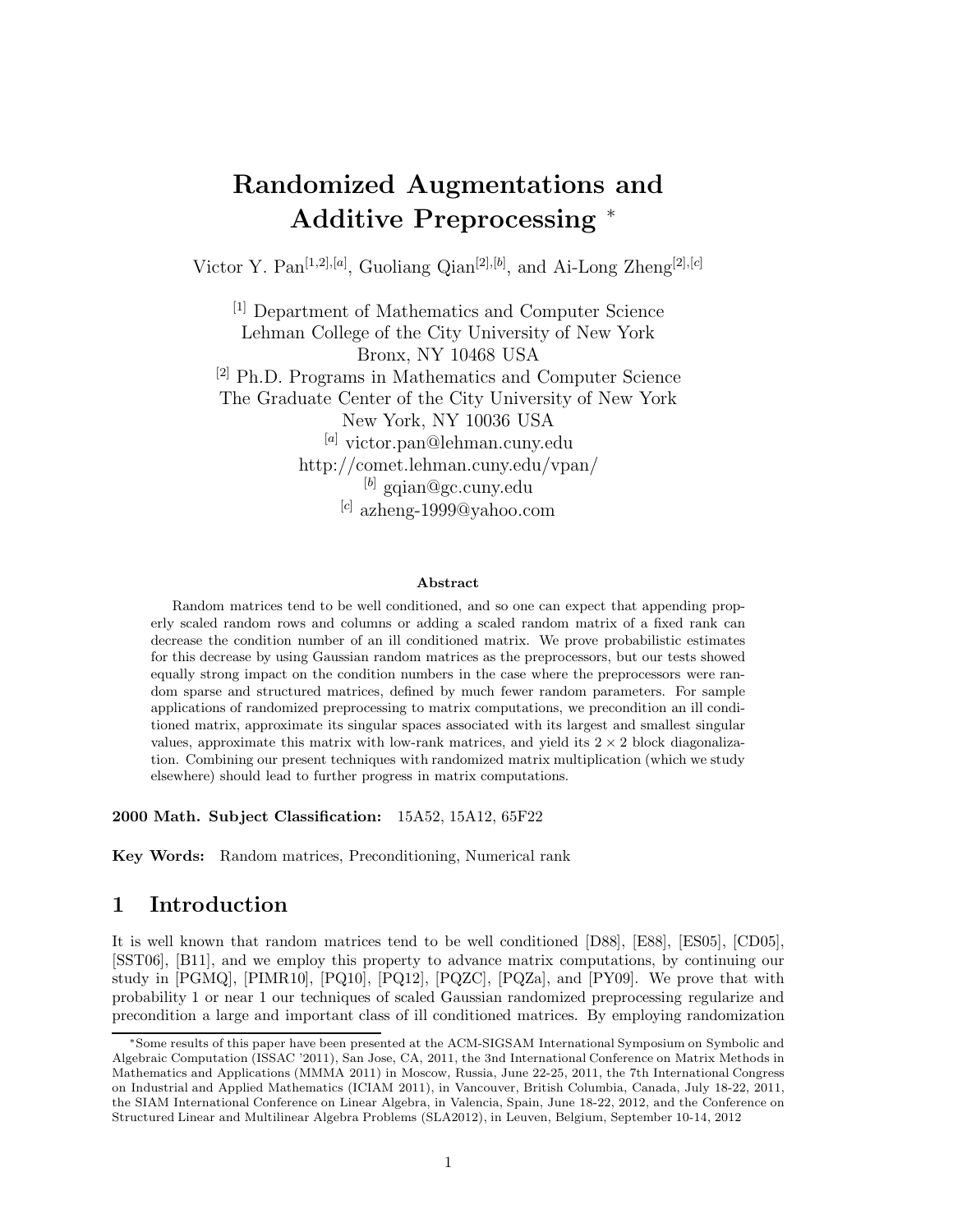we precondition an ill conditioned linear system of equations, approximate the singular spaces of an ill conditioned matrix *A* associated with its largest and smallest singular values, approximate this matrix by low-rank matrices, and achieve its  $2 \times 2$  block diagonalization. Our analysis and experiments show substantial progress versus the known algorithms. In our tests (the contribution of the second and third coauthors) our techniques have fully preserved their power when we employed sparse and structured preprocessors, defined by much fewer random parameters. Combining our present techniques with the results of [PGMQ, Section 12.2], [PQZa], and [PQb] on the impacts of randomized matrix multiplication should lead to further advance in matrix computations.

We organize the paper as follows. We recall some definitions and preliminaries in the next section and some estimates for the condition numbers of Gaussian random matrices and randomized matrix products in Section 3. In Sections 4 and 5 we formally estimate how much the scaled randomized preprocessing of two kinds (that is augmentation and additive modification) can decrease the condition number of an ill conditioned matrix, and we apply randomized augmentation to the solution of ill conditioned Toeplitz linear systems of equations. In Sections 6 and 7 we cover some other applications of scaled randomized preprocessing to matrix computations. In Section 8 we present numerical tests, which constitute the contribution of the second and the third authors. We leave Section 9 for conclusions. In Appendix A we estimate the probability that a random matrix has full rank under the uniform probability distribution. In Appendix B we comment on the extension of our probabilistic estimates to the case of complex matrices.

# **2 Some definitions and basic results**

We assume computations in the field  $\mathbb R$  of real numbers, and comment on the extension to the field C of complex numbers in Appendix B.

Hereafter "flop" stands for "arithmetic operation"; "expect" and "likely" mean "with probability 1 or close to 1" (we do not use the concept of the expected value), and the concepts "large", "small", "near", "closely approximate", "ill conditioned" and "well conditioned" are quantified in the context. For two scalars *a* and *b* we write  $a \ll b$  and  $b \gg a$  if the ratio  $|b/a|$  is large. We write  $a \approx b$  if  $|a-b| \ll |a| + |b|$ . Next we recall and extend some customary definitions of matrix computations [GL96], [S98].

## **2.1 Some basic definitions on matrix computations**

 $\mathbb{R}^{m \times n}$  is the class of real  $m \times n$  matrices  $A = (a_{i,j})_{i,j}^{m,n}$ .

 $(B_1 \mid \ldots \mid B_k) = (B_j)_{j=1}^k$  is a  $1 \times k$  block matrix with blocks  $B_1, \ldots, B_k$ . diag $(B_1, \ldots, B_k)$  $\text{diag}(B_j)_{j=1}^k$  is a  $k \times k$  block diagonal matrix with diagonal blocks  $B_1, \ldots, B_k$ .

 $e_i$  is the *i*th coordinate vector of dimension *n* for  $i = 1, \ldots, n$ . These vectors define the identity matrix  $I_n = (\mathbf{e}_1 \mid \dots \mid \mathbf{e}_n)$  and the reflection matrix  $J_n = (\mathbf{e}_n \mid \dots \mid \mathbf{e}_1)$ , both of size  $n \times n$ .  $O_{k,l}$ is the  $k \times l$  matrix filled with zeros.  $\mathbf{0}_k$  is the vector  $O_{k,1}$ . We write  $I, J, O$ , and **0** where the size of a matrix or a vector is not important or is defined by context.

 $A<sup>T</sup>$  is the transpose of a matrix *A*.  $A<sup>H</sup>$  is its Hermitian transpose. A matrix *A* is symmetric if  $A = A^T$  and is symmetric positive definite if  $A = B^T B$  for a real nonsingular matrix *B*.

A real matrix *Q* is called *orthogonal* if  $Q^T Q = I$  or  $QQ^T = I$ . More generally, over the complex field  $\mathbb C$  a matrix *U* is called *unitary* if  $U^H U = I$  or  $UU^H = I$ . Hereafter  $Q(A)$  denote a unique orthogonal matrix specified by the following result.

**Fact 2.1.** *[GL96, Theorem 5.2.2]. QR factorization A* = *QR of a matrix A having full column rank into the product of an orthogonal matrix*  $Q = Q(A)$  *and an upper triangular matrix*  $R = R(A)$  *is unique provided that the factor R is a square matrix with positive diagonal entries.*

### **2.2 Range, null space, rank, nullity, and nmbs**

 $\mathcal{R}(A)$  denotes the range of an  $m \times n$  matrix A, that is the linear space  $\{z : z = Ax\}$  generated by its columns.  $\mathcal{N}(A)$  denotes its null space  $\{ \mathbf{v} : A\mathbf{v} = \mathbf{0} \}$ , rank $(A) = \dim \mathcal{R}(A)$  its rank, and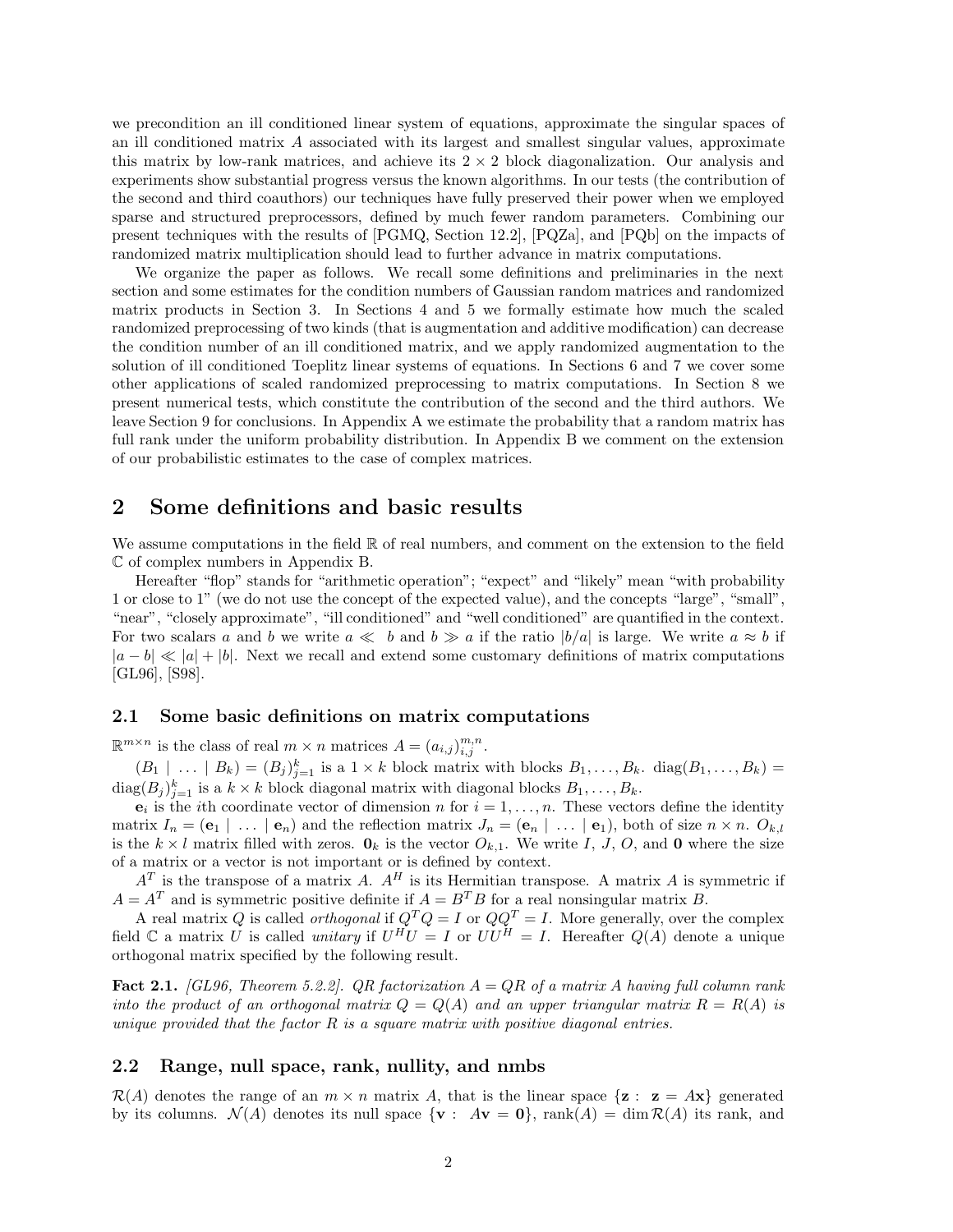$\text{null}(A) = \dim \mathcal{N}(A) = n - \text{rank}(A)$  its right nullity or just *nullity*, whereas  $\text{null}(A^T) = m - \text{rank}(A)$ is the left nullity of *A*, equal to nul(*A*) if and only if  $m = n$ . **v** is the null vector of *A* if  $A$ **v** = **0**.

**Fact 2.2.** *The set*  $\mathbb{M}$  *of*  $m \times n$  *matrices of rank*  $\rho$  *is an algebraic variety of dimension*  $(m+n-\rho)\rho$ *.* 

*Proof.* Let *M* be an  $m \times n$  matrix of a rank *ρ* with a nonsingular leading  $\rho \times \rho$  block  $M_{00}$  and  $M = \begin{pmatrix} M_{00} & M_{01} \ M_{10} & M_{11} \end{pmatrix}$ . Then the  $(m - \rho) \times (n - \rho)$  *Schur complement*  $M_{11} - M_{10} M_{00}^{-1} M_{01}$  must vanish, which imposes  $(m - \rho)(n - \rho)$  algebraic equations on the entries of M. Similar argument can be applied where any  $\rho \times \rho$  submatrix of the matrix *M* (among  $\binom{m}{n}$ *ρ* - *n ρ* - such submatrices) is nonsingular. Therefore dim  $M = mn - (m - \rho)(n - \rho) = (m + n - \rho)\rho$ .

A matrix that has full column rank is a *matrix basis* for its range. A matrix basis *B* for the null space  $\mathcal{N}(A)$  is a *null matrix basis* or a *nmb* for the matrix A, and we write  $B = \text{nmb}(A)$ . In other words  $B = \text{nmb}(A)$  if the matrix *B* has full column rank and if  $\mathcal{R}(B) = \mathcal{N}(A)$ , which can be equivalently rewritten as  $\mathcal{R}(A) = \mathcal{N}(B)$ .  $\mathcal{N}(A^T)$  is the left null space of a matrix *A*, and similarly the map  $A \Longrightarrow A^T$  defines left null vectors, left nmbs, and the left nullity of a matrix A.

### **2.3 Norms, SVD, and singular spaces**

We write  $||A|| = ||A||_2 = ||A^T||$  and  $||\mathbf{v}|| = \sqrt{\mathbf{v}^T \mathbf{v}} = ||\mathbf{v}||_2$  and recall that

 $||AB|| \le ||A|| ||B||$  for any matrix product *AB*, (2.1)

$$
||\operatorname{diag}(M_j)_j|| = \max_j ||M_j|| \text{ for any set of matrices } M_j. \tag{2.2}
$$

A matrix A is *normalized* if  $||A|| = 1$ . A normalized vector is orthogonal (unitary), and we call it *unit*. We write  $A \approx B$  if  $||A - B|| \ll ||A|| + ||B||$ .

Define an *SVD* or *full SVD* of an  $m \times n$  matrix *A* of a rank  $\rho$  as follows,

$$
A = S_A \Sigma_A T_A^T. \tag{2.3}
$$

 $\Box$ 

Here  $S_A S_A^T = S_A^T S_A = I_m$ ,  $T_A T_A^T = T_A^T T_A = I_n$ ,  $\Sigma_A = \text{diag}(\widehat{\Sigma}_A, O_{m-\rho,n-\rho}),$   $\widehat{\Sigma}_A = \text{diag}(\sigma_j(A))_{j=1}^{\rho}$ ,  $\sigma_j = \sigma_j(A) = \sigma_j(A^T)$  is the *j*th largest singular value of a matrix *A* for  $j = 1, \ldots, \rho, \sigma_1 = ||A||$ ,  $\sigma_{\rho} > 0$ , and we write  $\sigma_{j} = 0$  for  $j > \rho$ .

**Lemma 2.1.**  $\sigma_j(SM) = \sigma_j(MT) = \sigma_j(M)$  for all *j* if *S* and *T* are square orthogonal matrices.

**Lemma 2.2.** *If*  $A_0$  *is a submatrix of a matrix*  $A$ *, then*  $\sigma_j(A) \geq \sigma_j(A_0)$  *for all j.* 

*Proof.* [GL96, Corollary 8.6.3] implies the claimed bound where *A*<sup>0</sup> is any block of columns of the matrix *A*. Transposition of a matrix and permutations of its rows and columns do not change singular values, and thus we can extend the bounds to all submatrices  $A_0$ . П

**Theorem 2.1.** We have  $|\sigma_i(C) - \sigma_i(C + E)| \leq ||E||$  for all  $m \times n$  matrices C and E and all j.

*Proof.* See [GL96, Corollary 8.6.2] or [S98, Corollary 4.3.2].

Hereafter we use the following definitions. For every integer *k* in the range  $1 \leq k < \text{rank}(A)$ define the partition  $S_A = (S_{k,A} | S_{A,m-k})$  and  $T_A = (T_{k,A} | T_{A,n-k})$  where the submatrices  $S_{k,A}$ and  $T_{k,A}$  are formed by the first *k* columns of the matrices  $S_A$  and  $T_A$ , respectively. Write  $\Sigma_{k,A}$  =  $diag(\sigma_j(A))_{j=1}^k$ ,  $\mathbb{S}_{k,A} = \mathcal{R}(S_{k,A})$  and  $\mathbb{T}_{k,A} = \mathcal{R}(T_{k,A})$ . If  $\sigma_k > \sigma_{k+1}$ , then  $\mathbb{S}_{k,A}$  and  $\mathbb{T}_{k,A}$  are the left and right *leading singular spaces*, respectively, associated with the *k* largest singular values of the matrix *A*, whereas their orthogonal complements  $S_{A,m-k} = \mathcal{R}(S_{A,m-k})$  and  $\mathbb{T}_{A,n-k} = \mathcal{R}(T_{A,n-k})$ are the left and right *trailing singular spaces*, respectively, associated with the other singular values of *A*. The pairs of subscripts  $\{k, A\}$  versus  $\{A, m - k\}$  and  $\{A, n - k\}$  mark the leading versus trailing singular spaces. The left singular spaces of *A* are the right singular spaces of *A<sup>T</sup>* and vice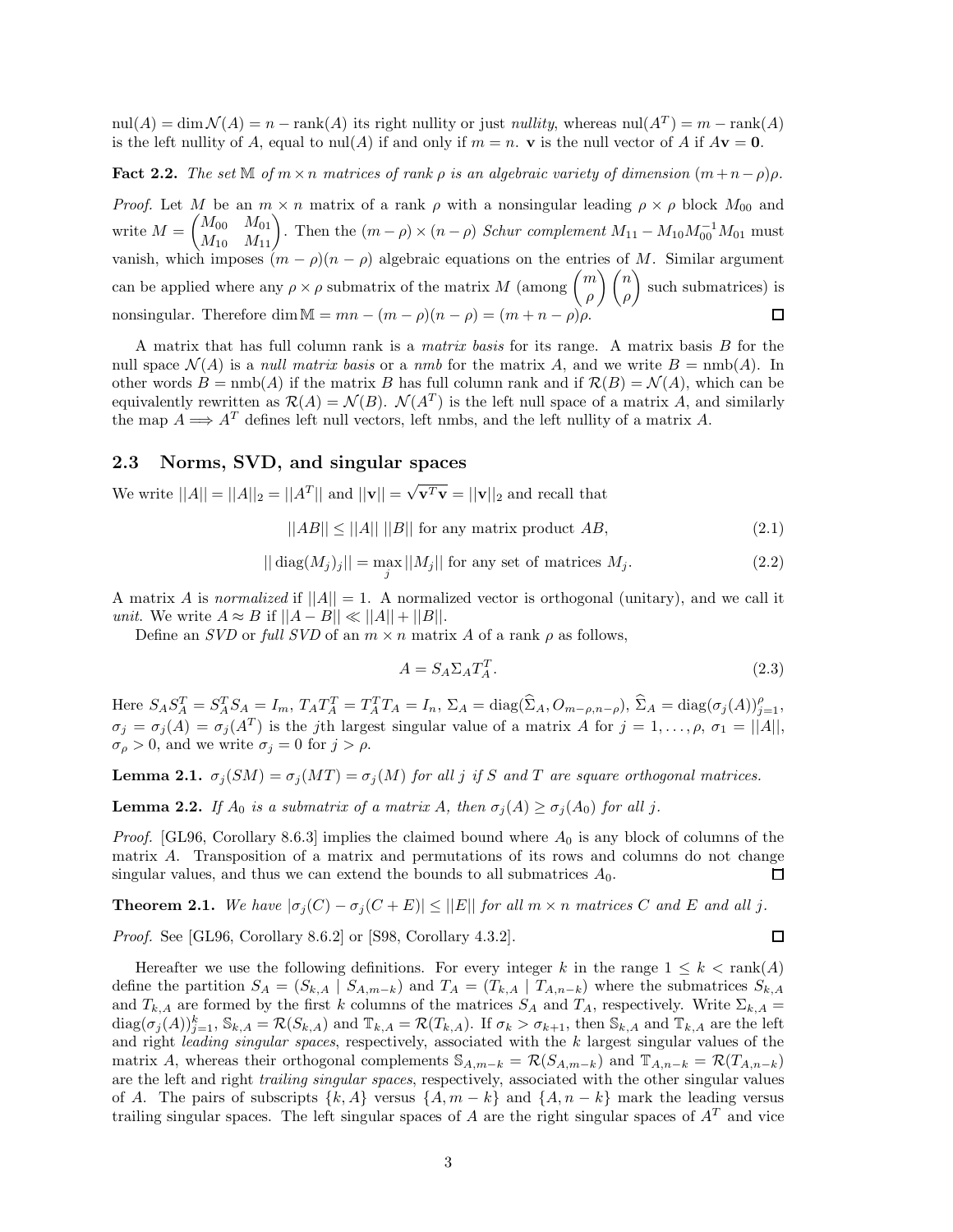versa. All matrix bases for the singular spaces  $\mathbb{S}_{k,A}$  and  $\mathbb{T}_{k,A}$  are given by matrices  $S_{k,A}X$  and  $T_{k,A}Y$ , respectively, for nonsingular  $k \times k$  matrices *X* and *Y*. Orthogonal matrices *X* and *Y* define orthogonal matrix bases for these spaces. *B* is an *approximate matrix basis* for a space S within a relative error norm bound  $\tau$  if there exists a matrix *E* such that  $B + E$  is a matrix basis for this space S and if  $||E|| \leq \tau ||B||$ .

### **2.4 Inverses, generalized inverses, and perturbation bounds**

 $A^+ = T_A \text{diag}(\hat{\Sigma}_A^{-1}, O_{n-\rho,m-\rho}) S_A^T$  is the Moore–Penrose pseudo-inverse of the matrix *A* of (2.3), and

$$
||A^{+}|| = 1/\sigma_{\rho}(A) \tag{2.4}
$$

for a matrix *A* of a rank  $\rho$ .  $A^{+T}$  stands for  $(A^{+})^{T} = (A^{T})^{+}$ , and  $A^{-T}$  stands for  $(A^{-1})^{T} = (A^{T})^{-1}$ .

An  $n \times m$  matrix  $X = A^{(I)}$  is a left inverse of an  $m \times n$  matrix A if  $XA = I$  and is its right inverse if  $AX = I$ .  $A^+$  is a left or right inverse  $A^{(I)}$  if and only if a matrix *A* has full rank.  $A^{(I)}$  is unique and is equal to  $A^{-1}$  if *A* is a nonsingular matrix. Theorem 2.1 implies the following bound.

**Theorem 2.2.** Suppose two matrices  $C, C + E \in \mathbb{C}^{m \times n}$  have full rank. Then  $||(C + E)^+ - C^+|| \le$  $||E|| ||(C+E)^{+} C^{+}||.$ 

This bound can be improved where the matrices *C* and *C* + *E* are nonsingular.

**Theorem 2.3.** *Suppose C* and  $C + E$  are two nonsingular matrices of the same size and  $||C^{-1}E|| =$  $\theta$  < 1*.* Then  $||I - (C + E)^{-1}C|| \le \frac{\theta}{1-\theta}$  and  $||[(C + E)^{-1} - C^{-1}|| \le \frac{\theta}{1-\theta}||C^{-1}||$ , in particular  $||(C + E)^{-1} - C^{-1}|| \le 0.5||C^{-1}||$  *if*  $\theta \le 1/3$ *.* 

*Proof.* See [S98, Corollary 1.4.19] for  $P = -C^{-1}E$ .

**Theorem 2.4.** *[GL96, page 50], [S98, Corollary 4.3.2]. Suppose that*  $U, V \in \mathbb{R}^{n \times r}$ *, the matrices*  $A \in \mathbb{R}^{n \times n}$  and  $C = A + UV^T$  are nonsingular, and  $0 < r < n$ . Then the matrix  $G = I_r - V^T C^{-1} U$ *is nonsingular and we have the Sherman–Morrison–Woodbury (hereafter* SMW*) formula*

$$
A^{-1} = C^{-1} + C^{-1} U G^{-1} V^T C^{-1}.
$$

### **2.5 Condition number, numerical rank and numerical nullity**

 $\kappa(A) = \frac{\sigma_1(A)}{\sigma_\rho(A)} = ||A|| \, ||A^+||$  is the condition number of an  $m \times n$  matrix *A* of a rank  $\rho$ . Such matrix is *ill conditioned* if  $\sigma_1(A) \gg \sigma_\rho(A)$  and is *well conditioned* otherwise. See [D83], [GL96, Sections 2.3.2, 2.3.3, 3.5.4, 12.5], [H02, Chapter 15], [KL94], [KW92], and [S98, Section 5.3] on the estimation of matrix norms and condition numbers.

An  $m \times n$  matrix *A* has *numerical rank* nrank(*A*), not exceeding rank(*A*), and has the right numerical nullity nnul(*A*) = *n* − nrank(*A*) or just *numerical nullity* if the ratios  $\sigma_i(A)/||A||$  are small for  $j > \text{nrank}(A)$  but not for  $j \leq \text{nrank}(A)$ . The *left numerical nullity* of the matrix A equals the numerical nullity nnul( $A^T$ ) =  $m - \text{nrank}(A)$  of the  $n \times m$  transpose  $A^T$  and coincides with the numerical nullity of  $A$  if and only if  $m = n$ .

**Remark 2.1.** *One can specify the adjective "small" above as "smaller than a fixed positive toler*ance". The choice of the tolerance can be a challenge, e.g., for the matrix diag(1.1<sup>-*j*)999</sup><sub>j=0</sub>.

If a well conditioned  $m \times n$  matrix *A* has a rank  $\rho < l = \min\{m, n\}$ , then all its close neighbours have numerical rank *ρ* and almost all of them have full rank *l* (see Section 3.2). Conversely, suppose a matrix *A* has a positive numerical rank  $\rho = \text{nrank}(A)$  and *truncate its SVD* by setting to 0 all its singular values, except for the  $\rho$  largest ones. Then the resulting matrix  $A - E$  is well conditioned and has rank  $\rho$  and  $||E|| = \sigma_{\rho+1}(A)$ , and so  $A - E$  is a rank- $\rho$  approximation to the matrix A within the error norm bound  $\sigma_{\rho+1}(A)$ . At a lower computational cost we can obtain rank- $\rho$  approximations of the matrix *A* from its rank-revealing factorizations [GE96], [HP92], [P00a], and we can further decrease the computational cost by applying randomized algorithms (cf. Remark 6.4).

 $\Box$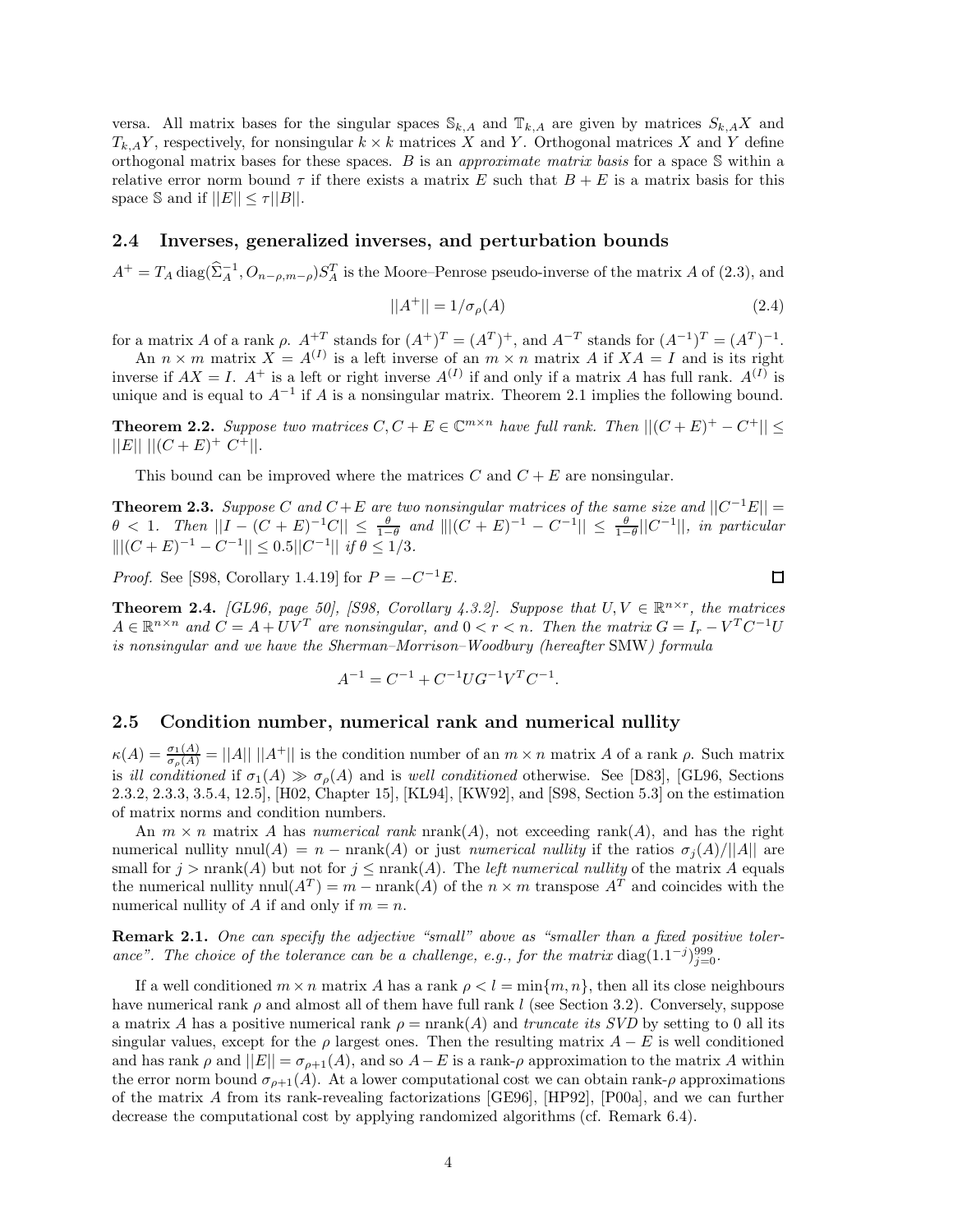**Remark 2.2.** *How large is the class of m*×*n matrices having a numerical rank ρ? We characterize it indirectly, by noting that by virtue of Fact 2.2 the nearby matrices of rank ρ form a variety of dimension*  $(m + n - \rho)\rho$ *, which increases as*  $\rho$  *increases.* 

## **2.6 The computation of approximate matrix bases for the leading singular spaces of a matrix and its rank-**ρ **approximation.**

**Theorem 2.5.** *Cf.* [PQb]. Suppose A is an  $m \times n$  matrix,  $S_A \Sigma_A T_A^T$  is its SVD of (2.3), q is *a positive integer,*  $q \leq \min\{m, n\}$ *, and T and S are matrix bases for the spaces*  $\mathbb{T}_{q,A}$  *and*  $\mathbb{S}_{q,A}$ *, respectively. Then*

$$
||A - AT(T^T T)^{-1}T^T|| = ||A - S(S^T S)^{-1}S^T A|| = \sigma_{q+1}(A). \tag{2.5}
$$

*For orthogonal matrices T* and *S* we have  $T^{T}T = S^{T}S = I_q$  and

$$
||A - ATTT|| = ||A - SSTA|| = \sigma_{q+1}(A).
$$
\n(2.6)

The theorem reduces the computation of a rank-*q* approximation of a matrix *A* to computing or approximating a matrix basis for its leading singular space  $\mathbb{T}_{q,A}$  or  $\mathbb{S}_{q,A}$ . The following result from [PQb] supports randomized computation of such approximate matrix bases.

**Theorem 2.6.** Suppose a matrix  $A \in \mathbb{R}^{m \times n}$  has a numerical rank  $\rho$ ,  $H \in \mathcal{G}_{0,1}^{n \times \rho_+}$  and  $G \in \mathcal{G}_{0,1}^{m \times \rho_+}$ *for*  $\rho_+ \geq \rho$ . Then the matrices  $T = A^T G$  and  $S = AH$  have full rank with probability 1 and are *likely to have numerical rank ρ and to satisfy the following matrix equations,*

$$
S + \Delta = S_{\rho,A} U \text{ and } T + \Delta' = T_{\rho,A} V \tag{2.7}
$$

*for two matrices*  $\Delta$  *and*  $\Delta'$  *having norms of order*  $\sigma_{\rho+1}(A)$  *and for two nonsingular matrices U and V having condition numbers of at most order*  $||A||/(\sigma_p(A)\sqrt{\rho})$ .

For a matrix basis *B* of the leading singular space  $\mathcal{S}_{\rho,A}$  or  $\mathbb{T}_{\rho,A}$  of an  $m \times n$  matrix *A*, a nmb(*B*) is a matrix basis for the trailing singular space  $\mathbb{S}_{A,m-\rho}$  or  $\mathbb{T}_{A,n-\rho}$ , respectively, and vice versa. Clearly, similar relationships hold for approximate matrix bases.

### **2.7 Toeplitz matrices**

A *Toeplitz*  $m \times n$  matrix  $T_{m,n} = (t_{i-j})_{i,j=1}^{m,n}$  is defined by its first row and column, that is by the vector  $(t_h)_{h=1-n}^{m-1}$  of dimension  $m + n - 1$ . We write  $T_n = T_{n,n} = (t_{i-j})_{i,j=1}^{n,n}$  (see (2.8)).

A lower *triangular Toeplitz*  $n \times n$  matrix  $Z(\mathbf{t}) = (t_{i-j})_{i,j=1}^n$  (where  $t_k = 0$  for  $k < 0$ ) is defined by its first column  $\mathbf{t} = (t_h)_{h=0}^{n-1}$ . We write  $Z(\mathbf{t})^T = (Z(\mathbf{t}))^T$ .  $Z = Z(\mathbf{e}_2)$  is the downshift  $n \times n$  (see (2.8)). We have  $Z\mathbf{v} = (v_i)_{i=0}^{n-1}$  and  $Z(\mathbf{v}) = \sum_{i=1}^{n} v_i Z^{i-1}$  for  $\mathbf{v} = (v_i)_{i=1}^{n}$  and  $v_0 = 0$ ,

$$
T_n = \begin{pmatrix} t_0 & t_{-1} & \cdots & t_{1-n} \\ t_1 & t_0 & \ddots & \vdots \\ \vdots & \ddots & \ddots & t_{-1} \\ t_{n-1} & \cdots & t_1 & t_0 \end{pmatrix}, \quad Z = \begin{pmatrix} 0 & \cdots & 0 \\ 1 & \ddots & & \\ \vdots & \ddots & \ddots & \vdots \\ 0 & \cdots & 1 & 0 \end{pmatrix}.
$$
 (2.8)

**Theorem 2.7.** *[GS72].* Let the matrix  $T_n$  of (2.8) be nonsingular and write  $p = T_n^{-1}e_1$  and  ${\bf q} = T_n^{-1} {\bf e}_n$ . If  $p_1 = {\bf e}_1^T {\bf p} \neq 0$ , then  $p_1 T_n^{-1} = Z({\bf p})Z(J{\bf q})^T - Z(Z{\bf q})Z(ZJ{\bf p})^T$ .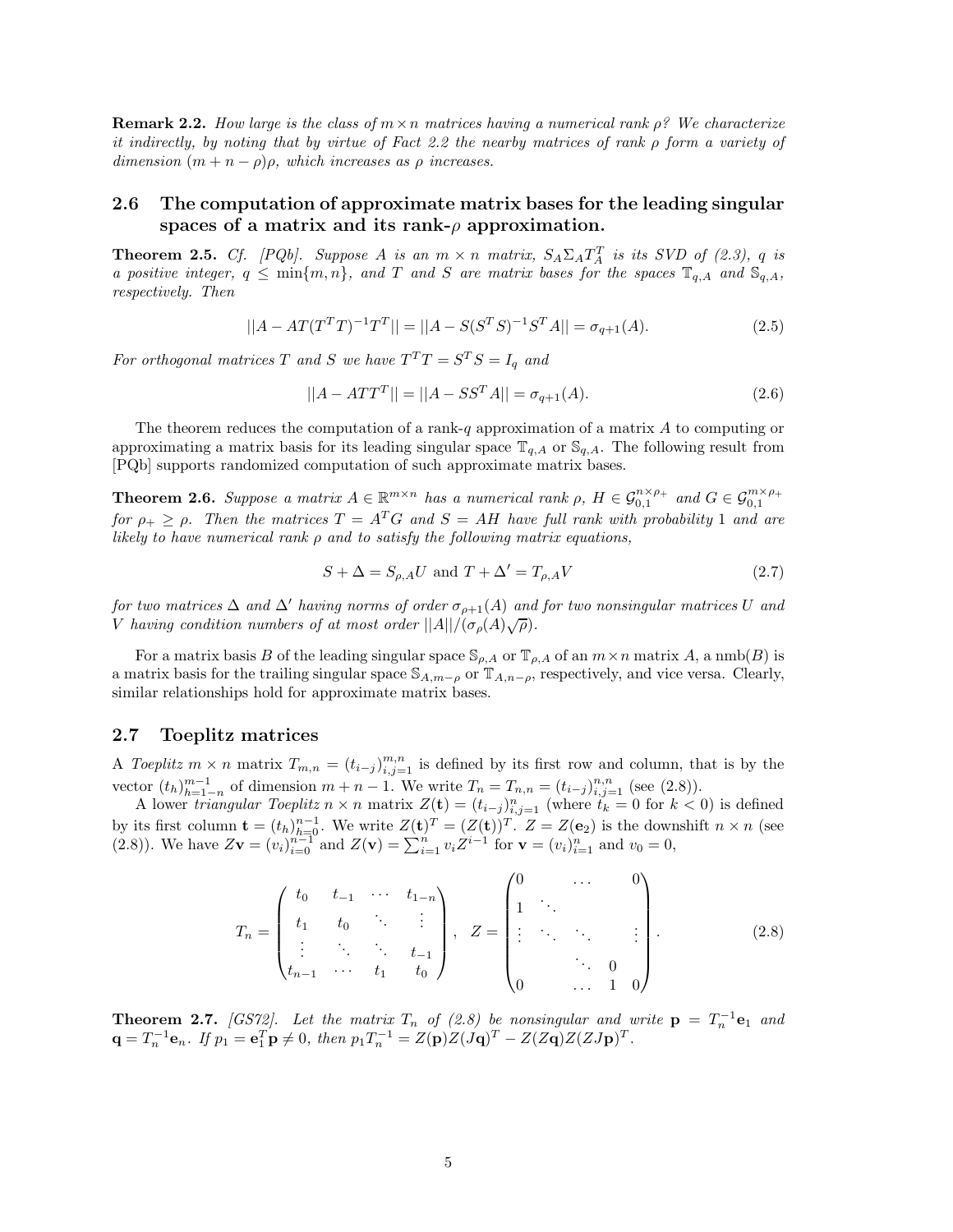# **3 Ranks and conditioning of Gaussian random matrices**

### **3.1 Random variables and Gaussian random matrices**

**Definition 3.1.**  $F_{\gamma}(y) = Probability\{\gamma \leq y\}$  (for a real random variable  $\gamma$ ) is the cumulative distribution function (cdf) of  $\gamma$  evaluated at y.  $F_{g(\mu,\sigma)}(y) = \frac{1}{\sigma\sqrt{2\pi}} \int_{-\infty}^{y} \exp(-\frac{(x-\mu)^2}{2\sigma^2}) dx$  for a Gaussian *random variable*  $g(\mu, \sigma)$  *with a mean*  $\mu$  *and a positive variance*  $\sigma^2$ *, and so* 

$$
\mu - 4\sigma \le y \le \mu + 4\sigma \text{ with a probability near 1.} \tag{3.1}
$$

**Definition 3.2.** *A matrix or a vector is a* Gaussian random matrix or vector *with a mean µ and a positive variance*  $\sigma^2$  *if it is filled with independent identically distributed Gaussian random variables,*  $I_0$ *all having the mean*  $\mu$  *and variance*  $\sigma^2$ *.*  $\mathcal{G}_{\mu,\sigma}^{m\times n}$  *is the set of such Gaussian random*  $m \times n$  *matrices (which are* standard *for*  $\mu = 0$  *and*  $\sigma^2 = 1$ *). By restricting this set to Toeplitz matrices we obtain the set*  $T_{\mu,\sigma}^{m\times n}$  *of* Gaussian random Toeplitz matrices.

**Lemma 3.1.** [SST06, Proposition 2.2]. Suppose  $H \in \mathcal{G}_{\mu,\sigma}^{m \times n}$ ,  $SS^T = S^T S = I_m$ ,  $TT^T = T^T T = I_n$ . *Then*  $SH \in \mathcal{G}_{\mu,\sigma}^{m \times n}$  *and*  $HT \in \mathcal{G}_{\mu,\sigma}^{m \times n}$ *.* 

## **3.2 Nondegeneration of Gaussian random matrices**

The total degree of a multivariate monomial is the sum of its degrees in all its variables. The total degree of a polynomial is the maximal total degree of its monomials.

**Lemma 3.2.** *[DL78], [S80], [Z79]. For a set* ∆ *of a cardinality* |∆| *in any fixed ring let a polynomial in m variables have a total degree d and let it not vanish identically on this set. Then the polynomial vanishes in at most*  $d|\Delta|^{m-1}$  *points.* 

We assume that Gaussian random variables range over infinite sets  $\Delta$ , e.g. the real line or its interval. Then the lemma implies that a nonzero polynomial vanishes with probability 0. Consequently a square Gaussian random general or Toeplitz matrix is nonsingular with probability 1 because its determinant is a polynomials in the entries, and so rectangular Gaussian random general and Toeplitz matrices have generic rank profile with probability 1. Furthermore all entries of such matrix *A* and of its adjoint adj*A* are subdeterminants and thus are nonzeros with probability 1. Clearly this property of the adjoint also holds for the inverse  $A^{-1} = \frac{\text{adj }A}{\text{det }A}$  if the matrix *A* is nonsingular. Hereafter, wherever this causes no confusion, we assume by default that *Gaussian random general and Toeplitz matrices have full rank, and their inverses (if defined) have nonzero entries*. These properties can be readily extended to the products of the latter matrices by nonsingular matrices, and further to various other functions of Gaussian random general and structured matrices. Moreover similar properties hold with probability near 1 where the random variables are sampled under the uniform probability distribution from a finite set of a large cardinality (see Appendix A).

# **3.3 Extremal singular values of Gaussian random matrices and of randomized matrix products**

Besides having full rank with probability 1, Gaussian random matrices in Definition 3.2 are likely to be well conditioned [D88], [E88], [ES05], [CD05], [B11], and even the sum  $M + A$  for  $M \in \mathbb{R}^{m \times n}$ and  $A \in \mathcal{G}_{\mu,\sigma}^{m \times n}$  is likely to be well conditioned unless the ratio  $\sigma/||M||$  is small or large [SST06].

The following theorem states an upper bound proportional to *y* on the cdf  $F_{1/||A^+||}(y)$ , that is on the probability that the smallest positive singular value  $1/||A^+|| = \sigma_l(A)$  of a Gaussian random matrix *A* is less than a nonnegative scalar *y* (cf.  $(2.4)$ ) and consequently on the probability that the norm  $||A^+||$  exceeds a positive scalar *x*. The stated bound still holds if we replace the matrix *A* by *A*−*B* for any fixed matrix *B*, and for  $B = O_{m,n}$  the bounds can be strengthened by a factor  $y^{|m-n|}$ [ES05], [CD05].

**Theorem 3.1.** Suppose  $A \in \mathcal{G}_{\mu,\sigma}^{m \times n}$ ,  $B \in \mathbb{R}^{m \times n}$ ,  $l = \min\{m,n\}$ ,  $x > 0$ , and  $y \ge 0$ . Then  $F_{\sigma_l(A-B)}(y) \le 2.35 \sqrt{l}y/\sigma$ , that is Probability $\{||(A-B)^+|| \ge 2.35x\sqrt{l}/\sigma\} \le 1/x$ .  $l/\sigma\} \leq 1/x$ *.*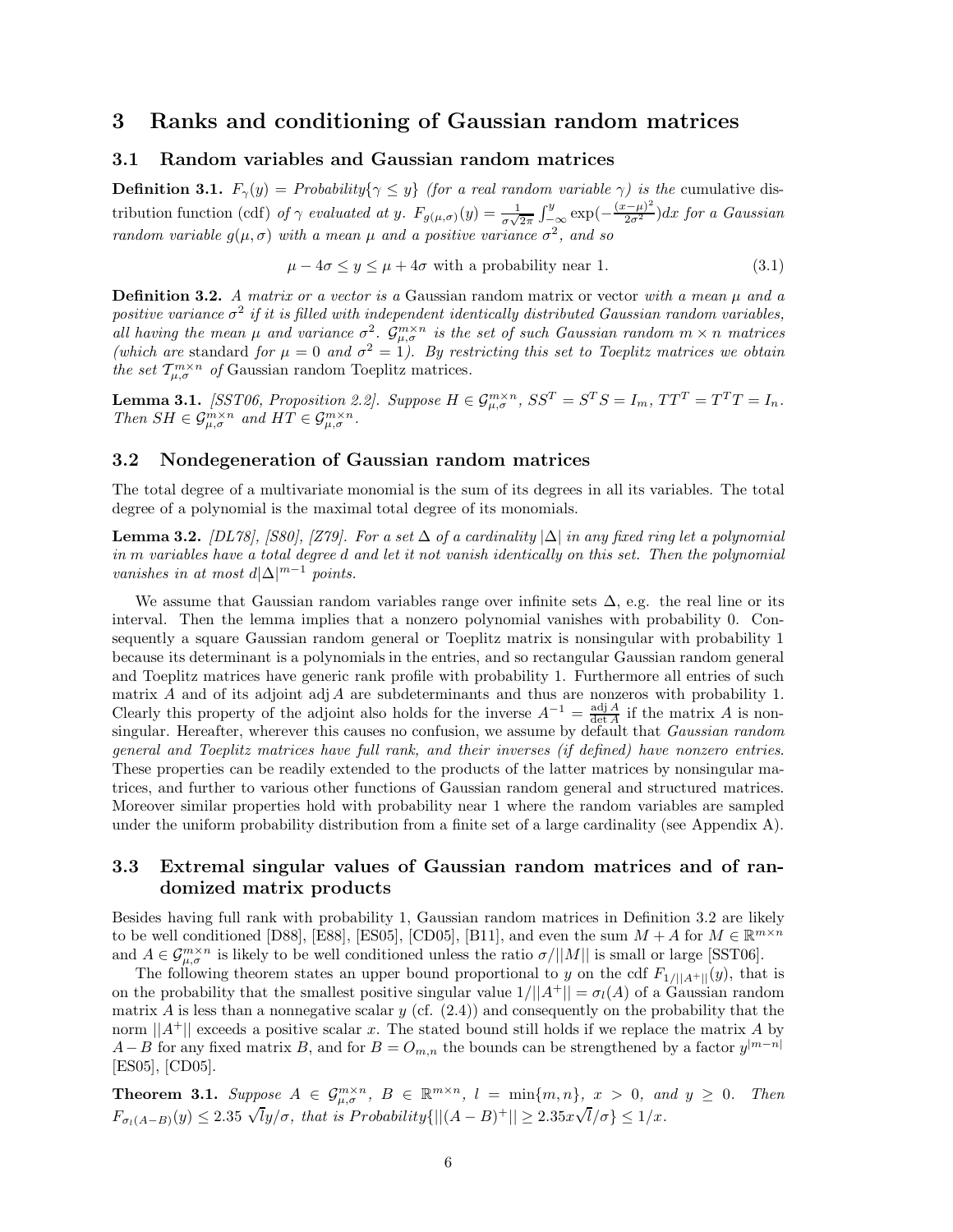*Proof.* For  $m = n$  this is [SST06, Theorem 3.3]. Apply Lemma 2.2 to extend it to any pair  $\{m, n\}$ . ◻

The following two theorems supply lower bounds  $F_{\vert A \vert \vert}(z)$  and  $F_{\kappa(A)}(y)$  on the probabilities that  $||A|| \leq z$  and  $\kappa(A) \leq y$  for two scalars y and z, respectively, and a Gaussian random matrix A. We do not use the second theorem, but state it for the sake of completeness and only for square  $n \times n$ matrices *A*. The theorems imply that the functions  $1 - F_{\vert A \vert \vert}(z)$  and  $1 - F_{\kappa(A)}(y)$  decay as  $z \to \infty$ and  $y \to \infty$ , respectively, and that the decays are exponential in  $-z^2$  and proportional to  $\sqrt{\log y}/y$ , respectively. For small values  $y\sigma$  and a fixed *n* the lower bound of Theorem 3.3 becomes negative, in which case the theorem becomes trivial. Unlike Theorem 3.1, in both theorems we assume that  $\mu = 0.$ 

**Theorem 3.2.** *[DS01, Theorem II.7]. Suppose*  $A \in \mathcal{G}_{0,\sigma}^{m \times n}$ ,  $h = \max\{m,n\}$  and  $z \geq 2\sigma\sqrt{n}$ *h. Then F*<sub>|</sub> $A$ <sub>|</sub> $|$ (*z*)  $\geq 1 - \exp(-(z - 2\sigma\sqrt{h})^2/(2\sigma^2))$ *, and so the norm* ||*A*|| *is likely to have order*  $\sigma\sqrt{h}$ *.* 

**Theorem 3.3.** *[SST06, Theorem 3.1]. Suppose*  $0 < \sigma \leq 1$ ,  $y \geq 1$ ,  $A \in \mathcal{G}_{0,\sigma}^{n \times n}$ . *Then the matrix A has full rank with probability* 1 *and*  $F_{\kappa(A)}(y) \geq 1 - (14.1 + 4.7\sqrt{(2 \ln y)/n})n/(y\sigma)$ .

*Proof.* See [SST06, the proof of Lemma 3.2].

The following theorem from [PQb] implies that multiplication by standard Gaussian random matrix is unlikely to decrease the smallest positive singular value of a matrix dramatically, even though  $UV = O$  for some pairs of rectangular orthogonal matrices  $U$  and  $V$ .

**Theorem 3.4.** Suppose  $G' \in \mathcal{G}_{\mu,\sigma}^{r\times m}$ ,  $H' \in \mathcal{G}_{\mu,\sigma}^{n\times r}$ ,  $M \in \mathbb{R}^{m\times n}$ ,  $G = G' + U$ ,  $H = H' + V$  for some matrices U and V,  $r(M) = \text{rank}(M)$ ,  $x > 0$  and  $y \ge 0$ . Then  $F_{1/||(GM)^+||}(y) \le F(y, M, \sigma)$ and  $F_{1/||(MH)^+||}(y) \leq F(y, M, \sigma)$  for  $F(y, M, \sigma) = 2.35y\sqrt{\tilde{r}}||M^+||/\sigma$  and  $\tilde{r} = \min\{r, r(M)\}\$ , that is  $Probability \{ ||P^+|| \geq 2.35 \times \sqrt{\hat{r}} ||M^+|| / \sigma \} \leq 1/x$  *for*  $P = GM$  *and*  $P = MH$ *.* 

# **4 Randomized augmentation**

## **4.1 Augmentation and an extension of the SMW formula**

The solution of a nonsingular linear system of *n* equations  $A$ **y** = **b** can be readily recovered from a null vector  $\begin{pmatrix} -1/\beta \\ -1 \end{pmatrix}$ **y** of the matrix  $K = (\beta \mathbf{b} \mid A)$  for a nonzero scalar  $\beta$ . If the matrix *A* has numerical nullity 1 and if the ratio  $||A||/||Bb||$  is neither large nor small, then the matrix *K* is well conditioned for the average vector **b** [PQ12, Section 13.1]. The above map  $A \implies K$  is a special case of more general augmentation

$$
K = \begin{pmatrix} W & V^T \\ -U & A \end{pmatrix},\tag{4.1}
$$

which we study next, beginning with the following extension of the SMW formula of Theorem 2.4.

**Theorem 4.1.** *Suppose equation (4.1) holds,*  $m = n$  *and the matrices*  $A$ *,*  $W$  *and*  $K$  *are nonsingular. Write*  $S = A + U W^{-1} V^T$ . Then the matrix *S* is nonsingular,  $S^{-1}$  is the trailing (southwestern)  $n \times n$  *block of*  $K^{-1}$ *, and we have* 

$$
A^{-1} = S^{-1} + S^{-1}UW^{-1}R^{-1}V^{T}S^{-1} \text{ for } R = I - V^{T}S^{-1}UW^{-1}.
$$
 (4.2)

*Proof.* Apply the SMW formula of Theorem 2.4 for *C* replaced by *S*, *U* by  $U W^{-1}$ , and *G* by *R*.  $\Box$ 

 $\square$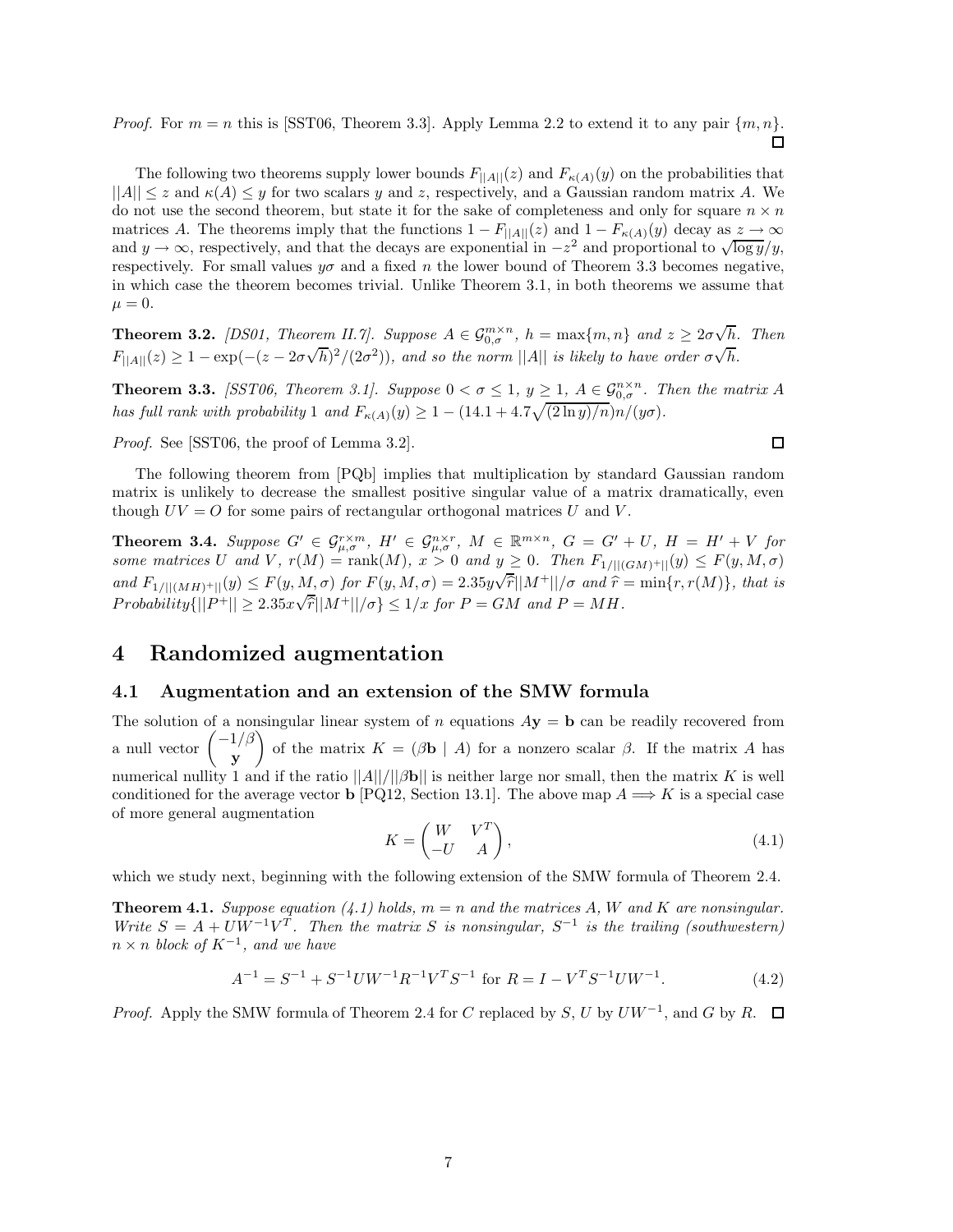#### **4.2 Bounds on the norms, ranks, numerical ranks, and condition numbers**

**Theorem 4.2.** Suppose  $m$ ,  $n$ ,  $q$  and  $r$  are four positive integers,  $l = \min\{m, n\}$ , a real normalized  $m \times n$  matrix A has a rank  $\rho$ ,  $U \in \mathcal{G}_{0,1}^{m \times q}$ ,  $V \in \mathcal{G}_{0,1}^{n \times r}$ ,  $W \in \mathbb{R}^{q \times r}$ , the matrix W has full rank, *and K denotes the matrix of (4.1). Write*  $l_q = \min\{m - \rho, q\}$ ,  $l_r = \min\{n - \rho, r\}$ , and  $\rho_+ =$  $\min\{\rho + q + r, m + q, n + r\}$ *. Then (i)*  $||K|| \leq ||A|| + ||W|| + ||U|| + ||V||$  *and (ii)*  $\text{rank}(K) = \rho_+$  *with* probability 1, that is  $\text{rank}(K) = \rho + q + r$  if  $l_q = q$  and  $l_r = r$ ; otherwise  $\text{rank}(K) = n + q$  if  $l_r = r$ ,  $and \text{ rank}(K) = m + r \text{ if } l_q = q$ , and so with probability 1 the matrix K is rank deficient if and only if  $l_q < q$  and  $l_r < r$ . (iii) Furthermore unless  $l_q < q$  and  $l_r < r$  we have  $\kappa(K) \leq ||K||(N_1 + N_2 + N_3)$ *with probability* 1 *where*

$$
N_1 = \max\{||V_1^{-1}||, ||U_1^{-1}||, 1/\sigma_\rho(A)\},\
$$

$$
N_2 \le \max\{||V_1^{-1}|| \, ||V_0||, ||U_0|| \, ||U_1^{-1}||\}/\sigma_\rho(A),
$$

$$
N_3 \le ||V_1^{-1}|| \, ||U_1^{-1}||(||W|| + ||V_0|| \, ||U_0||/\sigma_\rho(A)),
$$

for some matrices  $U_0 \in \mathcal{G}_{0,1}^{(l-l_q)\times q}$ ,  $V_0 \in \mathcal{G}_{0,1}^{(l-l_r)\times r}$ ,  $U_1 \in \mathcal{G}_{0,1}^{l_q \times l_q}$ ,  $V_1 \in \mathcal{G}_{0,1}^{l_r \times l_r}$ .

Apply Theorems 3.1 and 3.2 to bound the norms  $||U_0||$ ,  $||V_0||$ ,  $||U_1^{-1}||$ , and  $||V_1^{-1}||$  and then deduce from part (iii) that the ratio  $\kappa(K)/||K||$  is likely to be of at most order  $1/\sigma_{\rho}(A)$ ).

*Proof.* Part (i) is verified immediately. Now suppose  $A = S_A \Sigma_A T_A^T$  and  $W = S_W \Sigma_W T_W^T$  are the SVDs and write  $\bar{K} = \text{diag}(J_q S_W^T, S_A^T) K \text{ diag}(T_W J_r, T_A)$  and  $\bar{W} = \tilde{J}_q \Sigma_W J_r$ . Then

$$
\bar{K} = \begin{pmatrix} \bar{W} & \bar{V}^T \\ -\bar{U} & \Sigma_A \end{pmatrix}.
$$

Here  $\sigma_j(K) = \sigma_j(\bar{K})$  for all *j* by virtue of Lemma 2.1, whereas  $\bar{U} \in \mathcal{G}_{0,1}^{m \times q}$  and  $\bar{V} \in \mathcal{G}_{0,1}^{n \times r}$  by virtue of Lemma 3.1 because the matrices  $J_q$ ,  $J_r$ ,  $S_W$ ,  $T_W$ ,  $S_A$ , and  $T_A$  are square and orthogonal.

Write  $\Sigma_{\rho}$  = diag( $\sigma_j(A)$ ) $_{j=1}^{\rho}$ ,  $\Sigma_A$  = diag( $\Sigma_{\rho}$ ,  $O_{m-\rho,n-\rho}$ ),  $\bar{U} = \begin{pmatrix} \bar{U}_0 \\ \bar{U}_1 \end{pmatrix}$  $\bar{U}_1$ ), and  $\bar{V} = \begin{pmatrix} \bar{V}_0 \\ \bar{V}_I \end{pmatrix}$  $\bar{V}_1$ -where  $\bar{U}_0 \in \mathcal{G}_{0,1}^{\rho \times q}$ ,  $\bar{V}_0 \in \mathcal{G}_{0,1}^{\rho \times r}$ ,  $\bar{U}_1 \in \mathcal{G}_{0,1}^{(m-\rho)\times q}$ , and  $\bar{V}_1 \in \mathcal{G}_{0,1}^{(n-\rho)\times r}$ , and with probability 1 obtain

$$
\bar{K} = \begin{pmatrix} \bar{W} & \bar{V}_0^T & \bar{V}_1^T \\ \bar{U}_0 & \Sigma_{\rho} & O_{\rho, n-\rho} \\ \bar{U}_1 & O_{m-\rho, \rho} & O_{m-\rho, n-\rho} \end{pmatrix} .
$$
\n(4.3)

Therefore rank $(K) = \text{rank}(\overline{K}) \ge \text{rank}(\Sigma_o) + \text{rank}(\overline{U}_1) + \text{rank}(\overline{V}_1)$ , and so with probability 1 we have  $rank(K) \geq \rho + l_q + l_r = min\{\rho + q + r, m + r, n + q, m + n - \rho\}$ . Clearly rank $(K) = rank(\overline{K}) \leq$  $\min\{m+r, n+q\}$ . By counting the numbers of linearly independent rows and columns of the matrix  $\bar{K}$ , we obtain that rank $(\bar{K}) \leq \rho + q + r$  with probability 1. Consequently rank $(K) = \text{rank}(\bar{K}) = \rho_+$ (proving part (ii) of the theorem) unless we have both bounds  $q > l_q = m - \rho$  and  $r > l_r = n - \rho$ .

In the latter case we delete the first  $\rho + q - m$  columns and the first  $\rho + r - n$  rows of the matrix K and write *A* to denote the resulting trailing  $(m+n-\rho) \times (m+n-\rho)$  submatrix *A* of the matrix *K*. Now we apply part (ii) of Theorem 4.2 replacing the matrix *A* by Σ*<sup>A</sup>* and replacing the matrix *K* by the matrix  $\bar{A}$ . Accordingly we replace the integers  $m$  by  $m' = m + n - \rho - r$ ,  $n$  by  $n' = m + n - \rho - q$ , *q* by  $q' = m - \rho$  and *r* by  $r' = n - \rho$  and keep  $\rho$  unchanged. Now we have  $q' = m' - \rho$  and  $r' = n - \rho$ , apply part (ii), and obtain that the submatrix  $\tilde{A}$  is nonsingular with probability 1.

To complete the proof of part (ii), it remains to deduce that with probability 1 the trailing  $s \times s$ submatrix *K'* of the matrix *K* is nonsingular for  $s = \min\{m + r, n + q\}$  provided that its submatrix *A* is nonsingular. We only need to prove that the Schur complement  $S = W' - V'^T \overline{A}^{-1} U'$  of this matrix in the matrix *K'* is nonsingular with probability 1 where  $U', V' \in \mathcal{G}_{0,1}^{(m+n-\rho)\times h}$ ,  $W'$  is the trailing  $h \times h$  block of the matrix  $\overline{W} = J_q \Sigma_W J_r$ , and  $h = \min\{m + r, n + q\} - (m + n - \rho)$ . Clearly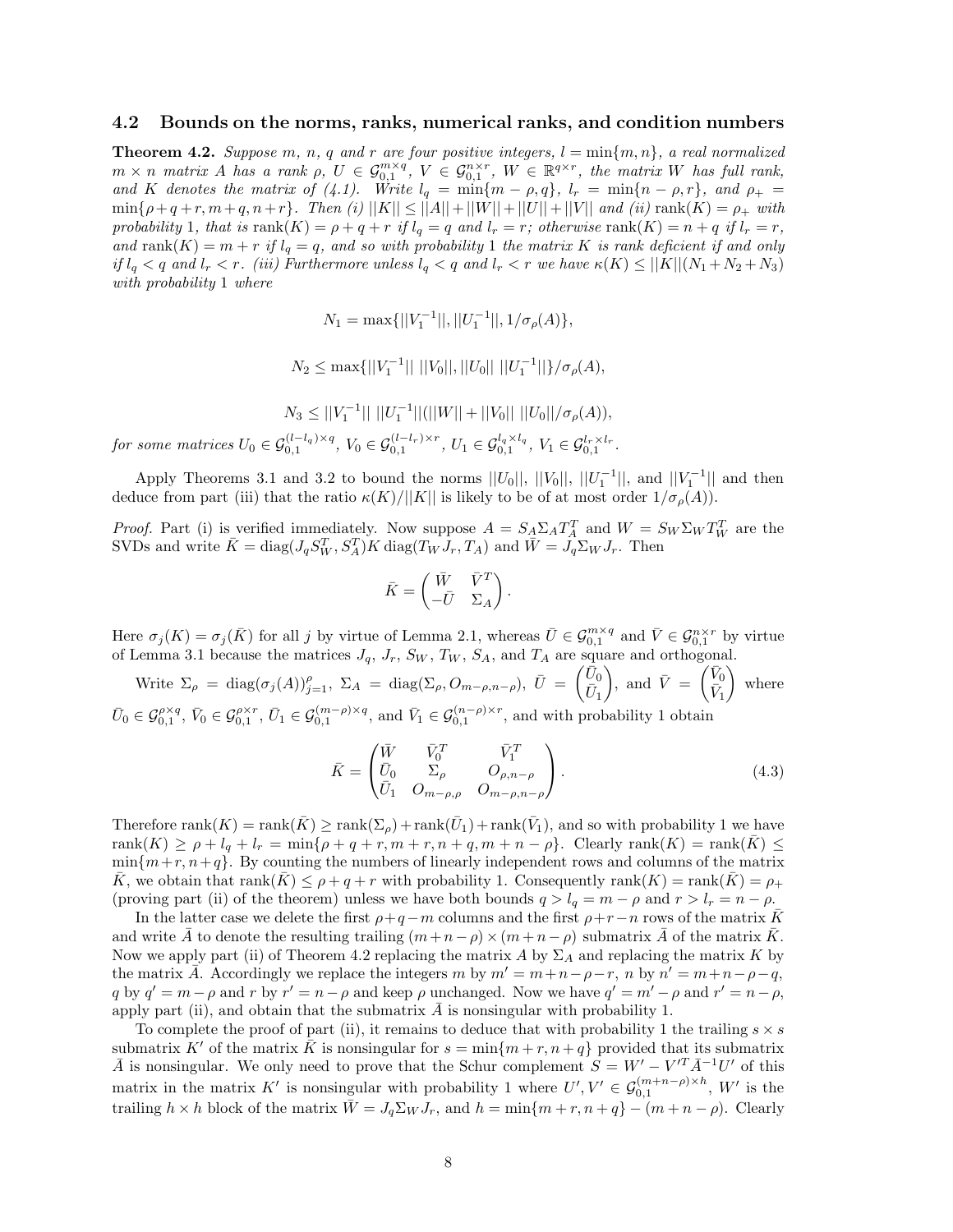the matrix *S* is nonsingular (that is has nonvanishing determinant) where the entries of the matrices  $U'$  and  $V'$  are indeterminates. By applying Lemma 3.2 we deduce that the matrix *S* is nonsingular with probability 1 for Gaussian random matrices  $U'$  and  $V'$ .

Toward proving part (iii), suppose rank( $K$ ) =  $n + q$ ,  $l_r = n - \rho$ , and  $l_q = q$  and examine the leading  $(n+q) \times (n+q)$  submatrix  $\tilde{K}$  of the matrix  $\tilde{K}$ . Truncate the expression (4.3) to obtain

$$
\tilde{K} = \begin{pmatrix} W' & V_0^T & V_1^T \\ U_0 & \Sigma_{\rho} & O_{\rho, n-\rho} \\ U_1 & O_{n-\rho, \rho} & O_{n-\rho, n-\rho} \end{pmatrix}
$$
\n(4.4)

where  $U_0 = \bar{U}_0$ ,  $U_1 \in \mathcal{G}_{0,1}^{q \times q}$ ,  $V_0 \in \mathcal{G}_{0,1}^{l_r \times \rho}$ , and  $V_1 \in \mathcal{G}_{0,1}^{l_r \times l_r}$ ,  $l_r = n - \rho$ ,  $U_1$ ,  $V_0$ , and  $V_1$  are submatrices of the matrices  $\bar{U}_1$ ,  $\bar{V}_0$ , and  $\bar{V}_1$ , respectively. The matrix  $\Sigma_\rho$  is nonsingular, and with probability 1 so are the matrices  $U_1$  and  $V_1$  as well. Therefore rank( $K$ ) =  $n + q$  = rank( $K$ ) with probability 1, and so, by virtue of Lemma 2.2, we have  $\sigma_j(K) = \sigma_j(K) \geq \sigma_j(K)$  for all *j*, and in particular for  $j = n + q$ . Consequently  $||\tilde{K}||^{-1} = \kappa(\tilde{K})/||\tilde{K}|| = 1/\sigma_{n+q}(\tilde{K}) \geq 1/\sigma_{n+q}(K) = \kappa(K)/||K||$ .

Suppose the matrix  $\tilde{K}$  is indeed nonsingular and readily deduce from (4.4) that

$$
\tilde{K}^{-1} = \begin{pmatrix} O_{l_q,l_r} & O_{l_q,\rho} & -U_1^{-1} \\ O_{\rho,l_r} & \Sigma_\rho^{-1} & -\Sigma_\rho^{-1} U_0 U_1^{-1} \\ V_1^{-T} & -V_1^{-T} V_0^T \Sigma_\rho^{-1} & V_1^{-T} (\bar{W} + V_0^T \Sigma_\rho^{-1} U_0) U_1^{-1} \end{pmatrix}.
$$

Deduce from this equation and from (2.2) that  $\kappa(K)/||K|| \leq N_1 + N_2 + N_3$  for  $N_1, N_2$ , and  $N_3$  of part (iii) of the theorem because  $||W'|| = ||W||$ ,  $||\Sigma_{\rho}^{-1}|| = 1/\sigma_{\rho}(A)$ ,  $||V_0^T|| = ||V_0||$ , and  $||V_1^{-T}|| = ||V_1^{-1}||$ . Therefore part (iii) of the theorem follows provided rank( $K$ ) =  $n + q$  and  $l_r = n - \rho$ .

Similarly we deduce part (iii) in the two remaining cases, that is where  $rank(K) = m + r$  and  $l_q = m - \rho$  and where  $\text{rank}(K) = \rho + q + r$ ,  $l_r = n - \rho$ , and  $l_q = m - \rho$ . □

**Corollary 4.1.** *Keep the assumptions of Theorem 4.2, except that now suppose that K is a square matrix, whereas the matrix A has numerical rank ρ, rather than rank ρ. Then one can extend accordingly all the estimates of Theorem 4.2 to the norm and the numerical rank of the matrix K and up to a factor 1.5 to its condition number.*

*Proof.* We immediately extend part (i) of Theorem 4.2. To extend parts (ii) and (iii) truncate the SVD of the matrix *A* by setting to 0 all its singular values except for the  $\rho$  largest ones. Obtain the  $M$   $H$   $H$   $\cong$  *A*  $\cong$  *A* of the rank *ρ* and  $\widehat{K} = \begin{pmatrix} W & V^T \\ -U & A \end{pmatrix}$ −*U A* − *E*  $\left| \int \text{such that } ||\hat{K} - K|| \leq ||E|| = \sigma_{\rho+1}(A).$ The value  $\sigma_{\rho+1}(A)$  is small because the matrix *A* has numerical rank  $\rho$ . Therefore the estimates of part (ii) of Theorem 4.2 for the rank of the matrix *K* are extended into the estimates for the numerical rank of the perturbed matrix.

Let us finally extend part (iii). It is likely that  $||E\hat{K}^{-1}|| \le 1/3$  by virtue of Theorem 2.3, because the norm  $||E||$  is small, whereas the random value  $||\hat{K}^{-1}||$  is not likely to be large by virtue of Theorem 4.2. It follows that probabilistically  $||K^{-1}|| \leq 1.5||\hat{K}^{-1}||$ . Consequently, up to a factor 1.5, we extend the bound of part (iii) of Theorem 4.2 on the ratio  $\kappa(K)/||K||$ .  $\Box$ 

We can relax the assumption of the corollary that *K* is a square matrix by applying the weaker estimates of Theorem 2.2 instead of the stronger ones of Theorem 2.3, but we can avoid this deterioration by combining Corollary 4.1 and Lemma 2.2 to obtain the following result.

**Corollary 4.2.** *Keep the assumptions of Theorem 4.2, except that now suppose that the matrix A has numerical rank ρ, rather than rank ρ. Then one can extend accordingly all the estimates of Theorem 4.2 to the norm and the numerical rank of the matrix K and up to a factor 1.5 to its condition number.*

*Proof.* Part (i) of Theorem 4.2 is extended immediately. To extend parts (ii) and (iii) apply Corollary 4.1 to the square submatrices of the input matrix *K* having the largest size; for extending part (iii) also apply Lemma 2.2. □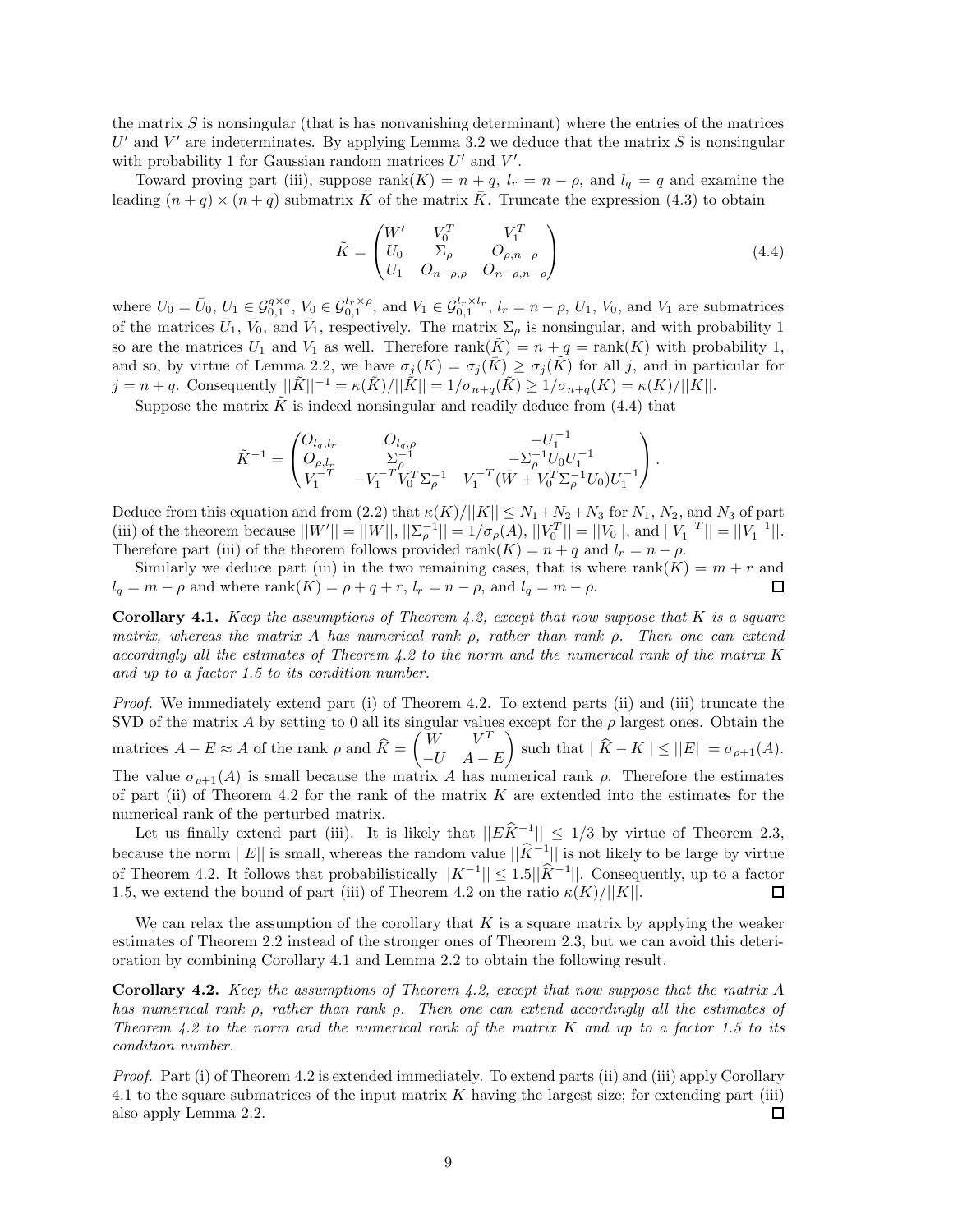### **4.3 Condition estimates for full rank matrices**

Next we show an alternative derivation of the probabilistic upper bound of order  $1/\sigma_{m-q}(A)$  on the condition number  $\kappa(K)$  provided that randomized augmentation produces a matrix K of full rank. We begin with the important special case where  $K = (-U \mid A)$ .

**Theorem 4.3.** *Keep the assumptions of Theorem 4.2, but restrict them to the case where*  $r = 0$ *,*  $K = (-U \mid A)$ , and  $m = \text{rank}(A) \leq n + q$ . Then  $1/\sigma_m(K) \leq \sigma_{m-q}(A)/((1 + ||U_1||)||U_0^{-1}||)$  where  $U_0 \in \mathcal{G}_{0,1}^{(m-q)\times q}$  and  $U_1 \in \mathcal{G}_{0,1}^{q\times q}$ .

*Proof.* At first reduce the original task to the case of an  $m \times m$  matrix  $\overline{K}$ , which is nonsingular with probability 1 and for which we have  $\sigma_m(K) = \sigma_m(\bar{K})$ ; then estimate the value  $\sigma_m(\bar{K})$ as the reciprocal  $1/||\bar{K}^{-1}||$ . Namely assume the SVD  $A = S_A \Sigma_A T_A^T$  of (2.3) and write  $K' =$  $S_A^T K \text{ diag}(I_q, T_A) = (U' | \Sigma_A)$ . Note that  $S_A$ ,  $T_A$  and diag( $T_A$ ,  $I_q$ ) are square orthogonal matrices and infer that  $\sigma_l(K) = \sigma_m(K')$  by virtue of Lemma 2.1, whereas  $U' = S_A^T U \in \mathcal{G}_{0,1}^{m \times q}$  by virtue of Lemma 3.1. The  $m \times (n + q)$  matrix K' has the  $m \times m$  leading submatrix  $\bar{K} = \begin{pmatrix} U_0 & \Sigma_{m-q} \\ I & Q \end{pmatrix}$ *U*<sup>1</sup> *Oq,m*−*<sup>q</sup>*  $\setminus$ 

where  $U_0 \in \mathcal{G}_{0,1}^{(m-q)\times q}$ ,  $U_1 \in \mathcal{G}_{0,1}^{q\times q}$ ,  $\text{rank}(\bar{K}) = \text{rank}(K) = m$ ,  $\Sigma_{m-q} = \text{diag}(\sigma_j(A))_{j=1}^{m-q}$ , and so rank $(\Sigma_{m-q}) = m - q$  and  $\sigma_{l'}(K) = \sigma_m(K) \geq \sigma_m(\bar{K}) = 1/||\bar{K}^{-1}||$ . We have

$$
\bar{K}^{-1} = \begin{pmatrix} O_{q,m-q} & U_1^{-1} \ \Sigma_{m-q}^{-1} & -\Sigma_{m-q}^{-1} U_0 U_1^{-1} \end{pmatrix} = \text{diag}(I_q, \Sigma_{m-q}^{-1}) \begin{pmatrix} O_{q,n} & I_q \ I_{m-q} & -U_0 \end{pmatrix} \text{diag}(I_{m-q}, U_1^{-1}).
$$

 $\Box$ 

Therefore  $||\bar{K}^{-1}|| \leq ||\Sigma_{m-q}^{-1}||(1 + ||U_0||)||U_1^{-1}|| = ||(1 + ||U_0||)||U_1^{-1}||/\sigma_{m-q}(A)$ .

Theorems 3.1 and 3.2 together bound the norms  $||U_1^{-1}||$  and  $||U_0||$ , and consequently the value  $1/\sigma_{l'}(K) = ||\bar{K}^{-1}||$  is likely to have at most order  $1/\sigma_{m-q}(A)$ .

**Theorem 4.4.** *Under the assumptions of Theorem 4.2 suppose that the matrix K has full rank with*  $p$ *robability* 1*, that is*  $l' = \min\{m + r, n + q\} \leq \rho + q + r$ *. Write*  $\rho' = \min\{m - q, n - r\}$ *. Then* 

$$
\kappa(K) \le ||K|| \, ||B_1^{-1}||(1 + ||B_0||)||U_1^{-1}||(||W|| + ||U_0||)/\sigma_{\rho'}(A)
$$

where  $B_0 \in \mathcal{G}_{0,1}^{r \times m}$ ,  $B_1 \in \mathcal{G}_{0,1}^{r \times r}$ ,  $U_0 \in \mathcal{G}_{0,1}^{(m-q) \times q}$ ,  $U_1 \in \mathcal{G}_{0,1}^{q \times q}$  if  $\rho' = m - q$ , whereas  $B_0 \in \mathcal{G}_{0,1}^{q \times n}$ ,  $B_1 \in \mathcal{G}_{0,1}^{q \times q}, U_0 \in \mathcal{G}_{0,1}^{(n-r) \times r}, U_1 \in \mathcal{G}_{0,1}^{r \times r}$  if  $\rho' = n - r$ .

*Proof.* We can assume that  $l' = m + r = \text{rank}(K)$  and  $\rho' = m - q$  (with probability 1). Otherwise we can prove the theorem for the transposed matrix *A<sup>T</sup>* replacing *A*.

At first reduce the task to the case of a matrix  $\widehat{K} \in \mathbb{R}^{l' \times l'}$  such that  $\sigma_j(K) \geq \sigma_j(\widehat{K})$  for all *j*. Then estimate the value  $\sigma_{l'}(\widehat{K})$  as the reciprocal  $1/||\widehat{K}^{-1}||$ . Namely write  $K = \begin{pmatrix} B \\ F \end{pmatrix}$ *F*  $\Big)$  where  $B =$  $(W | V^T)$ ,  $F = (-U | A)$  and, by virtue of Theorem 4.3,  $||F^+|| \leq ||(1 + ||U_0||) ||U_1^{-1}|| / \sigma_{m-q}(A)$ . Let  $F = S_F \Sigma_F T_F^T$  be SVD and write  $K'' = \text{diag}(I_r, S_F^T)KT_F = \begin{pmatrix} B_0 & B_1 \ \hat{S}_F & O \end{pmatrix}$ <sup>Σ</sup>*<sup>F</sup> <sup>O</sup>m,n*+*q*−*<sup>m</sup>* where  $B_0 \in \mathcal{G}_{0,1}^{r \times m}$ ,  $B_1 \in \mathcal{G}_{0,1}^{r \times (n+q-m)}$ ,  $\widehat{\Sigma}_F = \text{diag}(\sigma_j(F))_{j=1}^m$ , rank $(K'') = \text{rank}(K)$ , and so with probability 1 the matrix  $\widehat{\Sigma}_F$  is nonsingular and  $||\widehat{\Sigma}_F^{-1}|| = ||F^+||$ . We have  $\sigma_j(K'') = \sigma_j(K)$  for all *j* because the matrices  $diag(I_s, S_F^T)$  and  $T_K$  are square and orthogonal.

Delete the last  $n + q - l'$  columns of the matrix  $K''$  and obtain the  $l' \times l'$  submatrix  $K =$  $\bar{B}_0$   $\bar{B}_1$ <sup>Σ</sup>*<sup>F</sup> <sup>O</sup>m,n*+*q*−*<sup>m</sup>*  $\left( \int_{K}^{\infty} \int_{K}^{\infty} f(x) dx \right) = \sigma_{l'}(K') \geq \sigma_{l'}(\widehat{K})$ . The Gaussian random  $r \times r$  matrix  $\overline{B}_1$ 

is nonsingular with probability 1. We assume that it is nonsingular, and then so is the matrix  $\hat{K}$  as well, and consequently  $\sigma_{l'}(K) = \sigma_{l'}(\widehat{K}) = 1/||\widehat{K}^{-1}||$ . Observe that

$$
\widehat{K}^{-1} = \begin{pmatrix} O_{m,n+q-m} & \widehat{\Sigma}_F^{-1} \\ \bar{B}_1^{-1} & -\bar{B}_1^{-1}B_0\widehat{\Sigma}_F^{-1} \end{pmatrix} = \text{diag}(I_q, \bar{B}_1^{-1}) \begin{pmatrix} O_{q,n} & I_q \\ I_{m-q} & -B_0 \end{pmatrix} \text{diag}(I_{m-q}, \Sigma_F^{-1}).
$$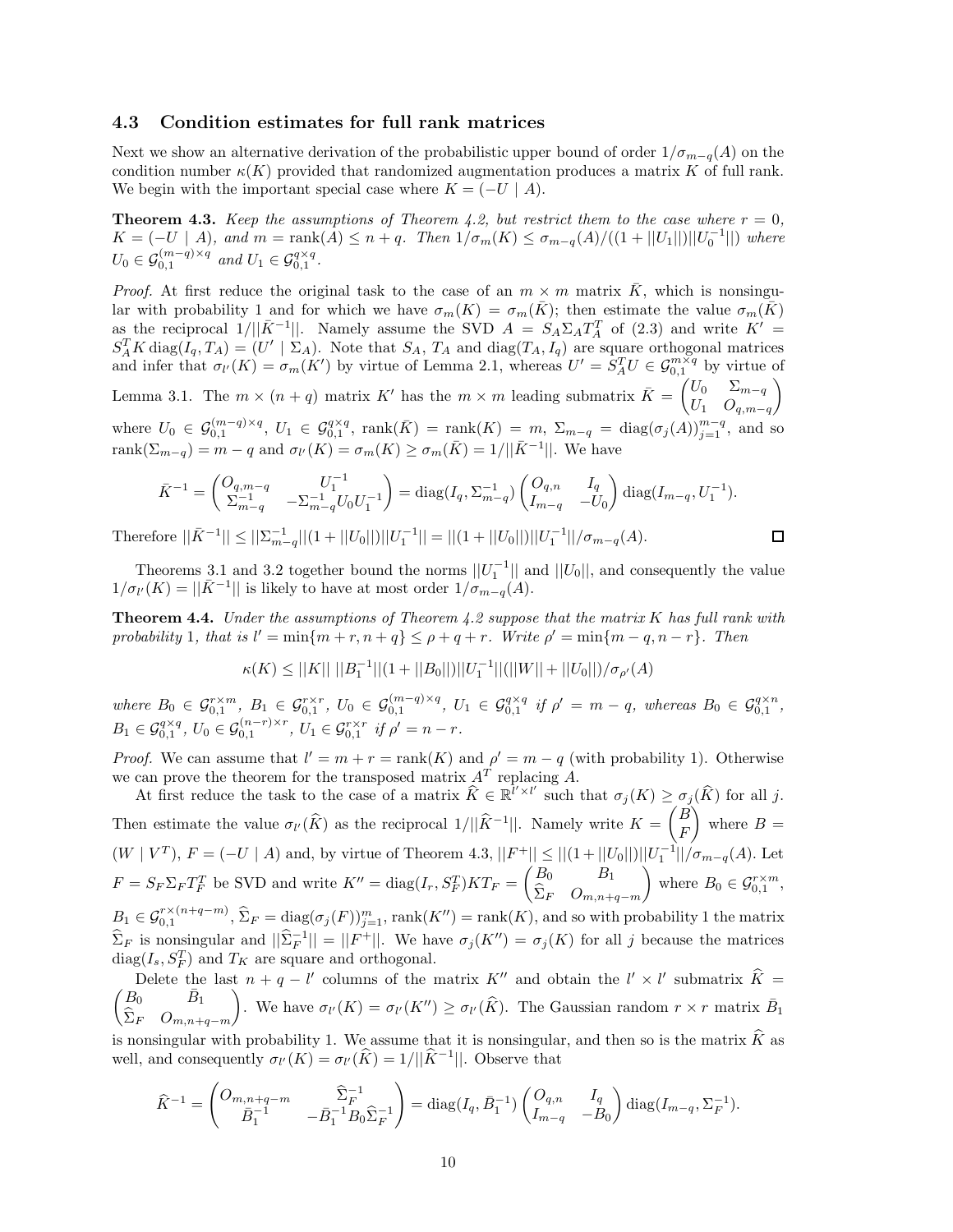Therefore  $||\hat{K}^{-1}|| \le ||\bar{B}_1^{-1}||(1+||B_0||)||\hat{\Sigma}_F^{-1}||$ . To complete the proof substitute the upper bound of Theorem 4.3 on  $||\hat{\Sigma}_F^{-1}|| = ||F^+||$ . 口

Similarly to Corollary 4.2 in the previous subsection we deduce the following extension of Theorem 4.4.

**Corollary 4.3.** *Keep the assumptions of Theorem 4.4, except that now suppose that the matrix A has numerical rank ρ, rather than rank ρ. Then one can extend accordingly all the estimates of Theorem 4.4 to the norm and the numerical rank of the matrix K and up to a factor 1.5 to its condition number.*

### **4.4 A randomized Toeplitz solver**

Let us apply Theorem 2.7 to support randomized augmentation for solving a nonsingular Toeplitz linear system  $T$ **y** = **b** of *n* equations provided the matrix *T* has numerical nullity 1.

To compute the vector  $\mathbf{y} = T^{-1}\mathbf{b}$ , we first embed the matrix *T* into a Toeplitz  $(n+1) \times (n+1)$ matrix  $K = \begin{pmatrix} w & \mathbf{v}^T \\ \mathbf{r} & T \end{pmatrix}$ **f** *T* ). We write  $w = \mathbf{e}_1^T T \mathbf{e}_1$  and fill the vectors  $\mathbf{f} = (f_i)_{i=1}^n$  and  $\mathbf{v} = (v_i)_{i=1}^n$  with appropriate entries of the matrix  $T$  except for the two coordinates  $f_n$  and  $v_n$ , which we choose at random and then scale to have the ratios  $\frac{|f_n|}{||K||}$  and  $\frac{|v_n|}{||K||}$  neither large nor small.

Part (b) of Theorem 2.7 expresses the inverse  $T^{-1}$  via the vectors  $\mathbf{v} = K^{-1} \mathbf{e}_1$  and  $\mathbf{w} = K^{-1} \mathbf{e}_{n+1}$ .

In view of Section 3.2 and Appendix A, this policy is likely to produce a nonsingular matrix *K* whose inverse is likely to have a nonzero entry  $\mathbf{e}_1^T K^{-1} \mathbf{e}_1$ . In good accordance with these formal results our tests have always produced nonsingular and well conditioned matrices *K* such that  $e_1^T K^{-1} e_1 \neq 0.$ 

To summarize, we reduce the solution of a nonsingular ill conditioned Toeplitz linear system  $T$ **y** = **b** to computing highly accurate solutions of two linear systems  $K$ **x** = **e**<sub>1</sub> and  $K$ **z** = **e**<sub>*n*+1</sub>, both expected to be well conditioned. High accuracy shall counter the magnification of the input and rounding errors, expected to occur in the case of ill conditioned input.

In the important special case where a Toeplitz matrix *T* is real symmetric, we choose real scalars *w* and  $f_n = v_n$  to yield a real symmetric matrix  $K = \begin{pmatrix} w & \mathbf{v}^T \\ \mathbf{v} & T \end{pmatrix}$ **v** *T* ). In this case  $J_{n+1}K^{-1}J_{n+1} = K^{-1}$ , and so  $K^{-1}\mathbf{e}_{n+1} = J_{n+1}K^{-1}\mathbf{e}_1$  because  $J_{n+1}\mathbf{e}_{n+1} = \mathbf{e}_1$ . Thus we only need to solve a single linear system with the matrix *K*. For the transition back to the solution of the original problem, we can employ expression (4.2) or Theorem 2.7. Hereafter we refer to the resulting algorithm for the linear system *T***y** = **b** as **Algorithm 6.1**. In Section 8.4 we test this algorithm for solving an ill conditioned real symmetric Toeplitz linear system.

One can readily extend the approach of this section to the case of Toeplitz-like, Hankel and Hankel-like inputs and to augmenting the input matrix with *r* rows and *r* columns for *r >* 1.

# **5 Randomized additive preconditioning**

In this section we study randomized additive preprocessing  $A \to C = A + U M V^T = A + U W^{-1} V^T$ and its impact on the condition number of a matrix *A* provided that *U* and *V* are Gaussian random matrices and  $M = W^{-1}$  is a nonsingular matrix.

## **5.1 Link between additive preprocessing and augmentation**

The following simple theorem links additive preprocessing  $A \implies C = A + U W^{-1} V^T$  and the augmentation  $A \Longrightarrow K$  for the matrix  $K$  of (4.1).

**Theorem 5.1.** Suppose  $A \in \mathbb{R}^{m \times n}$ ,  $W \in \mathbb{R}^{r \times r}$ ,  $U \in \mathbb{R}^{m \times r}$ ,  $V \in \mathbb{R}^{n \times r}$ , the matrix W is nonsingular,  $l = \min\{m, n\}$ , a matrix  $K$  *in*  $\mathbb{R}^{(m+r)\times(n+r)}$  *is defined by (4.1), and*  $C = A + UW^{-1}V^{T}$ *. Then* 

$$
K = \widehat{U} \operatorname{diag}(C, I_r) \widehat{V} \operatorname{diag}(W, I_n)
$$
\n(5.1)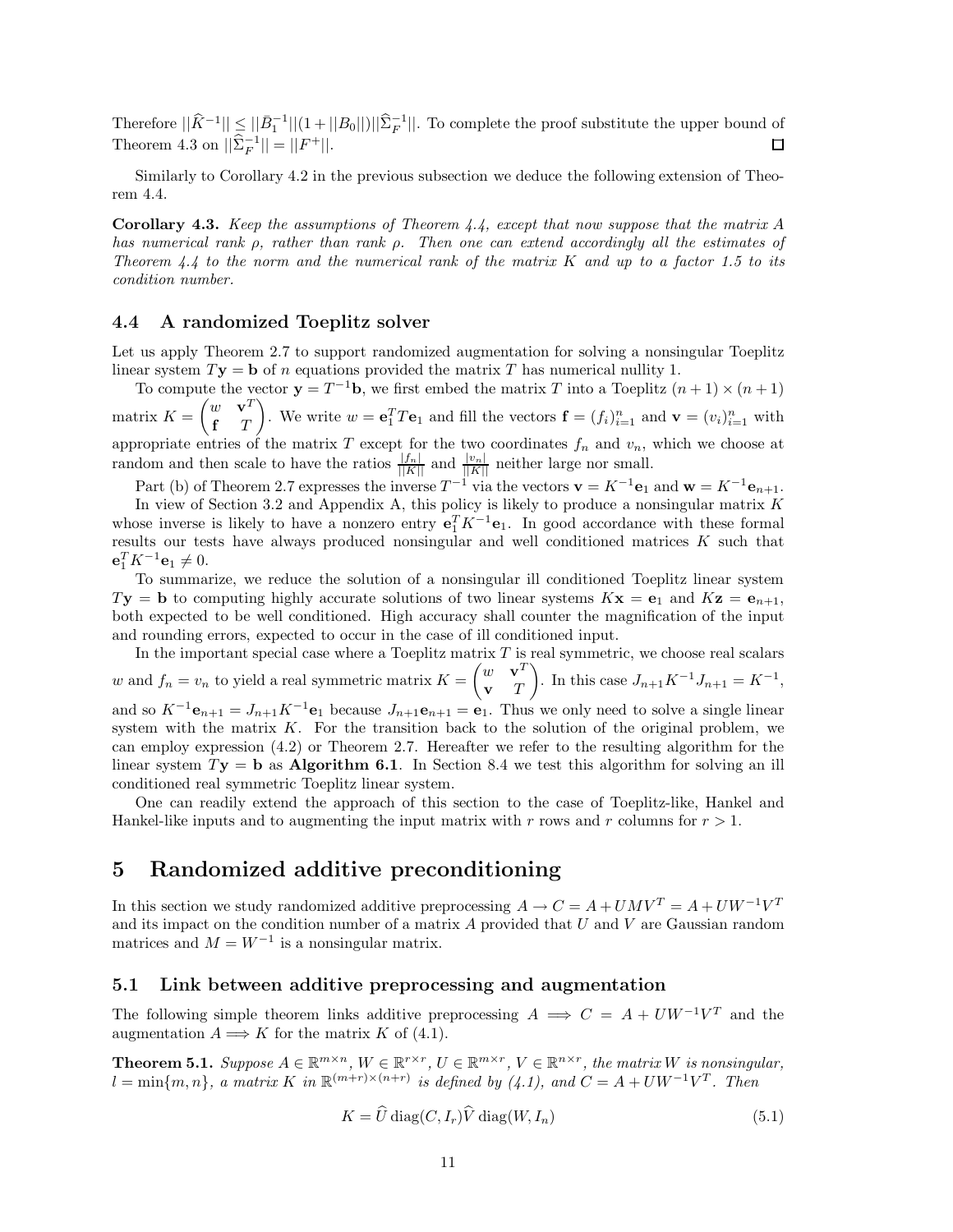$for\ \widehat{U}=\begin{pmatrix} O_{r,m} & I_r\ I_m & -UW \end{pmatrix}$ *I<sup>m</sup>* −*UW*−<sup>1</sup>  $\hat{V} = \begin{pmatrix} O_{n,r} & I_n \ I_r & V^T \end{pmatrix}$  $I_r$   $V^T$  $\left( \begin{array}{cc} \hat{U}^{-1} = \begin{pmatrix} UW^{-1} & I_n \\ I_r & O_{r,n} \end{pmatrix}, \ \hat{V}^{-1} = \begin{pmatrix} -V^T & I_r \\ I_n & O_{n,r} \end{pmatrix}. \end{array} \right)$ *Furthermore the matrix C has full rank if and only if the matrix K has full rank, and both matrices are rank deficient if*  $r + \text{rank}(A) < l$ *. If*  $m = n$  *and if the matrices C and K are nonsingular, then*  $C^{-1} = (I_n \mid O_{n,r})\hat{V}$  diag $(W, I_n)K^{-1}\hat{U}(I_n \mid O_{n,r})^T$  and  $K^{-1} = \text{diag}(W^{-1}, I_n)\hat{V}^{-1}$  diag $(C^{-1}, I_r)\hat{U}^{-1}$ .

**Remark 5.1.** *Assume a symmetric and positive definite matrix K. Then the Interlacing Property of*  $i$ *tis eigenvalues [GL96, Theorem 8.6.3] implies that the map*  $A \Longrightarrow K = \begin{pmatrix} W & V^T \ V & A \end{pmatrix}$  cannot decrease *the condition number*  $\kappa(A)$ *, whereas the opposit is true for the scaled randomized symmetric additive preprocessing*  $A \implies C = A + V V^T$  *(cf. (5.6) for*  $U = V$  *and [W07]). This limitation of the link between augmentation and additive preprocessing, however, is minor as we will see next.*

## **5.2 Estimating the norms, ranks, numerical ranks, and condition numbers via the link to augmentation**

The following norm bounds for additive preprocessing are obvious.

**Theorem 5.2.** *Given five matrices*  $A$ *,*  $C$ *,*  $U$ *,*  $M$ *,* and  $V$  *such that*  $C = A + UMV$ *, we have*  $||A|| - ||U|| ||M ||V|| \leq ||C|| \leq ||A|| + ||U|| ||M|| ||V||.$ 

Theorem 5.1 enables us to extend the results and techniques from the study of randomized augmentation to randomized additive preprocessing and vice versa. In particular we combine Theorems 4.2 and 4.4 for  $r = q$  with Theorem 5.1 to obtain the following corollary.

**Corollary 5.1.** Assume four matrices  $A \in \mathbb{R}^{m \times n}$ ,  $W \in \mathbb{G}_{0,1}^{r \times r}$ ,  $U \in \mathbb{G}_{0,1}^{m \times r}$ , and  $V \in \mathbb{R}^{n \times r}$ , where *the matrix W is nonsingular, and A is a real normalized m* × *n matrix having a rank ρ. Write*  $C = A + UW^{-1}V^{T}$ . Then with probability 1 *(i)* the matrix *C* has rank  $\rho' = \min\{m, n, \rho + r\}$ . *Furthermore suppose*  $\rho' = m = n$  *with probability* 1*. Then (ii)*  $\kappa(C) \leq ||C|| \, ||B_1^{-1}|| \, ||B_1^{-1}|| (1 +$  $||B_0||)||U_1^{-1}||(||W|| + ||U_0||)/\sigma_{\rho'}(A)$  where  $B_0 \in \mathcal{G}_{0,1}^{r \times m}$ ,  $B_1 \in \mathcal{G}_{0,1}^{r \times r}$ ,  $U_0 \in \mathcal{G}_{0,1}^{(m-r)\times r}$ , and  $U_1 \in \mathcal{G}_{0,1}^{r \times q}$ .

Suppose the ratios ||*W*−<sup>1</sup>||*/*||*A*|| and ||*W*||*/*||*A*|| are neither large nor small, apply Theorems 3.1 and 3.2 to estimate the norms of the matrices  $B_0$ ,  $U_0$ ,  $B_1^{-1}$ , and  $U_1^{-1}$ , and deduce from the corollary that the ratio  $\kappa(C)/||C||$  is likely to have at most order  $1/\sigma_{\rho'}(A)$ .

Similarly to Corollaries 4.2 and 4.1 in the previous section we deduce the following extension of Corollary 5.1.

**Corollary 5.2.** *Keep the assumptions of Corollary 5.1, except that now suppose that the matrix A has a numerical rank ρ, rather than a rank ρ. Then one can extend accordingly all the estimates of Corollary 5.1 to the norm and the numerical rank of the matrix K and up to a factor 1.5 to its condition number.*

#### **5.3 An alternative way to estimating the condition numbers**

In this subsection we describe an alternative way to estimating the impact of randomized additive preprocessing on the condition number  $\kappa(K)$ . For simplicity we let  $C = A + UV^T$ . The estimated ratio  $\kappa(C)/||C||$  is still likely to have at most order  $1/\sigma_{\rho'}(A)$  provided that  $||A|| = 1$  and *U* and *V* are standard Gaussian random matrices.

**Theorem 5.3.** Suppose  $A, C, S, T \in \mathbb{R}^{n \times n}$  and  $U, V \in \mathbb{R}^{n \times r}$  for two positive integers r and n,  $r \leq n$ ,  $A = S\Sigma T^T$  *is full SVD of the matrix A (cf. (2.3))*, *S* and *T* are square orthogonal matrices,  $\Sigma = diag(\sigma_j)_{j=1}^n$ , the matrix  $C = A + UV^T$  is nonsingular, and so  $\rho = \text{rank}(A) = n - r$  and  $\sigma_\rho > 0$ . *Write*

$$
^T U = \begin{pmatrix} \bar{U} \\ U_r \end{pmatrix}, \ T^T V = \begin{pmatrix} \bar{V} \\ V_r \end{pmatrix}, \ R_U = \begin{pmatrix} I_\rho & \bar{U} \\ O_{r,\rho} & U_r \end{pmatrix}, \ R_V = \begin{pmatrix} I_\rho & \bar{V} \\ O_{r,\rho} & V_r \end{pmatrix}, \tag{5.2}
$$

*where*  $U_r$  *and*  $V_r$  *are*  $r \times r$  *matrices. Then* 

*S*<sup>*T*</sup>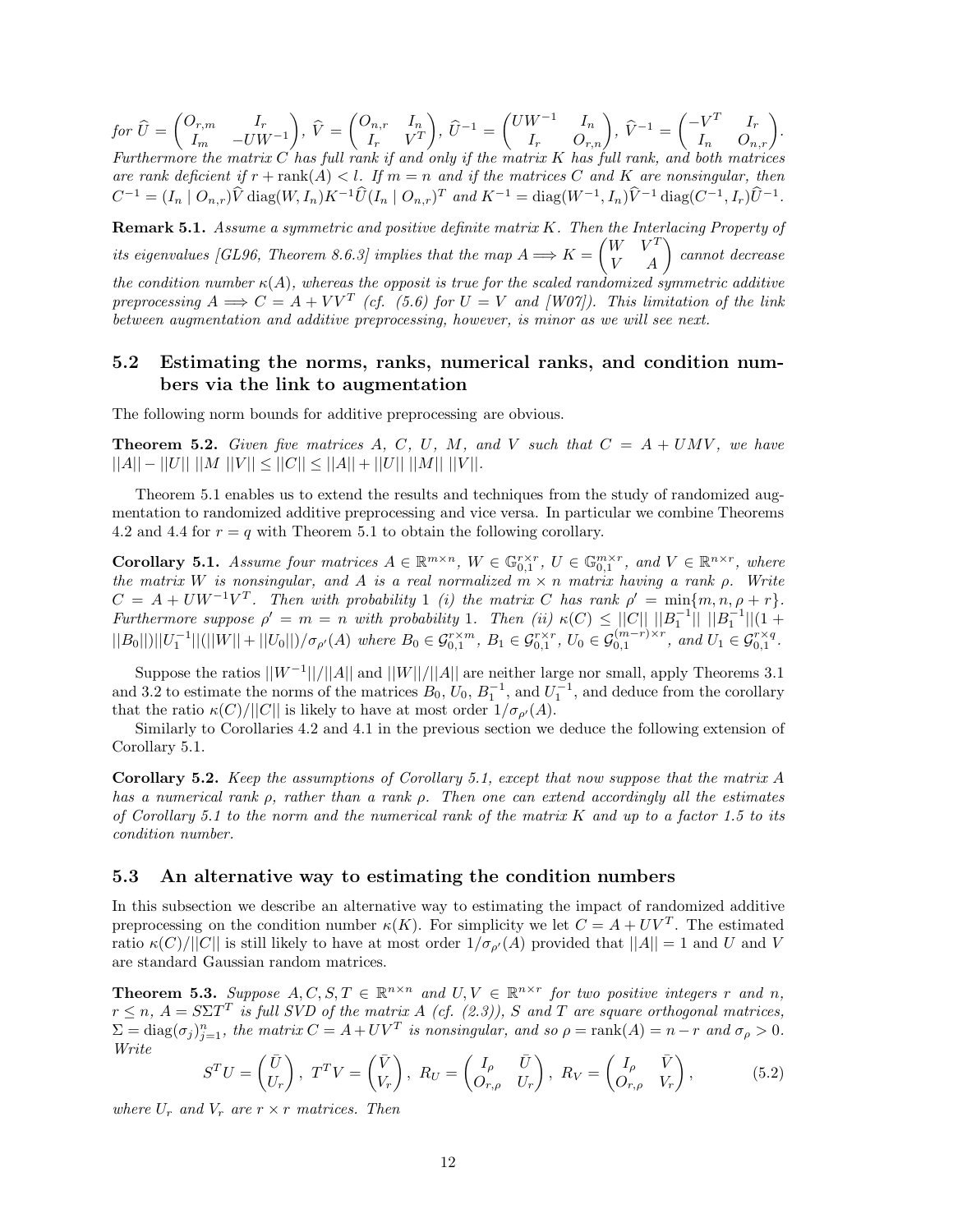(a)  $R_U \Sigma R_V^T = \Sigma$ , whereas  $R_U \text{ diag}(O_{\rho,\rho}, I_r) R_V^T = S^T UV^T T$ , and so

$$
C = SR_U DR_V^T T^T, \ D = \Sigma + \text{diag}(O_{\rho,\rho}, I_r) = \text{diag}(d_j)_{j=1}^n
$$
\n(5.3)

*where*  $d_j = \sigma_j$  *for*  $j = 1, ..., \rho$ *,*  $d_j = 1$  *for*  $j = \rho + 1, ..., n$ *.* 

*Furthermore suppose that the matrix A has been normalized so that*  $||A|| = 1$  *and that the*  $r \times r$ *matrices U<sup>r</sup> and V<sup>r</sup> are nonsingular, which holds with probability* 1 *where U and V are Gaussain random matrices (cf. Section 3.2). Write*

$$
p = ||R_U^{-1}|| \, ||R_V^{-1}|| \text{ and } f_r = \max\{1, ||U_r^{-1}||\} \, \max\{1, ||V_r^{-1}||\}. \tag{5.4}
$$

*Then*

- (b) *the matrix C is nonsingular,*
- (c)  $1 \leq \sigma_p(A)/\sigma_n(C) \leq p$ ,
- (d)  $p \leq (1 + ||U||)(1 + ||V||)f_r$ .

*Proof.* Parts (a) and (b) are readily verified.

(c) Combine the equations  $S^{-1} = S^T$ ,  $T^{-1} = T^T$  and (5.3) and obtain  $C^{-1} = TR_V^{-T}D^{-1}R_U^{-1}S^T$ . It follows that  $||C^{-1}|| = ||R_V^{-T}D^{-1}R_H^{-1}||$ . Apply bound (2.1), substitute  $||S|| = ||S|| = ||T|| =$  $||T^T|| = 1$  and obtain  $||C^{-1}|| \leq ||R_V^{-T}|| ||D^{-1}|| ||R_U^{-1}||$ . Substitute the equations (5.4),  $||D^{-1}|| =$  $1/\sigma_{\rho}(A)$  (implied by the equations  $||A|| = 1$  and  $(5.3)$ ), and  $||C^{-1}|| = 1/\sigma_{n}(C)$  and obtain that  $\sigma_p(A)/\sigma_n(C) \leq p$ . Next deduce from (5.2) and (5.3) that

$$
R_V^{-T} = \begin{pmatrix} I_\rho & O_{\rho,r} \\ -V_r^{-T} \bar{V}^T & V_r^{-T} \end{pmatrix}, D^{-1} = \Sigma^{-1} + \text{diag}(O_{\rho,\rho}, I_r), \ R_U^{-1} = \begin{pmatrix} I_\rho & -\bar{U}U_r^{-1} \\ O_{r,\rho} & U_r^{-1} \end{pmatrix}, \tag{5.5}
$$

substitute these expressions into the matrix product  $R_V^{-T}D^{-1}R_U^{-1}$ , and obtain that  $R_V^{-T}D^{-1}R_U^{-1}$ substitute these expressions into the matrix product  $R_V^{-T}D^{-1}R_U^{-1}$ , and obtain that  $R_V^{-T}D^{-1}R_U^{-1} =$ <br> $\begin{pmatrix} \Sigma^{-1} & X \\ Y & Z \end{pmatrix}$  and consequently  $1/\sigma_n(C) = ||C^{-1}|| = ||R_V^{-T}D^{-1}R_U^{-1}|| \ge ||\Sigma^{-1}|| = 1/\sigma_\rho(A)$ . This completes the proof of parts  $(c)$ .

(d) Observe that  $R_U^{-1} = \begin{pmatrix} I_\rho & -\bar{U} & -\bar{U} \\ O & I_\rho & -I \end{pmatrix}$  $\begin{pmatrix} R_V^{-1} = \begin{pmatrix} I_\rho & -\bar{V} \\ O & I \end{pmatrix}$ - *I<sup>ρ</sup> O* - *I<sup>ρ</sup> O*  $\Big), \, ||\bar{U}|| \leq ||U||$  $\dot{O}$  *U<sub>r</sub>*<sup>-1</sup>  $\dot{O}$  *V*<sub>r</sub><sup>-1</sup> *O I<sup>r</sup> O I<sup>r</sup>* and  $||\overline{V}|| \leq ||V||$ . Then combine these relationships.  $\Box$ 

**Corollary 5.3.** *Under the assumptions of Theorem 5.3 we have the following bound,*

$$
\frac{\kappa(C)}{\kappa(A)} \le (1 + ||U|| \, ||V||)(1 + ||U||)(1 + ||V||) \, \max\{1, ||U_r^{-1}||\} \, \max\{1, ||V_r^{-1}||\},\tag{5.6}
$$

*which turn into the bound*  $\frac{\kappa(C)}{\kappa(A)} \leq (1 + ||U||^2)(1 + ||U||)^2 \max\{1, ||U_r^{-1}||^2\}$  *if*  $U = V$ .

*Proof.* We have  $\frac{\kappa(C)}{\kappa(A)} \leq \frac{||C||}{||A||}$  $\frac{\sigma_p(A)}{\sigma_n(C)}$ ,  $||A|| = 1$ ,  $||C|| \le ||A|| + ||U||$ ,  $||V||$ , and so parts (c) and (d) together imply the corollary.

Suppose *U* and *V* are standard Gaussian random matrices. Then so are the matrices  $U_r$  and  $V_r$ as well by virtue of Lemma 3.1, because *S* and *T* are square orthogonal matrices. In this case we can estimate the norms  $||U||, ||V||, ||U_T^{-1}||$ , and  $||V_T^{-1}||$  by applying Theorems 3.1 and 3.2 to prove that with probability near 1 the condition numbes of the matrices *A* and *C* have the same order.

**Corollary 5.4.** *The bound of Corollary 5.3 increases by at most a factor 1.5 where the matrix A has a numerical rank ρ rather than a rank ρ.*

*Proof.* Reapply the techniques of the proofs of Corollaries 4.2 and 4.3.

**Corollary 5.5.** *The estimates of Corollaries 5.3 and 5.4 can be extended to the case where A and* C are  $m \times n$  rectangular matrices,  $||A|| = 1$ ,  $U \in G_{0,1}^{m \times r}$ ,  $V \in G_{0,1}^{n \times r}$ , and rank $(A) \geq l - r$  for  $l = \min\{m, n\}.$ 

*Proof.* Reapply the techniques of the proof of Corollary 4.2.

 $\Box$ 

□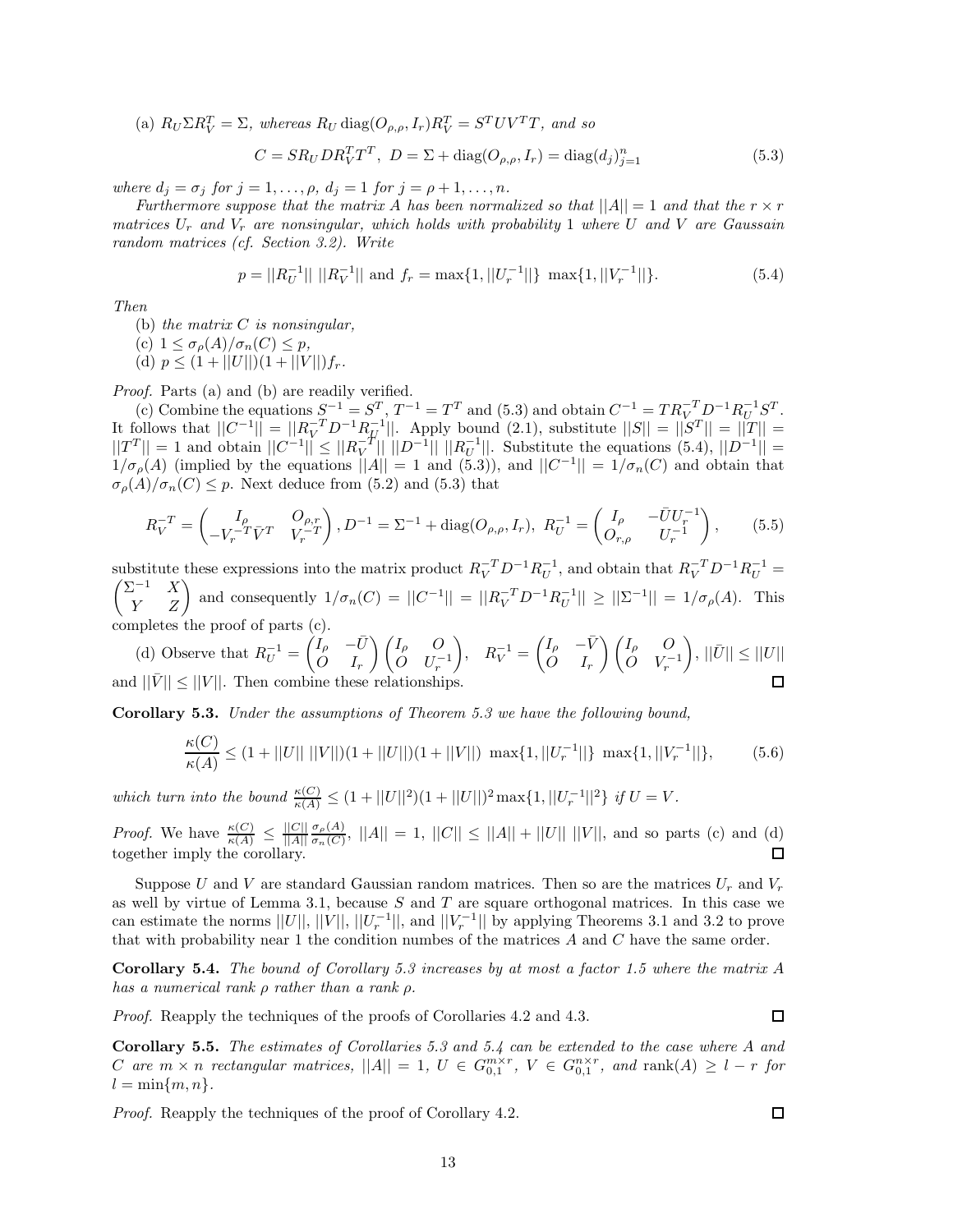#### **5.4 Can we weaken randomness?**

Would the results of this section and of the two previous ones still hold if we weaken randomness of the matrices *U* and *V* by allowing them to be sparse and structured, to share some or all their entries, or generally to be defined by a smaller number of independent parameters, possibly under other probability distributions rather than Gaussian? We have some progress with our analytical study in this direction (see  $[PQa]$ ), but empirically all the presented randomized techniques remain as efficient where randomization is very weak in the above sense (see Sections 4.4, 8.1, and 8.4 and Tables 8.1, 8.4, and 8.8). Similar phenomenon has been observed in the study of randomized matrix multiplication [T11], [PQZa], [PQb].

# **6 The computation of nmbs and the bases for the trailing singular spaces**

At first we apply randomized additive preprocessing and augmentation to compute a nmb of a rank deficient matrix A having a rank  $\rho$ , and then extend the techniques to computing an approximate matrix basis *B* for the trailing singular space  $\mathbb{T}_{A,\rho}$  of an ill conditioned matrix *A* having numerical rank *ρ*. This provides an alternative to the efficient methods of Section 2.6 for computing approximate matrix bases for leading and trailing singular spaces of the latter matrix. Clearly we can compute left nmbs and approximate matrix bases for the left trailing singular spaces by applying the same algorithms to the matrix  $A<sup>T</sup>$ , and we can obtain approximate matrix bases for the leading singular spaces as nmbs of such bases for its trailing singular spaces. Theorem 2.5 enables us to extend these computations to obtain a rank- $\rho$  approximation of a matrix  $A$ .

**Theorem 6.1.** *[PQ10, Theorem 3.1 and Corollary 3.1]. Suppose a matrix*  $A \in \mathbb{R}^{m \times n}$  *has a rank*  $\rho, U \in \mathbb{R}^{m \times r}, V \in \mathbb{R}^{n \times r}$ , and the matrix  $C = A + UV^T$  has full rank n. Write  $B = C^{(I)}U$ . *Then*  $r \geq n - \rho$ ,  $\mathcal{R}(B) \supseteq \mathcal{N}(A)$ ; moreover if  $r = n - \rho$ , then  $C^{(I)}U = \text{nmb}(A)$ *. Furthermore*  $\mathcal{R}(BX) = \mathcal{N}(A)$  *if*  $\mathcal{R}(X) = \mathcal{N}(AB)$ *. (Note that*  $AB = U(I_r V^T C^{-1} U)$  *for*  $m = n$ *.)* 

**Theorem 6.2.** Suppose that  $A \in \mathbb{R}^{m \times n}$ ,  $U \in \mathbb{R}^{m \times q}$ ,  $V \in \mathbb{R}^{n \times s}$ ,  $W \in \mathbb{R}^{s \times q}$ ,  $K = \begin{pmatrix} W & V^T \ -U & A \end{pmatrix}$ ,  $rank(W) = q \geq null(A)$ ,  $rank(K) = n + q$ ,  $m \geq n$ . Write  $Y = (O_{n,q} | I_n)K^{(I)} \begin{pmatrix} O_{s,q} \\ I_n^T \end{pmatrix}$ *U* - *. Then*  $(a)$   $\mathcal{N}(A) \subseteq \mathcal{R}(Y)$  *and if*  $\text{rank}(U) = \text{null}(A)$ *, then*  $\mathcal{N}(A) = \mathcal{R}(Y)$ *,* 

*(b)*  $\mathcal{R}(YZ) = \mathcal{N}(A)$  *if*  $\mathcal{R}(Z) = \mathcal{N}(AY)$ *, whereas* 

(c)  $\mathcal{R}(Z) = \mathcal{N}(AY)$  *if*  $\mathcal{R}(YZ) = \mathcal{N}(A)$  *and if*  $\text{rank}(Y) = q$ *.* 

*Proof.* See [PQ12, Theorems 11.2 and 11.3].

**Remark 6.1.** *Both theorems define* aggregation processes *(cf. [MP80]). For r>n* − *ρ, Theorem 6.1 reduces the computation of a* nmb(*A*) *to the same nmb task, but for the input BX of a smaller size*  $n \times (r - n + \rho)$ . Furthermore, suppose that the matrices U and Y have full rank q. Then part (a) *of Theorem 6.2 implies that*  $Y$  *is a* nmb( $A$ ) *if*  $q = \text{null}(A)$ *, but otherwise parts (b) and (c) reduce the original task of computing a nmb* $(A)$  *to the case of the input AY of a smaller size*  $m \times (q - \text{null}(A))$ *.* 

**Theorem 6.3.** Assume that  $U \in \mathbb{R}^{m \times r_+}$ ,  $V \in \mathbb{R}^{n \times r_+}$ ,  $m \geq n$ , a real  $m \times n$  matrix A has a numerical *rank*  $\rho = n - r$ *, and the matrix*  $C = A + UV^T$  *has full rank and is well conditioned. Then*  $\rho \geq n - r_+$ and there is a scalar c independent of A, U, V, m, n and  $\rho$  such that  $||C^+UX - T_{A,r}|| \leq c\sigma_{\rho+1}(A)||U||$ where  $X = I_r$  if  $r = r_+$  and otherwise  $X \in \mathbb{R}^{r+ \times r}$ ,  $X = \text{nmb}(AC^+U + \Delta)$ ,  $||\Delta|| \leq c\sigma_{\rho+1}(A)||U||$ .

*Proof.* The theorem turns into Theorem 6.1 if  $\rho = \text{nrank}(A) = \text{rank}(A)$ . If  $\rho = \text{nrank}(A)$ rank(*A*), set to zero all but the *ρ* largest singular values in the SVD of the matrix *A*. Then  $\rho$  = nrank $(A - E)$  = rank $(A - E)$  and the theorem holds for the resulting matrix  $A - E$  and the matrix  $C - E = A - E + UV^T$ . Therefore  $T_{A-E,r} = (C - E)^+ U X$  where for *X* we choose an orthogonal  $\text{nmb}((A-E)(C-E)^+U)$ , of size  $r_+ \times r$ . Clearly  $||T_{A-E,r} - T_{A,r}Q|| = O(\sigma_{\rho+1}(A))$  for some  $r \times r$ orthogonal matrix *Q*, and it remains to estimate the norm  $||(C - E)^+UX - C^+UX||$ . We have

 $\Box$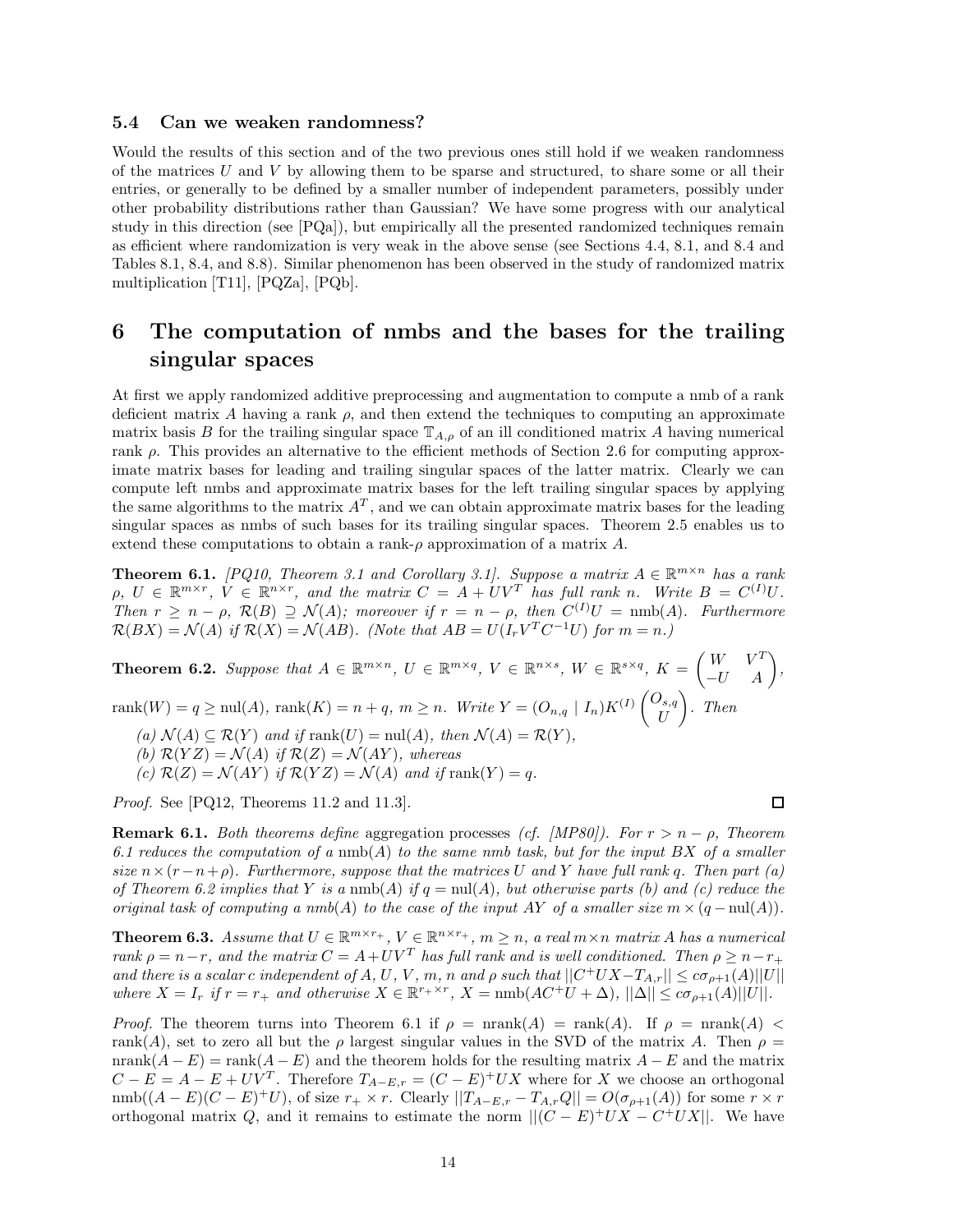|| $((C - E)^+ - C^+)UX|| ≤ ||(C - E)^+ - C^+||$  ||*U*||. The norm  $||E|| = \sigma_{\rho+1}(A)$  is small because the matrix *A* has numerical rank  $\rho$ , whereas the norm  $||C - E|$  is not large because the matrix *C* has full rank and is well conditioned. Therefore the value  $\tau = ||C - E^+|| - ||C^+||$  has at most order  $\sigma_{\rho+1}(A)$  by virtue of Theorem 2.2. □

**Corollary 6.1.** *Suppose a normalized real*  $m \times n$  *matrix A has a numerical rank*  $\rho = n - r$ *,*  $U \in \mathcal{G}_{0,1}^{m \times r_+}$ ,  $V \in \tilde{\mathcal{G}}_{0,1}^{n \times r_+}$ ,  $m \geq n$ , and  $C = A + UV^T$ . Then (i) the matrix C is singular or ill *conditioned if r*<sup>+</sup> *< r but otherwise (ii) has full rank with probability* 1*, and (iii) we can expect that the matrix*  $C^+UX$  *is an approximate matrix basis for the singular space*  $\mathbb{T}_{A,r}$  *within an error norm of at most order*  $\sigma_{\rho+1}(A)$  *where*  $X = I_r$  *if*  $r = r_+$  *and otherwise*  $X$  *is an orthogonal* nmb( $AC^+U + \Delta$ ) *of the size*  $r_+ \times r$  *and*  $||\Delta|| \leq c\sigma_{\rho+1}(A)$ *.* 

*Proof.* Part (i) is immediately verified. Furthermore by virtue of Corollaries 5.2 and 5.5 the matrix *C* has full rank with probability 1 and is expected to be well conditioned, whereas the norm ||*U*|| is expected to be not large by virtue of Theorem 3.2. Therefore Corollary 6.1 follows from Theorem 6.3. 口

Likewise by employing Theorems 4.4 and 6.2 instead of Theorem 6.1 and Corollaries 5.2 and 5.5, we obtain the following result.

**Corollary 6.2.** *Suppose that a normalized real*  $m \times n$  *matrix A has a numerical nullity*  $r = \text{null}(A)$ *,*  $U\, \in\, \mathcal{G}^{m\times q}_{0,1},\ V\, \in\, \mathcal{G}^{n\times s}_{0,1},\ W\, \in\, \mathcal{G}^{s\times q}_{0,1},\ K\, =\, \begin{pmatrix} W & V^T\ -U & A \end{pmatrix},\ \mathrm{rank}(W)\, =\, q,\ \mathrm{rank}(K)\, =\, n\, +\, q,\ Y\, =\,$  $(O_{n,q} | I_n)K^+\binom{O_{s,q}}{I}$ *U*  $\left\{ \rho, \rho \geq n$ . Then (i) the matrix K is rank deficient or ill conditioned *where*  $q < r$  *but otherwise has full rank with probability* 1 *and is expected to be well conditioned. Furthermore we can expect that a matrix basis for the singular space* T*A,q is approximated within an error norm of at most order*  $\sigma_{n-q+1}(A)$  *by (ii) the matrix Y if*  $r = q$  *or (iii) the matrix YZ if*  $q > r$ *where*  $Z \in \mathbb{R}^{q \times r}$ ,  $Z = \text{nmb}(AY + \Delta)$ , and  $||\Delta|| \leq c\sigma_{n-q+1}(A)$ .

Corollaries 6.1 and 6.2 (for  $s = q$ ) imply correctness of the following two Prototype Algorithms, which output the numerical nullity *r* of a matrix *A* and an approximate matrix basis of its trailing singular space T*A,r*.

### **Proto-Algorithm 6.1. An approximate basis for a trailing singular space by using randomized additive preprocessing.**

- INPUT: *A matrix*  $A \in \mathbb{R}^{m \times n}$  *for*  $m \geq n$  *with*  $||A|| \approx 1$ *, an upper bound*  $r_+$  *on its unknown numerical nullity*  $r = \text{nnul}(A)$ *, and two tolerances*  $\tau$  *and*  $\tau'$  *of order*  $\sigma_{n-r+1}(A)$ *. (The tolerances are defined by the requested output accuracy. In a variation of the algorithm one can reapply it with a decreased tolerance τ' instead of outputing FAILURE at Stage 4.)*
- Output: *FAILURE (with a low probability) or the numerical nullity r and, within an error norm in*  $O(\sigma_{n-r+1}(A))$ *, an approximate matrix basis B of the trailing singular space*  $\mathbb{T}_{A,r}$ *.*

INITIALIZATION: Generate two matrices  $U \in \mathcal{G}_{0,1}^{m \times r_+}$  and  $V \in \mathcal{G}_{0,1}^{n \times r_+}$  for  $\sigma$  of order  $||A||$ .

Computations*:*

- *1. Compute the matrix*  $C = A + UV^T$ .
- *2. Stop and output FAILURE if this matrix is rank deficient or ill conditioned. Otherwise compute the matrices*  $Y = C^+U$  *and*  $AY$ .
- *3. Output*  $r = r_+$  *and*  $B = Y$  *and stop if*  $||AY|| \le \tau ||A||$   $||Y||$ *.*
- *4. Otherwise apply an algorithm (e.g. employing SVD, rank revealing factorization [GE96], [HP92], [P00a], a technique from [PQ10] or [PQ12], or one of Proto-Algorithms 6.1 and 6.2) that for the matrix AY and a fixed tolerance*  $\tau'$  computes an integer  $r$  and an *orthogonal approximate matrix basis X (of size*  $r_+ \times r$ *) for the space*  $\mathbb{T}_{AY,r}$ *.*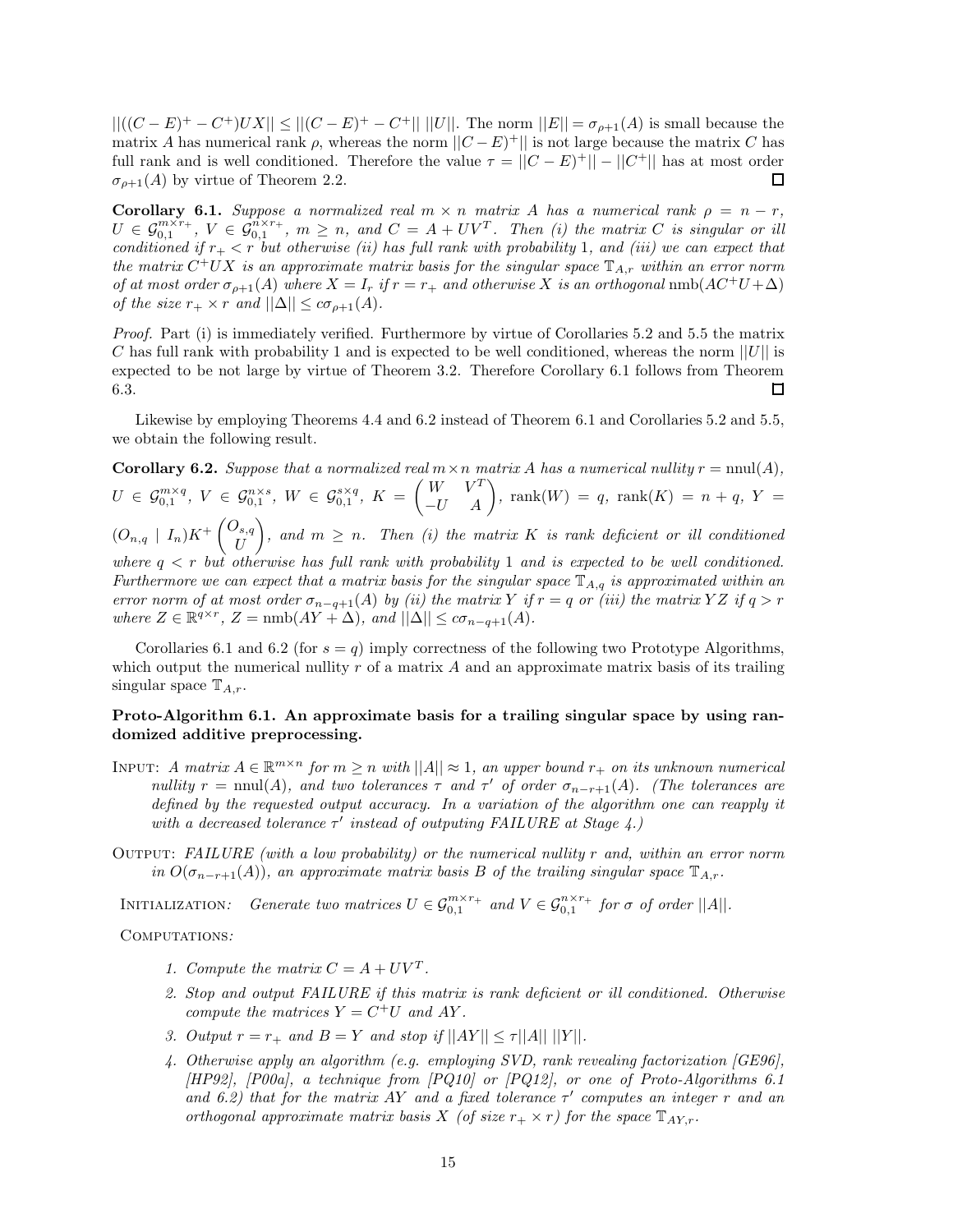*5. Compute the matrix*  $B = YX$ *. Output r* and *B* and stop if  $||AB|| \leq \tau ||A|| ||B||$ *. Otherwise output FAILURE and stop.*

### **Proto-Algorithm 6.2. An approximate basis for a trailing singular space by using randomized augmentation.**

Input, Output *and Stages 3, 4 and 5 of* Computations *are as in Proto-Algorithm 6.1.*

INITIALIZATION: Generate three matrices  $U \in \mathcal{G}_{0,1}^{m \times r_+}$ ,  $V \in \mathcal{G}_{0,1}^{n \times r_+}$ , and  $W \in \mathcal{G}_{0,1}^{r_+ \times r_+}$  for  $\sigma$  of *order* ||*A*||*.*

Computations*:*

- *1. Stop and output FAILURE if the matrix*  $K = \begin{pmatrix} W & V^T \\ -U & A \end{pmatrix}$  is rank deficient or ill condi*tioned.*
- 2. Otherwise compute the matrices  $Y = (O_{n,r_{+}} \mid I_{n})K^{+}\begin{pmatrix} O_{r_{+},r_{+}} \\ I_{I} \end{pmatrix}$ *U*  $\int$  *and AY .*

**Remark 6.2.** *Approximation of the leading and trailing singular spaces as well as the computation of numerical rank and numerical nullity are facilitated as the gaps increase between the singular values of the input matrix A. This motivates using the power transforms*  $A \implies B_h = (AA^T)^h A$  *for positive integers h because*  $\sigma_j(B_h) = (\sigma_j(A))^{2h+1}$  *for all j*.

**Remark 6.3.** In the case where  $m = n$  the computations are simplified and stabilized, and fur*thermore we can apply Theorem 6.1 or 6.2 to both A* and  $A<sup>T</sup>$  *to define both left and right nmbs. We can reduce to this case the computation for a rectangular matrix A in various ways, e.g., by observing that (a)*  $\mathcal{N}(A) = \mathcal{N}(A^T A)$ , *(b)*  $\mathcal{N}(A) = \mathcal{N}(B^T A)$  *if*  $A, B \in \mathbb{R}^{m \times n}$  *and the matrix B* has full rank  $m \leq n$ , and (c)  $(A | O_{n,m-n})\mathbf{u} = \mathbf{0}_m$  if and only if  $A\hat{\mathbf{u}} = \mathbf{0}_m$  provided  $m \geq n$  and  $\hat{\mathbf{u}} = (I_n \mid O_{n,m-n})\mathbf{u}$ , whereas  $(A^T \mid O_{n,m-n})\mathbf{v} = \mathbf{0}_n$  if and only if  $\hat{\mathbf{v}} = \mathbf{0}_n^T$  provided  $m < n$  and  $\hat{\mathbf{v}} = (I_n \mid O_{n,m-n})\mathbf{v}$ . Earthermore given an  $m \times n$  matrix A for  $m > n$ , we can represent it as  $\hat{\mathbf{v}} = (\overline{I_m} \mid O_{n-m,m})\mathbf{v}$ . Furthermore given an  $m \times n$  matrix *A* for  $m > n$ , we can represent it as the block vector  $A = (B_1^T \mid B_2^T \mid \ldots \mid B_h^T)^T$  where  $B_i$  are  $k_i \times n$  blocks for  $i = 1, \ldots, h$ ,  $\sum_{i=1}^h k_i = m$ , *and observe that*  $\mathcal{N}(A) = \bigcap_{i=1}^h \mathcal{N}(B_i)$ *, and we can compute the intersection of null spaces by applying [GL96, Theorem 12.4.1]. One can extend these comments to the tasks of the approximation of the singular spaces of ill conditioned matrices.*

**Remark 6.4.** Let *B* be an approximate matrix basis of the trailing singular space  $\mathbb{T}_{A,r}$  of an  $m \times n$ *matrix A that has a numerical nullity r. Then*  $B' = \text{nmb}(B)$  *is an approximate matrix basis of the leading singular space*  $\mathbb{T}_{n-r,A}$ *. Furthermore write*  $Q = Q(B')$  *and deduce from Theorem 2.5 that the matrix*  $A - AQQ^T$  *of the rank*  $n - r$  *approximates the matrix A. Alternatively we can compute such bases*  $B'$  *and rank-* $(n - r)$  *approximations to the matrix*  $A$  *by applying randomized matrix multiplication [HMT11], [PQb]. The latter technique is particularly effective where the numerical rank*  $n - r$  *of the matrix*  $A$  *is small.* 

**Remark 6.5.** *If we are given the numerical nullity*  $r = \text{nnul}(A)$  *or the numerical rank*  $n - r =$ nrank(*A*) *of an input matrix A, we can substantially simplify Proto-Algorithms 6.1 and 6.2 by replacing their Stages 4 and 5 by the following stage:*

*4. Otherwise output FAILURE.*

*Customary algorithms determine numerical rank by computing SVD or rank revealing factorization of an input matrix; in Appendix C we use randomization to avoid orthogonalization and pivoting.*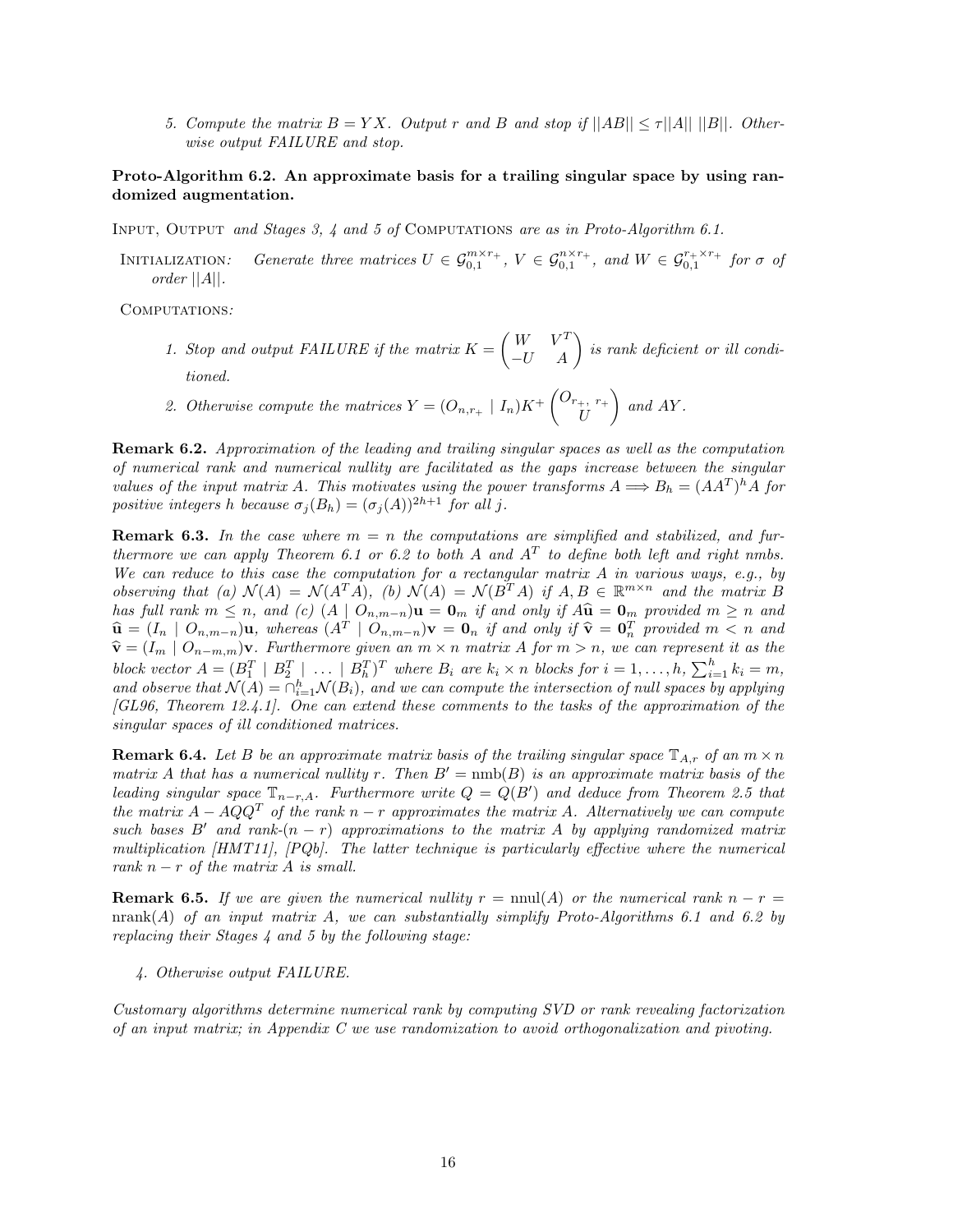# **7** 2 × 2 **block diagonalization of an ill conditioned matrix**

Next we apply the results of the previous sections to compute  $2 \times 2$  block diagonalization of a nonsingular ill conditioned matrix where we are given its numerical rank. In Remarks 7.2 and 7.3 we comment on some variations of this approach.

Having an ill conditioned input we must perform part of the computations with high or infinite precision to ensure obtaining a meaningful output. Accordingly we can partition the algorithms of this section into *symbolic* and *numerical* stages. At the symbolic stage we would perform computations with infinite precision, but this part of the computations would cover only a small fraction of all arithmetic operations involved (cf. Remark 7.1).

#### **Proto-Algorithm 7.1. Randomized block diagonalization with orthogonalization.**

INPUT: *A matrix*  $A \in \mathbb{R}^{n \times n}$  whose norm ||*A*|| *is neither large nor small, its numerical rank q satisfying*  $0 < q = n - r < n$ , and a Subroutine LIN·SOLVE that either solves a linear system *of equations if it is nonsingular and well condtioned or outputs FAILURE otherwise.*

OUTPUT: *FAILURE* (with a low probability) or four orthogonal matrices  $K_0$  and  $L_0$  in  $\mathbb{R}^{n \times q}$  and *K*<sub>1</sub> and *L*<sub>1</sub> in  $\mathbb{R}^{n \times r}$  such that with a probability near 1 the  $q \times q$  block submatrix  $W_{00} = K_0^T A L_0$ *of the matrix*  $W = (K_0 \mid K_1)^T A (L_0 \mid L_1) = \begin{pmatrix} W_{00} & W_{01} \\ W_{10} & W_{11} \end{pmatrix}$  is nonsingular, well conditioned, *and strongly dominant such that*  $\sigma_q(W_{00}) \gg \max\{||W_{01}||, ||W_{10}||, ||W_{11}||\}.$ 

Computations *(see Remark 7.1):*

- *1.* Generate two matrices  $U, V \in \mathbb{G}_{0,1}^{n \times r}$ .
- 2. Compute the matrix  $C = A + UV^T$ , expected to be nonsingular and well conditioned.
- *3. Apply the Subroutine* LIN·SOLVE *to compute the matrices*  $C^{-T}V$  *and*  $C^{-1}U$ *. Stop and output FAILURE if so does the subroutine.*
- *4. Compute and output two orthogonal matrices*  $K_1 = Q(C^{-1}U)$  *and*  $L_1 = Q(C^{-T}V)$ *.*
- *5. Compute and output two orthogonal nmbs*  $K_0 = \text{nmb}(K_1)$  *and*  $L_0 = \text{nmb}(L_1)$ *.*

The algorithm can only fail with a low probability by virtue of Theorems 6.3 and Corollaries 6.1, 5.2 and 5.5. We prove correctness of the algorithm by applying the following theorem.

**Theorem 7.1.** For a matrix  $A \in \mathbb{R}^{m \times n}$  and  $0 < q < l = \min\{n, m\}$ , write  $r = n - q$  and  $\bar{r} = m - q$ . Let  $K_0 \in \mathbb{R}^{m \times q}$ ,  $L_0 \in \mathbb{R}^{n \times q}$ ,  $K_1 \in \mathbb{R}^{m \times \bar{r}}$ ,  $L_1 \in \mathbb{R}^{n \times r}$ , and  $Q_K$ ,  $Q_L \in \mathbb{R}^{r \times r}$  be six orthogonal matrices such that  $K_1 = S_{A,\bar{r}}Q_K$ ,  $L_1 = T_{A,r}Q_L$ ,  $K_1^T K_0 = O_{\bar{r},q}$  and  $L_1^T L_0 = O_{r,q}$ . Then  $||K_1^T A|| \leq \sigma_{q+1}(A)$ ,  $||AL_1|| \leq \sigma_{q+1}(A)$ ,  $||K_0AL_0|| = \sigma_1(A)$ , and  $\kappa(K_0AL_0) = \sigma_1(A)/\sigma_q(A)$ .

*Proof.* Suppose  $A = S_A \Sigma_A T_A^T$  is SVD of (2.3). Then  $AL_1 = S_A \Sigma_A T_A^T T_{A,r} Q_L = S_A \Sigma_A \begin{pmatrix} O_{n,q} \\ O_{n,q} \end{pmatrix}$  $Q_L$  $=$  $S_A \text{ diag}(O_{m-r,n-r}, (\sigma_j(A))_{j=q+1}^n Q_L)$ , and so  $||AL_1|| \leq \sigma_{q+1}(A)$  because  $S_A$  and  $Q_L$  are orthogonal matrices. Similarly obtain that  $||K_1^T A|| \leq \sigma_{q+1}(A)$ .

Next deduce from the assumptions about  $L_0$  and  $L_1$  that  $L_0 = T_{q,A} Q_0'$  for an orthogonal matrix  $Q'_0 \in \mathbb{R}^{q \times q}$  and similarly that  $K_0 = S_{q,A} Q_0$  for an orthogonal matrix  $Q_0 \in \mathbb{R}^{q \times q}$ . Therefore

$$
K_0AL_0 = Q'_0S_{q,A}^T S_A \Sigma_A T_A^T T_{q,A} Q_0 = (Q'_0 \mid O_{m,\bar{r}}) \Sigma_A (Q_0 \mid O_{r,n})^T = Q'_0 \operatorname{diag}(\sigma_j(A))_{j=1}^q Q_0,
$$
  
and so  $||K_0AL_0|| = \sigma_1(A), \kappa(K_0AL_0) = \sigma_1(A)/\sigma_q(A).$ 

In Proto-Algorithm 7.1 we expect to have  $\mathcal{R}(L_1) \approx \mathbb{T}_{A,r}$  by virtue of Theorem 6.3 and similarly to have  $\mathcal{R}(K_1) \approx \mathbb{S}_{A,r}$ . Theorem 7.1 implies that the norms  $||K_1^T A||$  and  $||A L_1||$  have an upper bound close to  $\sigma_{q+1}(A)$ , whereas  $\kappa(K_0^T A L_0) \approx \sigma_1(A)/\sigma_q(A)$ . Now correctness of the algorithm follows because the matrix *A* has numerical rank *q*.

口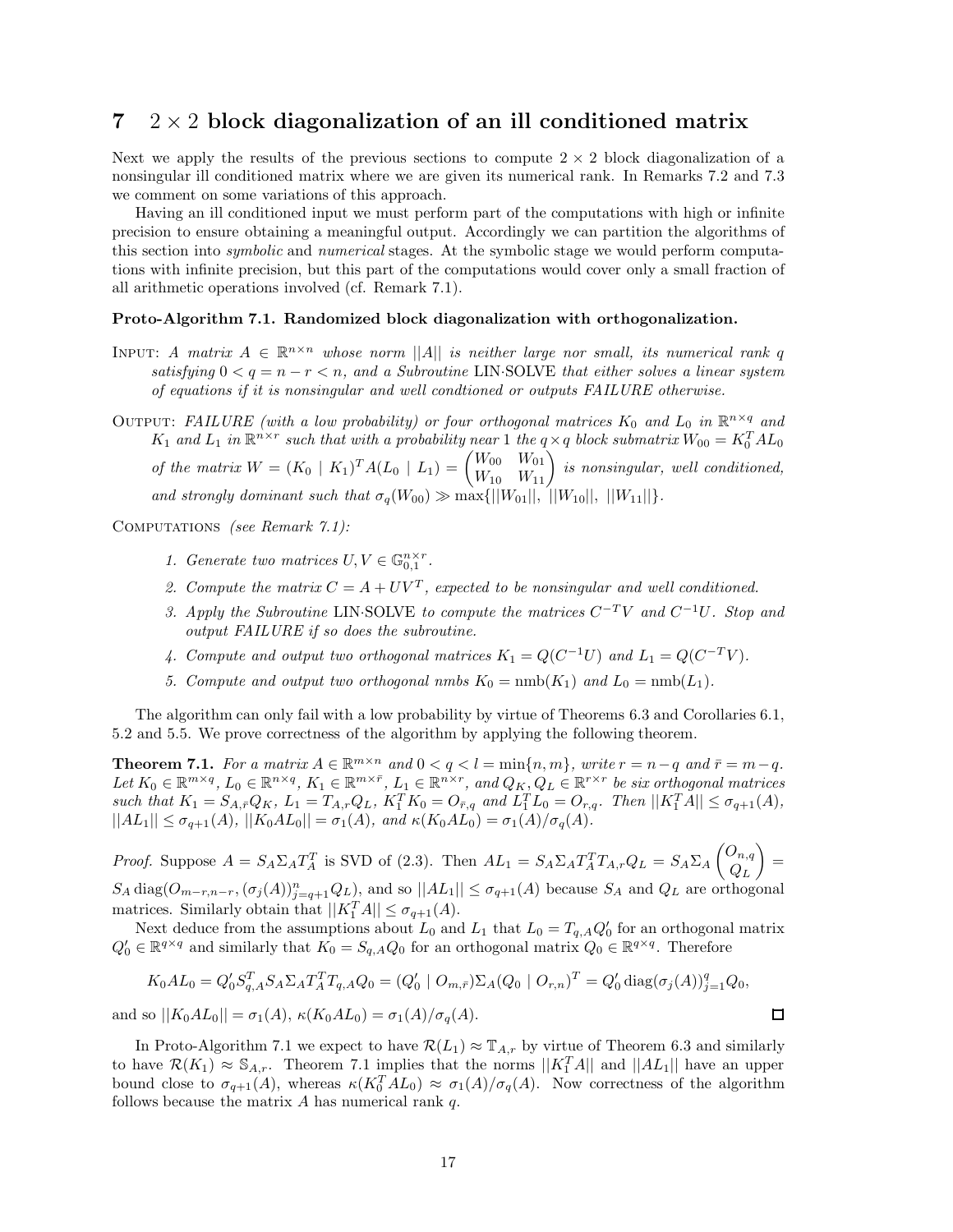From this correctness proof we can see that the approach would work based on any algorithm that computes approximate bases for the trailing singular spaces  $\mathbb{T}_{A,r}$  and  $\mathbb{S}_{A,r}$  or similarly for the leading singular spaces  $\mathbb{T}_{n-r,A}$  and  $\mathbb{S}_{m-r,A}$ . Instead of Proto-Algorithm 7.1 we can apply randomized matrix multiplication or scaled randomized augmentation. Let us cover some of such variations.

We can proceed with nonorthogonal matrices  $K_0$ ,  $K_1$ ,  $L_0$ ,  $L_1$ ,  $Q_K$ , and  $Q_l$ , preserving matrix structure at the expense of weakening numerical stability a little. Then we can still expect that the norms  $||W_{01}||$ ,  $||W_{10}||$ , and  $||W_{11}||$  have at most order  $\sigma_{q+1}(A)$ , the norm  $||W_{00}||$  has order  $\sigma_1(A)$ , and the condition number  $\kappa(W_{00})$  has order  $\sigma_1(A)/\sigma_q(A)$ . Moreover we can choose random matrices  $K_0 \in \mathcal{G}_{0,1}^{q \times n}$  and  $L_0 \in \mathcal{G}_{0,1}^{n \times q}$ . By virtue of Theorems 3.1 and 3.2 combined they are likely to be well conditioned, and so is the matrix $K_0AL_0$  by virtue of Theorem 3.4. This implies that we can extend our probabilistic estimates for the values  $||W_{i,j}||$  for  $i, j = 1, 2$  and  $\kappa(W_{00})$ . Here is the resulting simplified algorithm. Our tests in Section 8.2 show its efficiency.

### **Proto-Algorithm 7.2. Block diagonalization with randomized additive preprocessing and randomized multiplication.**

Input, Output *and Stages 1 and 2 of* Computations *are the same as in Proto-Algorithm 7.1 except that the output matrices K*0*, L*0*, K*<sup>1</sup> *and L*<sup>1</sup> *are no longer assumed to be orthogonal.*

#### COMPUTATIONS:

*3. Generate and output two random matrices*  $K_0, L_0 \in \mathcal{G}_{0,1}^{n \times q}$ .

4. Apply the Subroutine LIN·SOLVE *to compute and to output the matrices*  $K_1 = C^{-T}V$  and  $L_1 = C^{-1}U$ . Output FAILURE and stop if so does the subroutine.

We can further simplify the computations as follows.

#### **Proto-Algorithm 7.3. Simplified randomized block diagonalization.**

- INPUT: *A matrix*  $A \in \mathbb{R}^{n \times n}$  whose norm  $||A||$  is neither large nor small, and its numerical rank q *satisfying*  $0 < q = n - r < n$ .
- OUTPUT: Four matrices  $K_0$  and  $L_0$  in  $\mathbb{R}^{n \times q}$  and  $K_1$  and  $L_1$  in  $\mathbb{R}^{n \times r}$  such that with a probability *near* 1 *the*  $q \times q$  *block submatrix*  $W_{00} = K_0^T A L_0$  *of the matrix*  $W = (K_0 \mid K_1)^T A (L_0 \mid L_1)$  $\begin{pmatrix} W_{00} & W_{01} \\ W_{10} & W_{11} \end{pmatrix}$  is nonsingular, well conditioned, and strongly dominant such that  $\sigma_q(W_{00}) \gg$  $\max\{||W_{01}||, ||W_{10}||, ||W_{11}||\}$

COMPUTATIONS:

- *1. Generate two random matrices*  $K_0^T$ ,  $L_0 \in \mathcal{G}_{0,1}^{n \times q}$  *and output the matrices*  $K_0$  *and*  $L_0$ *.*
- 2. Compute and output the matrix  $K_1 = \text{nmb}(AK_0)$  and the transpose  $L_1$  of the matrix  $nmb(A^TL_0)$ .

To prove correctness of the algorithm, note that the matrices  $AK_0$  and  $A<sup>T</sup>L_0$  are approximate matrix bases of the leading singular spaces  $\mathcal{S}_{q,A}$  and  $\mathbb{T}_{q,A}$  (see Theorem 2.6). Consequently the transposes of their nmbs are approximate matrix bases of the trailing singular spaces S*A,r* and T*A,r* for  $r = n - q$ , and correctness of the algorithm is readily verified.

Proto-Algorithms 7.1–7.3 do not produce block diagonalization but prepare its computation. Having strong domination of the block  $W_{00}$ , we can readily compute the block factorizations

$$
W = \begin{pmatrix} I & O \\ W_{10} W_{00}^{-1} & I \end{pmatrix} \begin{pmatrix} W_{00} & O \\ O & G \end{pmatrix} \begin{pmatrix} I & W_{00}^{-1} W_{01} \\ O & I \end{pmatrix}
$$
(7.1)

for  $G = W_{11} - W_{10}W_{00}^{-1}W_{01}$  and

$$
W^{-1} = \begin{pmatrix} I & -W_{00}^{-1}W_{01} \\ O & I \end{pmatrix} \begin{pmatrix} W_{00}^{-1} & O \\ O & G^{-1} \end{pmatrix} \begin{pmatrix} I & O \\ -W_{10}W_{00}^{-1} & I \end{pmatrix}.
$$
 (7.2)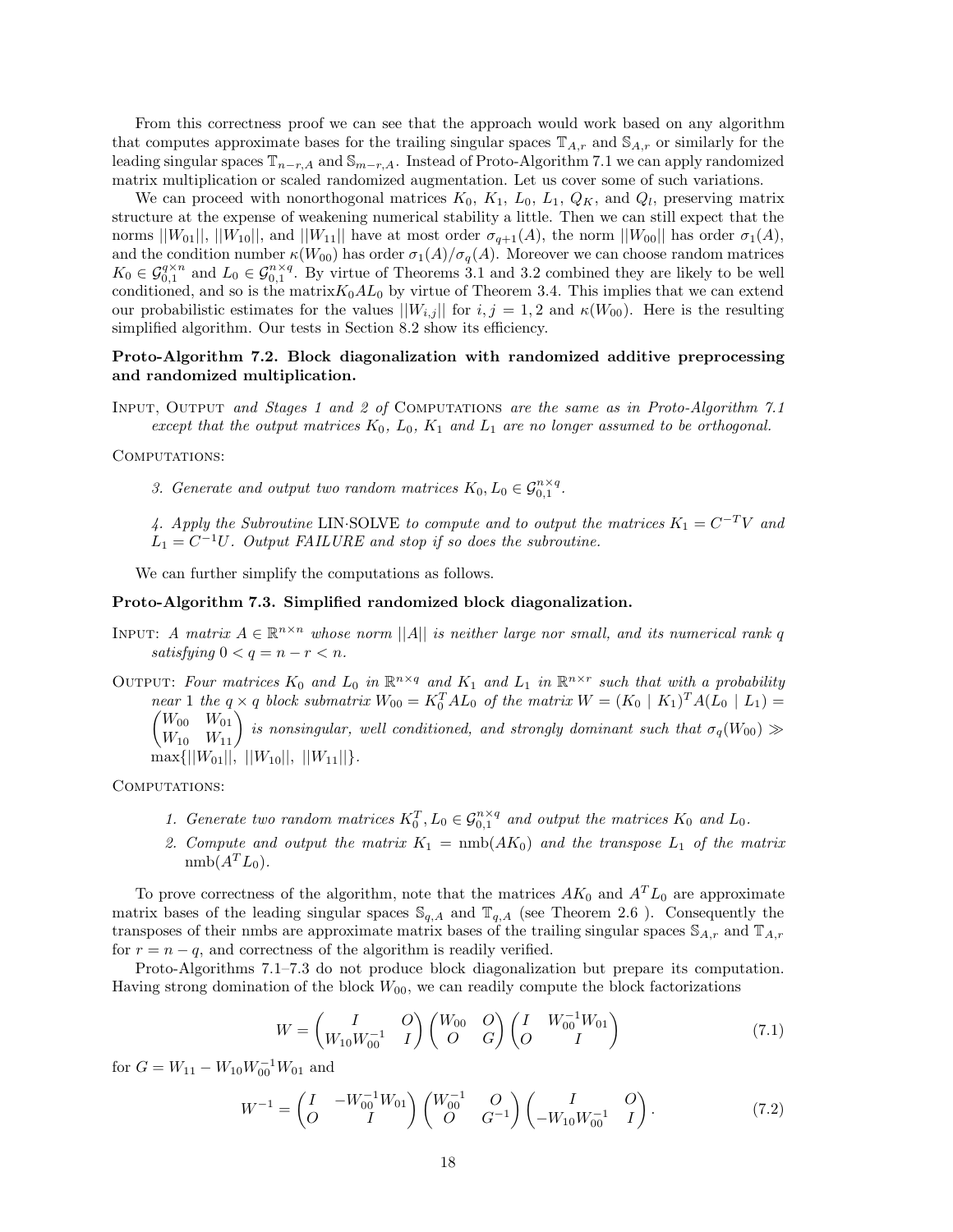Combined with these factorizations Proto-Algorithms 7.1–7.3 reduce the inversion of the matrix *A* to the inversion of the matrices  $W_{00}$  and *G* of smaller sizes, where both matrices  $W_{00}$  and *G* are expected to be nonsingular and better conditioned than the matrix *A* (cf. [PGMQ, Section 9]).

**Remark 7.1.** We expect to arrive at the matrices  $W_{01}$ ,  $W_{10}$  and  $W_{11}$  having small norms. To *counter the expected cancellation of the leading digits of the* 2*rn* − *r*<sup>2</sup> *entries of these matrices, we should compute the matrices C, K*<sup>1</sup> *and L*1*, their products by the blocks of the matrix A, and the Schur complement G* with a high precision  $p_+$  (possibly by employing symbolic computations with *infinite precision). These computations involve*  $O(n^2r)$  *flops, that is a*  $r/n$  *fraction of order*  $n^3$  *flops in high precision p*<sup>+</sup> *required by Gaussian elimination. See further study in [PGMQ, Section 9]. Having implemented this part of the computations with higher precision, we have outperformed the standard algorithms (see Section 8.3 and Tables 8.5 and 8.6).*

**Remark 7.2.** *We can simplify Proto-Algorithms 7.1–7.3 by computing only one of the two factors,*  $(K_0 | K_1)^T$  or  $(L_0 | l_1)$ . Then we would still readily compute at first block triangulation of its product *with the matrix A, and then the solution of the linear system*  $A$ **v** = **b***.* 

**Remark 7.3.** *One can combine scaled randomized additive preprocessing with the SMW formula of Theorem 2.4 to compute an approximate inverse <sup>A</sup>*<sup>−</sup> *of an input matrix <sup>A</sup>*−<sup>1</sup> *to employ this inverse* as a preconditioner for the linear system  $A$ **y** = **b**. Then again we would require extended or infinite *precision at the SMW stage of the transition from*  $C^{-1}$  *to*  $A^{-1}$ *, but this only applies to a fraction*  $r/n$ *of all arithmetic operations involved. One can refine the preconditioner A*<sup>−</sup> *by reapplying the same techniques or by applying Newton's iteration initialized with the current approximate inverse (cf. [P01, Chapter 6], [P10], and the bibliography therein). One can similarly combine scaled randomuzed augmentation with extension (4.2) of the SMW formula. It is not clear whether these alternatives have any advantage versus randomized computation of block factorizations (7.1) and (7.2).*

# **8 Numerical Experiments**

Our theorems formally support our randomized additive preprocessing and augmentation where we use randomization with Gaussian random matrices, but our tests have provided consistent empirical support where the same techniques employed Gaussian random Toeplitz and other structured matrices defined by much fewer random parameters compared to the number of the entries.

Our numerical experiments with random general, Hankel, Toeplitz and circulant matrices have been performed in the Graduate Center of the City University of New York on a Dell server with a dual core 1.86 GHz Xeon processor and 2G memory running Windows Server 2003 R2. The test Fortran code has been compiled with the GNU gfortran compiler within the Cygwin environment. Random numbers have been generated with the random number intrinsic Fortran function, assuming the uniform probability distribution over the range  $\{x : -1 \leq x < 1\}$ . The tests have been designed by the first author and performed by his coauthors.

### **8.1 Preconditioning tests**

Table 8.1 covers our tests for the preconditioning power of additive preprocessing in [PIMR10] and augmentaion. We have tested the input matrices of the following classes.

1n. *Nonsymmetric matrices of type I with numerical nullity*  $\overline{r}$ *.*  $A = S \Sigma_r T^T$  are  $n \times n$  matrices where *S* and *T* are  $n \times n$  random orthogonal matrices, that is, the factors *Q* in the QR factorizations of random real matrices;  $\Sigma_r = \text{diag}(\sigma_j)_{j=1}^n$  is the diagonal matrix such that  $\sigma_{j+1} \leq \sigma_j$  for  $j =$ 1,..., $n-1$ ,  $\sigma_1 = 1$ , the values  $\sigma_2, \ldots, \sigma_{n-r-1}$  are randomly sampled in the semi-open interval  $(0.1, 1)$ ,  $\sigma_{n-r} = 0.1$ ,  $\sigma_j = 10^{-16}$  for  $j = n-r+1, \ldots, n$ , and therefore  $\kappa(A) = 10^{16}$  [H02, Section 28.3].

1s. *Symmetric matrices of type I with numerical nullity r.* The same as in part 1n, but for  $S = T$ .

The matrices of the six other classes have been constructed in the form of  $\frac{A}{\|A\|} + \beta I$  where the recipes for defining the matrices *A* and scalars  $\beta$  are specified below.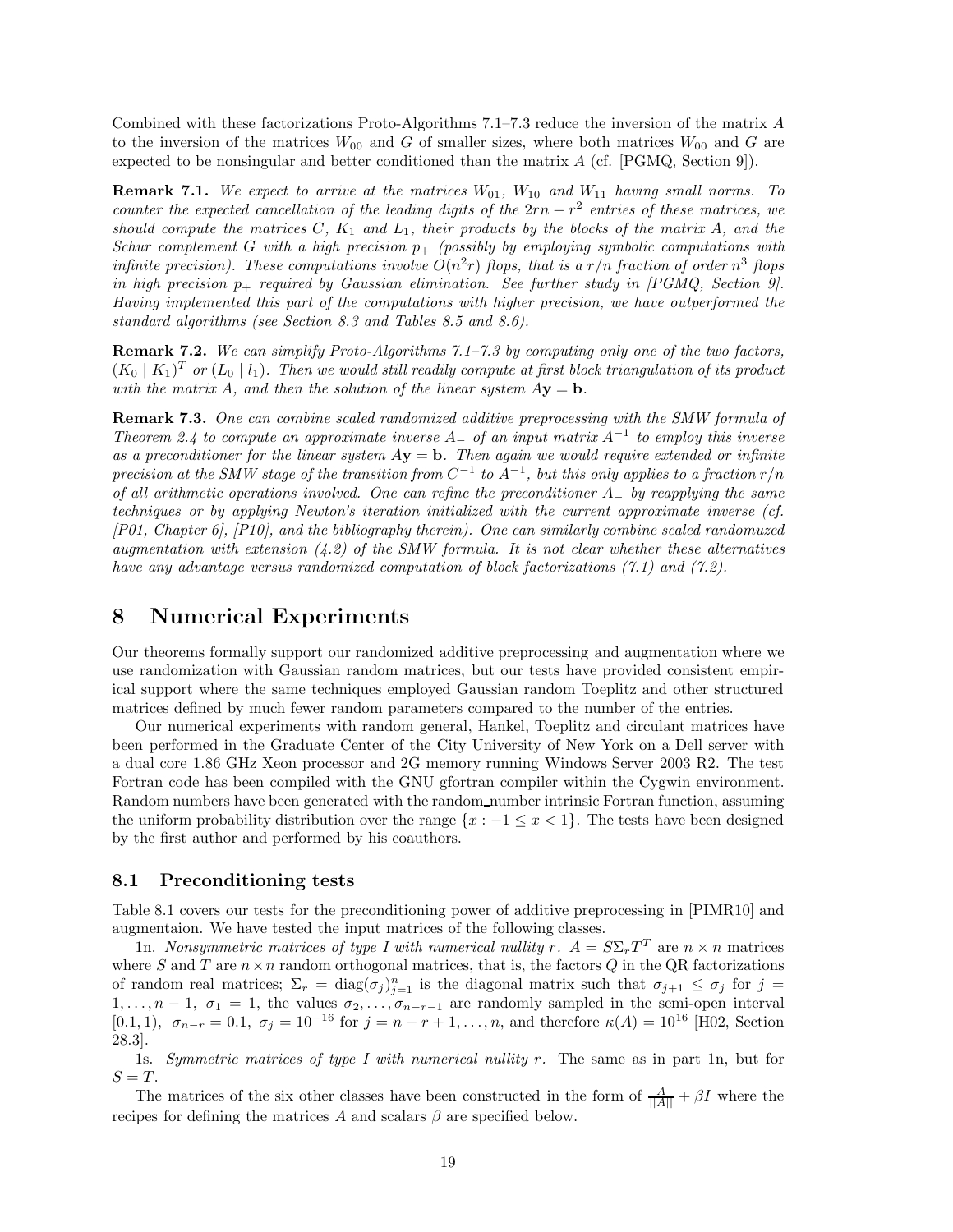2n. *Nonsymmetric matrices of type II with numerical nullity*  $r \cdot A = (W \mid WZ)$  where *W* and *Z* are random orthogonal matrices of sizes  $n \times (n - r)$  and  $(n - r) \times r$ , respectively.

2s. *Symmetric matrices of type II with numerical nullity*  $r$ *.*  $A = WW^T$  where W are random orthogonal matrices of size  $n \times (n - r)$ .

3n. *Nonsymmetric Toeplitz-like matrices with numerical nullity*  $r \cdot A = c(T | TS)$  *for random* Toeplitz matrices *T* of size  $n \times (n - r)$  and *S* of size  $(n - r) \times r$  and for a positive scalar *c* such that  $||A|| \approx 1.$ 

3s. *Symmetric Toeplitz-like matrices with numerical nullity*  $r$ *.*  $A = cTT^{T}$  for random Toeplitz matrices *T* of size  $n \times (n - r)$  and a positive scalar *c* such that  $||A|| \approx 1$ .

4n. *Nonsymmetric Toeplitz matrices with numerical nullity* 1.  $A = (a_{i,j})_{i,j=1}^n$  is a Toeplitz  $n \times n$ matrix. Its entries  $a_{i,j} = a_{i-j}$  are random for  $i - j < n - 1$ . The entry  $a_{n,1}$  is selected to ensure that the last row is linearly expressed through the other rows.

4s. *Symmetric Toeplitz matrices with numerical nullity* 1.  $A = (a_{i,j})_{i,j=1}^n$  is a Toeplitz  $n \times n$ matrix. Its entries  $a_{i,j} = a_{i-j}$  are random for  $|i - j| < n - 1$ , whereas the entry  $a_{1,n} = a_{n,1}$  is a root of the quadratic equation det  $A = 0$ . We repeatedly generated the matrices A until we arrived at the quadratic equation having real roots.

We set  $\beta = 10^{-16}$  for symmetric matrices *A* in the classes 2s, 3s, and 4s, so that  $\kappa(A) = 10^{16} + 1$ in these cases. For nonsymmetric matrices A we defined the scalar  $\beta$  by an iterative process such that  $||A|| \approx 1$  and  $10^{-18}||A|| ≤ \kappa(A) ≤ 10^{-16}||A||$  [PIMR10, Section 8.2]. Table 8.1 displays the average values of the condition numbers  $\kappa(C)$  of the matrices  $C = A + U U^T$  over 100,000 tests for the inputs in the above classes,  $r = 1, 2, 4, 8$  and  $n = 100$ . Here  $V = 2I - U$ , *U* and *W* are normalized matrices of the sizes  $n \times r$  and  $r \times r$ , respectively,  $U = \overline{U}/||\overline{U}||$ ,  $W = \overline{W}/||\overline{W}||$ ,  $\overline{U}^T = (\pm I_r \mid O_{r,r} \mid \pm I_r \mid O_{r,r} \mid \ldots \mid O_{r,r} \mid \pm I_r \mid O_{r,s})$ , we have chosen the integer s to obtain  $n \times r$  matrices  $\bar{U}$ , have chosen the signs for the matrices  $\pm I_r$  at random, and have chosen circulant matrices W filled with  $\pm 1$  and each defined by its first column where again the signs  $\pm$  have been chosen at random. In our further tests the condition numbers of the matrices  $C = A + 10^pUV^T$ for  $p = -10, -5, 5, 10$  were steadily growing within a factor  $10^{|p|}$  as the value  $|p|$  was growing. This showed the importance of proper scaling of the additive preprocessor  $UV<sup>T</sup>$ .

# **8.2 Approximation of the tails and heads of SVDs, computation of numerical ranks, and low-rank approximation of a matrix**

At some specified stages of our tests of this subsection and Section 8.3 we performed additions, subtractions and multiplications with infinite precision (hereafter referred to as *error-free ring operations*). At the other stages we performed computations with double precision, and we rounded to double precision all random values. We performed two refinement iterations for the computed solution of every linear system of equations and matrix inverse.

Table 8.2 shows the data from our tests on the approximation of trailing singular spaces of an  $n \times n$  matrix *A* having numerical nullity  $r = n - q$  and on the approximation of this matrix with a matrix of rank  $q = n - r$ . For  $n = 64, 128, 256$  and  $q = 1, 8, 32$  we generated  $n \times n$  random orthogonal matrices *S* and *T* and diagonal matrices  $\Sigma = \text{diag}(\sigma_j)_{j=1}^n$  such that  $\sigma_j = 1/j$ ,  $j =$ 1,...,q,  $\sigma_j = 10^{-10}$ ,  $j = q + 1, \ldots, n$  (cf. [H02, Section 28.3]). Then we applied error-free ring operations to compute the input matrices  $\ddot{A} = S_A \Sigma_A T_A^T$ , for which  $||A|| = 1$  and  $\kappa(A) = 10^{10}$ . Furthermore we generated pairs of random  $n \times r$  matrices U and V for  $r = 1, 8, 32$ , scaled them to have  $||UV^T|| \approx 1$ , and computed the matrices  $C = A + UV^T$  (by applying error-free ring operations),  $B_{A,r} = C^{-1}U$  (by using two refinement iterations),  $T_{A,r}$ ,  $B_{A,r}Y_{A,r}$  as a least-squares approximation to  $T_{A,r}$ ,  $Q = Q(B_{A,r})$ , and  $AQQ<sup>T</sup>$  (by applying error-free ring operations). Table 8.2 summarizes the data on the values  $\kappa(C)$  and the residual norms rn<sub>1</sub> =  $||B_{A,r}Y_{A,r} - T_{A,r}||$  and rn<sub>2</sub> =  $||AQQ<sup>T</sup>||$ observed in 100 runs of our tests for every pair of *n* and *r*.

We performed similar tests on the approximation of leading singular spaces of the same  $n \times n$ matrices *A* having numerical rank *q* and numerical nullity  $r = n - q$  and on the approximation of this matrix with a matrix of rank *q*. We have generated random  $n \times q$  matrices *U* (for  $q = 1, 8, 32$ ) and random Toeplitz  $n \times q$  matrices  $\bar{U}$  (for  $q = 8, 32$ ) and then successively computed the matrices  $B_{q,A}$  $A^T U$  and  $B_{q,A} = A^T \bar{U}$  (to obtain approximate matrix bases for the leading singular space  $\bar{T}_{q,A}$ ),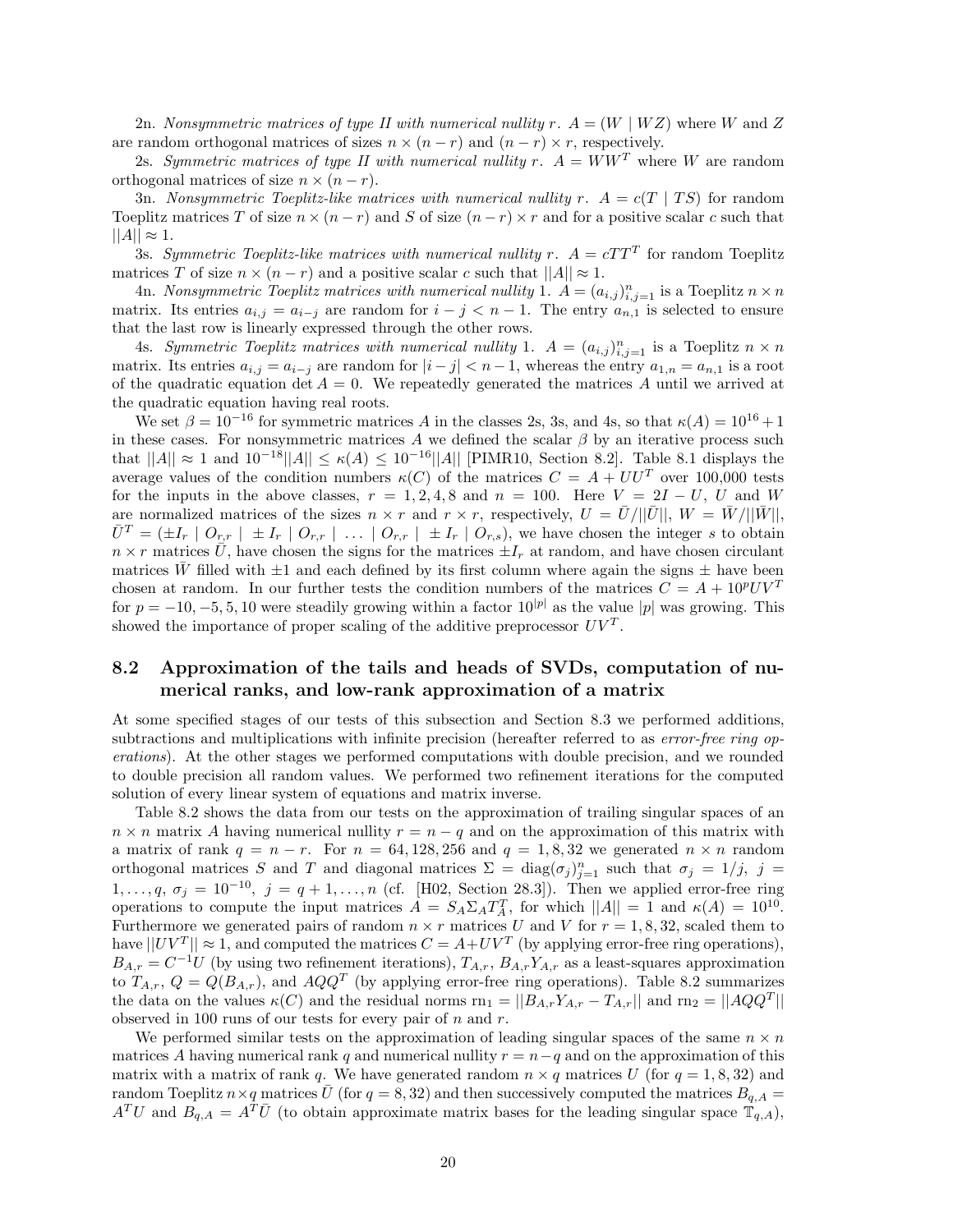$T_{q,A}, B_{q,A}Y_{q,A}$  as a least-squares approximation to  $T_{q,A}, Q_{q,A} = Q(B_{q,A})$ , and  $A - AQ_{q,A}(Q_{q,A})^T$ (by applying error-free ring operations). Tables 8.3 and 8.4 summarize the data on the condition numbers  $\kappa(C_-)$  and the residual norms  $\text{rn}^{(1)} = ||B_{q,A}Y_{q,A} - T_{q,A}||$  and  $\text{rn}^{(2)} = ||A - AQ_{q,A}(Q_{q,A})^T||$ obtained in 100 runs of our tests for every pair of *n* and *q*. In both cases where we have chosen  $B_{q,A} = A^T U$  and  $B_{q,A} = A^T \overline{U}$  the computed residual norms were equally small and were about as small as in Table 8.2.

# **8.3 Randomized** 2 × 2 **block factorization, preconditioning and the solution of linear systems of equations**

For  $n = 32, 64, r = 1, 2, 4$  and for every pair  $\{n, r\}$  we generated 100 instances of random vectors **b** of dimension *n* and of matrices A, U, and V as follows. We generated random real orthogonal  $n \times n$ matrices *S* and *T*, and random  $n \times r$  matrices *U* and *V*, which we scaled to have  $||U|| = ||V|| = 1$ . Then we defined the matrices  $\Sigma = \text{diag}(\sigma_j)_{j=1}^n$ , with  $\sigma_{n-j} = 10^{-17}$  for  $j = 0, 1, \ldots, r-1$ , and  $\sigma_{n-j} = 1/(n-j)$  for  $j = r, \ldots, n-1$ , and then applied error-free ring operations to compute the matrices  $A = S\Sigma T^T$ . Note that  $||A|| = 1$  and  $\kappa(A) = ||A^{-1}|| = 10^{17}$ .

We applied Proto-Algorithm 7.1 to every such input for  $n = 32, 64$  to obtain block diagonalization of the matrix A. Then we solved the linear systems  $Ay = b$ . We first generated random  $n \times$  $(n - r)$  matrices  $K_0$  and  $L_0$  and then computed the matrices  $C = A + U\overline{V}$  (by applying errorfree ring operations),  $K_1 = C^{-T}V$  and  $L_1 = C^{-1}U$  (by using two refinement iterations), and  $W = (K_0 \mid K_1)^T A (L_0 \mid L_1) = \begin{pmatrix} W_{00} & W_{01} \\ W_{10} & W_{11} \end{pmatrix}$  (by applying error-free ring operations). In all our tests the matrices *C* were nonsingular and well conditioned, and the leading principal  $(n-r) \times (n-r)$ blocks  $W_{00} = K_0^T A L_0$  were well conditioned and strongly dominated the three other blocks  $W_{01}$ ,  $W_{10}$ , and  $W_{11}$  in the  $2 \times 2$  block matrices *W*, as we expected to see by virtue of our analysis in Section 7. Then we computed the vector  $\hat{\mathbf{b}} = (K_0 | K_1)^T \mathbf{b}$  (by applying error-free ring operations) and solved the linear system  $W$ **x** =  $\hat{b}$  (by using two refinement iterations). Finally we computed the vector  $\mathbf{y} = (L_0 \mid L_1)\mathbf{x}$  (by applying error-free ring operations). Table 8.5 shows the average (mean) values of the relative residual norms  $||Ay - b||/||b||$  of the output vectors **y** (these values range about  $10^{-10}$ ) as well as the minimums, maximums, and standard deviations in these tests. For the same ill conditioned inputs the Subroutine MLDIVIDE(A,B) for Gaussian elimination from MATLAB has produced corrupted outputs, as can be seen from Table 8.6.

We have also performed similar tests by applying Proto-Algorithm 7.3 for  $n = 32,64$  and  $n \times n$ matrices *A* and vectors **b**, which we generated as before, but for  $q = n - r = 1, 2, 4$ . Then we generated random  $n \times q$  matrices  $U$  and  $V$ , successively computed the matrices  $A^T V$  and  $A U$ (by applying error-free ring operations),  $K_0 = Q(A^T V)$ ,  $L_0 = Q(AU)$ ,  $K_1 = Q(\text{nmb}(K_0^T))$  and  $L_1 = Q(\text{nmb}(L_0^T))$ , and continued as in the tests for Table 8.5. Table 8.7 displays the data on the residual norms computed in these tests. They have order  $10^{-25}$  on the average. Then again for the same ill conditioned inputs the Subroutine MLDIVIDE(A,B) from MATLAB produced corrupted outputs, as in Table 8.6.

# **8.4 Solution of a real symmetric Toeplitz linear system of equations with randomized augmentation**

We have solved 100 real symmetric linear systems of equations  $T$ **y** = **b** for each *n* where we used vectors **b** with random coordinates from the range  $[-1, 1)$  and Toeplitz matrices  $T = S + 10^{-9}I_n$ for a singular symmetric Toeplitz  $n \times n$  matrices *S* having rank  $n-1$  and nullity 1 and generated according to the recipe in [PQ10, Section 10.1b]. Table 8.8 shows the average CPU time of the solutions by our Algorithm 6.1 and, for comparison, based on the QR factorization and SVD, which we computed by applying the LAPACK procedures DGEQRF and DGESVD, respectively. To solve the auxiliary Toeplitz linear system  $Kx = e_1$  in Algorithm 6.1, we first employed the Toeplitz linear solver of [KV99], [V99], [VBHK01], and [VK98] and then applied iterative refinement with double precision.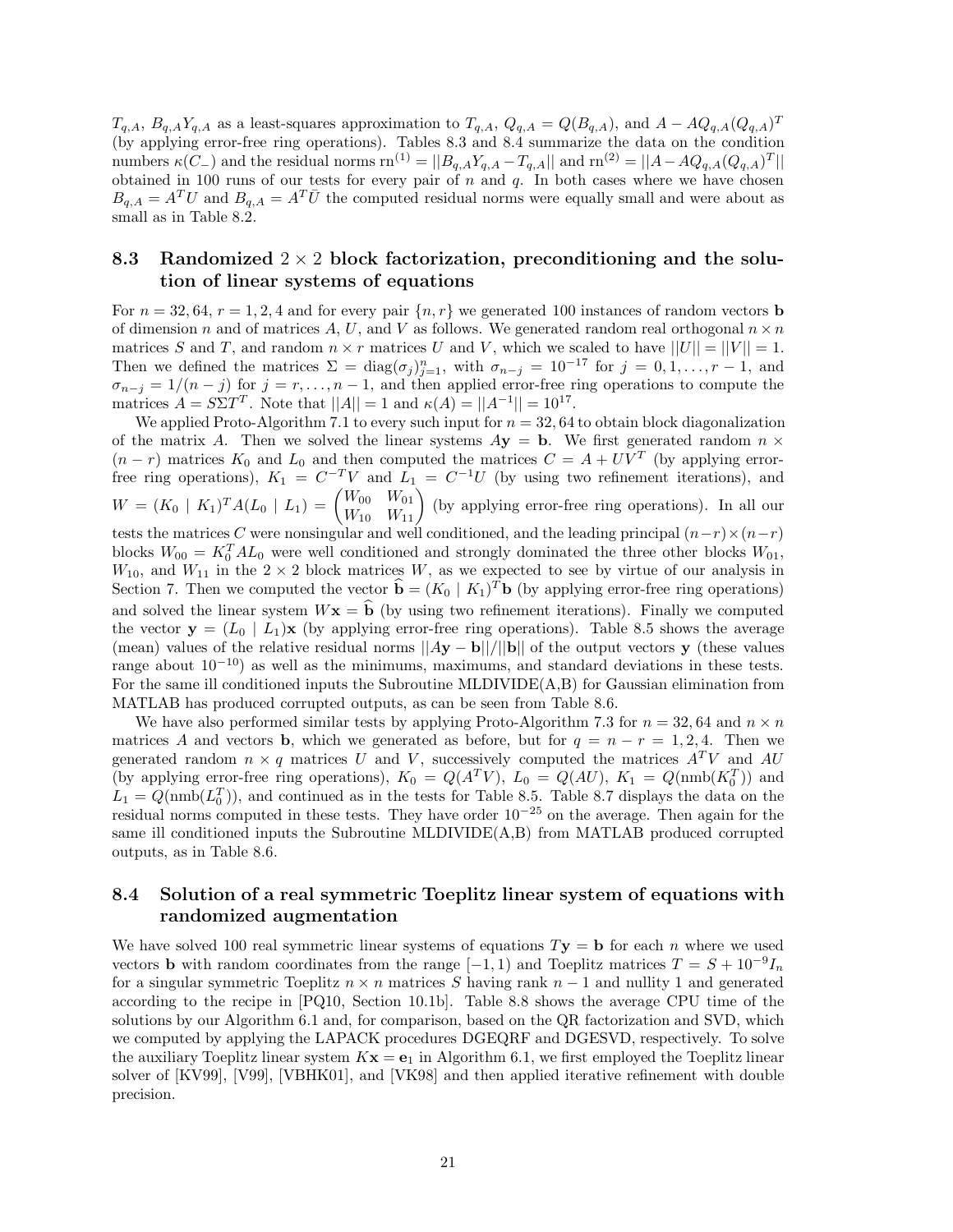The abbreviations "Alg. 6.1", "QR", and "SVD" indicate the respective algorithms. The last two columns of the table display the ratios of these data in the first and the two other columns. We measured the CPU time with the mclock function by counting cycles. One can convert them into seconds by dividing their number by a constant CLOCKS PER SEC, which is 1000 on our platform. We marked the table entries by a "-" where the tests were running too long and have not been completed. We obtained the solutions **y** with the relative residual norms of about 10−<sup>15</sup> in all three algorithms, which showed that Algorithm 6.1 employing iterative refinement was as reliable as the QR and SVD based solutions but ran much faster. We refer the reader to [PQZC, Table 3] on similar test results for the solution of ill conditioned homogeneous Toeplitz linear systems.

| Type             | $\frac{r}{1}$  | Cond $(C)$  |
|------------------|----------------|-------------|
| 1n               |                | $3.21E + 2$ |
| $\overline{1n}$  | $\overline{2}$ | $4.52E + 3$ |
| 1n               | $\overline{4}$ | $2.09E + 5$ |
| $\overline{1}n$  | 8              | $6.40E + 2$ |
| $\overline{1s}$  | $\overline{1}$ | $5.86E + 2$ |
| $\overline{1s}$  | $\overline{2}$ | $1.06E + 4$ |
| $\overline{1s}$  | $\overline{4}$ | $1.72E + 3$ |
| $\overline{1s}$  | 8              | $5.60E + 3$ |
| $\overline{2n}$  | $\overline{1}$ | $8.05E + 1$ |
| $\overline{2n}$  | $\overline{2}$ | $6.82E + 3$ |
| $\overline{2n}$  | $\overline{4}$ | $2.78E + 4$ |
| $\overline{2n}$  | 8              | $3.59E + 3$ |
| $\overline{2s}$  | $\overline{1}$ | $1.19E + 3$ |
| $\overline{2s}$  | $\frac{2}{4}$  | $1.96E + 3$ |
| 2s               |                | $1.09E + 4$ |
| $\overline{2}$ s | 8              | $9.71E + 3$ |
| $\overline{3}n$  | $\overline{1}$ | $2.02E + 4$ |
| $\overline{3n}$  | $\overline{2}$ | $1.53E + 3$ |
| $\overline{3}n$  | $\overline{4}$ | $6.06E + 2$ |
| $\overline{3n}$  | 8              | $5.67E + 2$ |
| 3s               | $\overline{1}$ | $2.39E + 4$ |
| $\overline{3s}$  | $\overline{4}$ | $1.69E + 3$ |
| 3s               | 8              | $6.74E + 3$ |
| $\overline{4n}$  | $\overline{1}$ | $4.93E + 2$ |
| $\overline{4n}$  | $\frac{2}{4}$  | $4.48E + 2$ |
| $\overline{4n}$  |                | $2.65E + 2$ |
| $\overline{4n}$  | 8              | $1.64E + 2$ |
| 4s               | $\overline{1}$ | $1.45E + 3$ |
| 4s               |                | $5.11E + 2$ |
| $\overline{4s}$  | $\frac{2}{4}$  | $7.21E + 2$ |
| $\overline{4s}$  | $\overline{8}$ | $2.99E + 2$ |

Table 8.1: Preconditioning tests

# **9 Conclusions**

It is well known that random matrices tend to be well conditioned, and one can expect that scaled randomized augmentation of an ill conditioned matrix, that is appending to it some properly scaled random rows and columns, is likely to decrease its condition number. We prove quantitative es-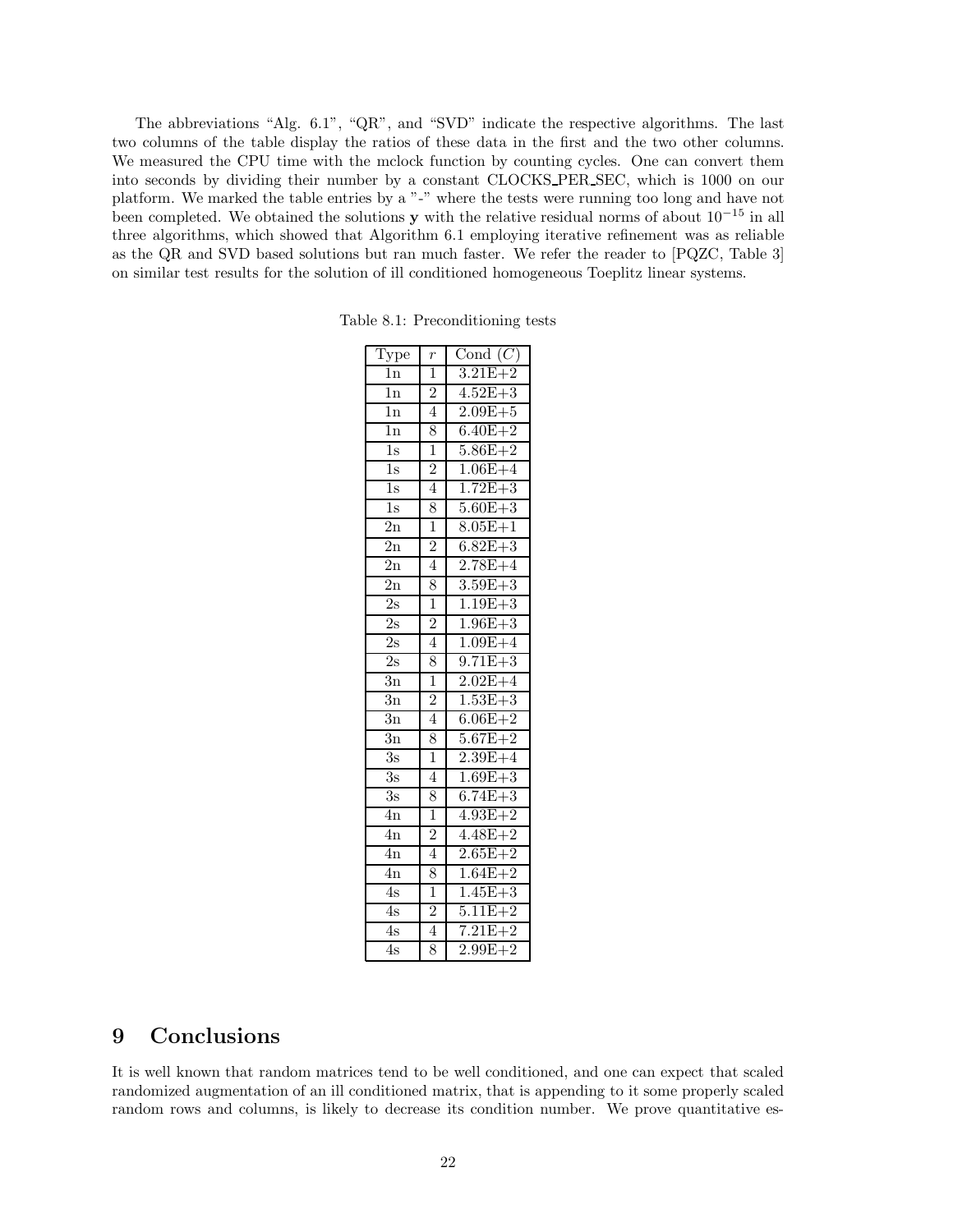| $\,r\,$        | $\kappa(C)$ or $\text{rrn}_i$ | $\mathbf n$ | min                               | max                               | mean                              | std                               |
|----------------|-------------------------------|-------------|-----------------------------------|-----------------------------------|-----------------------------------|-----------------------------------|
| $\mathbf{1}$   | $\kappa(C)$                   | 64          | $2.38 \times 10^{+02}$            | $1.\overline{10 \times 10^{+05}}$ | $6.25 \times 10^{+03}$            | $1.68 \times 10^{+04}$            |
| $\overline{1}$ | $\kappa(C)$                   | 128         | $8.61 \times 10^{+02}$            | $7.48 \times 10^{+06}$            | $1.32 \times 10^{+05}$            | $7.98 \times 10^{+05}$            |
| $\mathbf{1}$   | $\kappa(C)$                   | 256         | $9.70 \times 10^{+02}$            | $3.21 \times 10^{+07}$            | $3.58 \times 10^{+05}$            | $3.21 \times 10^{+06}$            |
| $\mathbf{1}$   | $rn_1$                        | 64          | $4.01 \times 10^{-10}$            | $1.50 \times 10^{-07}$            | $5.\overline{30 \times 10^{-09}}$ | $1.59 \times 10^{-08}$            |
| $\mathbf{1}$   | rn <sub>1</sub>               | 128         | $7.71 \times 10^{-10}$            | $5.73 \times 10^{-07}$            | $1.58 \times 10^{-08}$            | $6.18 \times 10^{-08}$            |
| $\mathbf{1}$   | $rn_1$                        | 256         | $7.57 \times 10^{-10}$            | $3.2 \times 10^{-07}$             | $1.69 \times 10^{-08}$            | $5.02 \times 10^{-08}$            |
| $\mathbf{1}$   | rn <sub>2</sub>               | 64          | $4.01 \times 10^{-10}$            | $1.50 \times 10^{-07}$            | $5.30 \times 10^{-09}$            | $1.59 \times 10^{-08}$            |
| $\overline{1}$ | ${\rm rn}_2$                  | 128         | $7.71 \times 10^{-10}$            | $5.73 \times 10^{-07}$            | $1.58 \times 10^{-08}$            | $6.18 \times 10^{-08}$            |
| $\mathbf{1}$   | rn <sub>2</sub>               | 256         | $7.57 \times 10^{-10}$            | $3.\overline{22 \times 10^{-07}}$ | $1.69 \times 10^{-08}$            | $5.02 \times 10^{-08}$            |
| $8\,$          | $\kappa(C)$                   | 64          | $1.26 \times 10^{+03}$            | $1.61 \times 10^{+07}$            | $2.68 \times 10^{+05}$            | $1.71 \times 10^{+06}$            |
| 8              | $\kappa(C)$                   | 128         | $2.92 \times 10^{+03}$            | $3.42 \times 10^{+06}$            | $1.58 \times 10^{+05}$            | $4.12 \times 10^{+05}$            |
| 8              | $\kappa(C)$                   | 256         | $1.39 \times 10^{+04}$            | $8.75 \times 10^{+07}$            | $1.\overline{12 \times 10^{+06}}$ | $8.74 \times 10^{+06}$            |
| 8              | $rn_1$                        | 64          | $3.39 \times 10^{-10}$            | $2.27 \times 10^{-06}$            | $2.74 \times 10^{-08}$            | $2.27 \times 10^{-07}$            |
| $8\,$          | $rn_1$                        | 128         | $4.53 \times 10^{-10}$            | $1.91 \times 10^{-07}$            | $1.03 \times 10^{-08}$            | $2.79 \times 10^{-08}$            |
| $8\,$          | $rn_1$                        | 256         | $8.74 \times 10^{-10}$            | $1.73 \times 10^{-07}$            | $7.\overline{86} \times 10^{-09}$ | $1.90 \times 10^{-08}$            |
| 8              | rn <sub>2</sub>               | 64          | $1.54 \times 10^{-09}$            | $7.59 \times 10^{-06}$            | $8.87 \times 10^{-08}$            | $7.58 \times 10^{-07}$            |
| $\overline{8}$ | rn <sub>2</sub>               | 128         | $1.82 \times 10^{-09}$            | $7.\overline{27 \times 10^{-07}}$ | $2.95 \times 10^{-08}$            | $8.57 \times 10^{-08}$            |
| $\overline{8}$ | rn <sub>2</sub>               | 256         | $2.62 \times 10^{-09}$            | $3.89 \times 10^{-07}$            | $2.\overline{27 \times 10^{-08}}$ | $5.01 \times 10^{-08}$            |
| $32\,$         | $\kappa(C)$                   | 64          | $1.77 \times 10^{+03}$            | $9.68 \times 10^{+06}$            | $1.58 \times 10^{+05}$            | $9.70 \times 10^{+05}$            |
| 32             | $\kappa(C)$                   | 128         | $1.65 \times 10^{+04}$            | $6.12 \times 10^{+07}$            | $1.02 \times 10^{+06}$            | $6.19 \times 10^{+06}$            |
| 32             | $\kappa(C)$                   | 256         | $3.57 \times 10^{+04}$            | $2.98 \times 10^{+08}$            | $4.12 \times 10^{+06}$            | $2.98 \times 10^{+07}$            |
| 32             | $rn_1$                        | 64          | $2.\overline{73 \times 10^{-10}}$ | $3.29 \times 10^{-08}$            | $2.\overline{95 \times 10^{-09}}$ | $4.93 \times 10^{-09}$            |
| 32             | $rn_1$                        | 128         | $3.94 \times 10^{-10}$            | $1.\overline{29 \times 10^{-07}}$ | $7.\overline{18 \times 10^{-09}}$ | $1.64 \times 10^{-08}$            |
| $32\,$         | rn <sub>1</sub>               | 256         | $6.80 \times 10^{-10}$            | $4.00 \times 10^{-07}$            | $1.16 \times 10^{-08}$            | $4.27 \times 10^{-08}$            |
| 32             | rn <sub>2</sub>               | 64          | $2.10 \times 10^{-09}$            | $1.49 \times 10^{-07}$            | $1.\overline{55} \times 10^{-08}$ | $2.18 \times 10^{-08}$            |
| 32             | rn <sub>2</sub>               | 128         | $2.\overline{79 \times 10^{-09}}$ | $3.\overline{80 \times 10^{-07}}$ | $3.\overline{81 \times 10^{-08}}$ | $6.57 \times 10^{-08}$            |
| 32             | rn <sub>2</sub>               | 256         | $5.35 \times 10^{-09}$            | $1.05 \times 10^{-06}$            | $5.70 \times 10^{-08}$            | $1.\overline{35 \times 10^{-07}}$ |

Table 8.2: Tails of the SVDs and lower-rank approximations with additive preprocessing (cf. [PQ10])

timates for such an impact as well as for the impact of scaled randomized additive preprocessing, that is for adding a properly scaled random matrix of a small rank. We showed some applications of these results to matrix computations. Our numerical tests are in good accordance with the formally proved estimates, but the tests also showed the same impact of the randomized preprocessing on the condition number where we used sparse and structured preprocessors, which had much fewer random parameters. Formal explanation of this empirical observation remains a research challenge (see [T11] on some recent important progress). Another interesting research direction is the study of the impact of combining our current techniques of randomized augmentation and additive preprocessing with randomized matrix multiplication of [PGMQ, Section 12.2], [PQZa], and [PQb].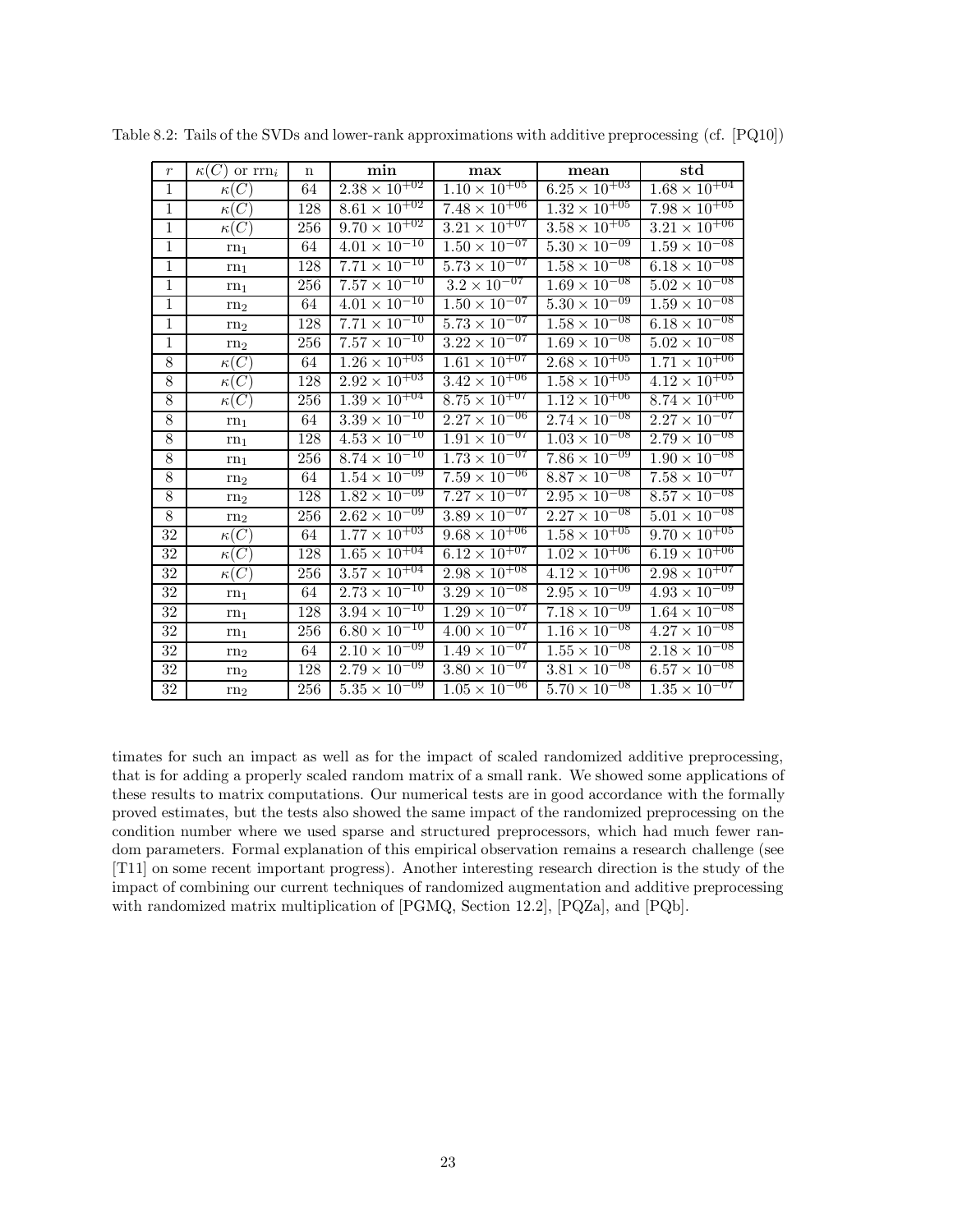| q            | $rm_i$                         | $\mathbf n$ | min                    | max                    | mean                              | std                               |
|--------------|--------------------------------|-------------|------------------------|------------------------|-----------------------------------|-----------------------------------|
| 1            | $rn^{(1)}$                     | 64          | $2.35 \times 10^{-10}$ | $1.32 \times 10^{-07}$ | $3.58 \times 10^{-09}$            | $1.37 \times 10^{-08}$            |
| $\mathbf{1}$ | $\overline{\mathrm{rn}}^{(1)}$ | 128         | $4.41 \times 10^{-10}$ | $3.28 \times 10^{-08}$ | $3.55 \times 10^{-09}$            | $5.71 \times 10^{-09}$            |
| 1            | $\overline{\text{rn}^{(1)}}$   | 256         | $6.98 \times 10^{-10}$ | $5.57 \times 10^{-08}$ | $5.47 \times 10^{-09}$            | $8.63 \times \overline{10^{-09}}$ |
| 1            | $\mathrm{rn}^{\left(2\right)}$ | 64          | $8.28 \times 10^{-10}$ | $1.32 \times 10^{-07}$ | $3.86 \times 10^{-09}$            | $1.36 \times 10^{-08}$            |
| 1            | $\mathrm{rn}^{\left(2\right)}$ | 128         | $1.21 \times 10^{-09}$ | $3.28 \times 10^{-08}$ | $3.91 \times 10^{-09}$            | $5.57 \times 10^{-09}$            |
| 1            | $\overline{\text{rn}^{(2)}}$   | 256         | $1.74 \times 10^{-09}$ | $5.58 \times 10^{-08}$ | $5.96 \times 10^{-09}$            | $8.47 \times 10^{-09}$            |
| 8            | $rn^{(1)}$                     | 128         | $2.56 \times 10^{-09}$ | $1.16 \times 10^{-06}$ | $4.30 \times 10^{-\overline{08}}$ | $1.45 \times \sqrt{10^{-07}}$     |
| 8            | $\overline{\mathrm{rn}^{(1)}}$ | 256         | $4.45 \times 10^{-09}$ | $3.32 \times 10^{-07}$ | $3.40 \times 10^{-08}$            | $5.11 \times 10^{-08}$            |
| 8            | $\rm{rn}^{(2)}$                | 64          | $1.46 \times 10^{-09}$ | $9.56 \times 10^{-08}$ | $5.77 \times 10^{-09}$            | $1.06 \times 10^{-08}$            |
| 8            | $\overline{\mathrm{rn}}^{(2)}$ | 128         | $1.64 \times 10^{-09}$ | $4.32 \times 10^{-07}$ | $1.86 \times 10^{-08}$            | $5.97 \times 10^{-08}$            |
| 8            | $\mathrm{rn}^{(2)}$            | 256         | $2.50 \times 10^{-09}$ | $1.56 \times 10^{-07}$ | $1.59 \times 10^{-\overline{08}}$ | $2.47 \times 10^{-08}$            |
| 32           | $\mathrm{rn}^{(1)}$            | 64          | $6.80 \times 10^{-09}$ | $2.83 \times 10^{-06}$ | $1.01 \times 10^{-07}$            | $3.73 \times 10^{-07}$            |
| 32           | $\mathrm{rn}^{(1)}$            | 128         | $1.25 \times 10^{-08}$ | $6.77 \times 10^{-06}$ | $1.28 \times 10^{-07}$            | $6.76 \times 10^{-07}$            |
| 32           | $\mathrm{rn}^{(1)}$            | 256         | $1.85 \times 10^{-08}$ | $1.12 \times 10^{-06}$ | $1.02 \times 10^{-07}$            | $1.54 \times 10^{-07}$            |
| 32           | $\mathrm{rn}^{(2)}$            | 64          | $1.84 \times 10^{-09}$ | $6.50 \times 10^{-07}$ | $2.30 \times 10^{-08}$            | $8.28 \times 10^{-08}$            |
| 32           | $\mathrm{rn}^{(2)}$            | 128         | $3.11 \times 10^{-09}$ | $1.45 \times 10^{-06}$ | $2.87 \times 10^{-08}$            | $1.45 \times 10^{-07}$            |
| 32           | $\overline{\mathrm{rn}^{(2)}}$ | 256         | $4.39 \times 10^{-09}$ | $2.16 \times 10^{-07}$ | $2.37 \times 10^{-08}$            | $3.34 \times 10^{-08}$            |

Table 8.3: Heads of SVDs and low-rank approximation with random multipliers

Table 8.4: Heads of SVDs and low-rank approximations with random Toeplitz multipliers

| q  | $\text{rrn}^{(i)}$            | $\mathbf n$ | min                    | max                               | mean                   | std                    |
|----|-------------------------------|-------------|------------------------|-----------------------------------|------------------------|------------------------|
| 8  | $rm^{(1)}$                    | 64          | $2.22 \times 10^{-09}$ | $7.89 \times 10^{-06}$            | $1.43 \times 10^{-07}$ | $9.17 \times 10^{-07}$ |
| 8  | $rm^{(1)}$                    | 128         | $3.79 \times 10^{-09}$ | $4.39 \times 10^{-05}$            | $4.87 \times 10^{-07}$ | $4.39 \times 10^{-06}$ |
| 8  | $rm^{(1)}$                    | 256         | $5.33 \times 10^{-09}$ | $3.06 \times 10^{-06}$            | $6.65 \times 10^{-08}$ | $3.12 \times 10^{-07}$ |
| 8  | $rm^{(2)}$                    | 64          | $1.13 \times 10^{-09}$ | $3.66 \times 10^{-06}$            | $6.37 \times 10^{-08}$ | $4.11 \times 10^{-07}$ |
| 8  | $\overline{\text{rrn}^{(2)}}$ | 128         | $1.81 \times 10^{-09}$ | $1.67 \times 10^{-05}$            | $1.90 \times 10^{-07}$ | $1.67 \times 10^{-06}$ |
| 8  | $\overline{\text{rrn}^{(2)}}$ | 256         | $2.96 \times 10^{-09}$ | $1.25 \times 10^{-06}$            | $2.92 \times 10^{-08}$ | $1.28 \times 10^{-07}$ |
| 32 | $rm^{(1)}$                    | 64          | $6.22 \times 10^{-09}$ | $5.00 \times 10^{-07}$            | $4.06 \times 10^{-08}$ | $6.04 \times 10^{-08}$ |
| 32 | $rm^{(1)}$                    | 128         | $2.73 \times 10^{-08}$ | $4.88 \times 10^{-06}$            | $2.57 \times 10^{-07}$ | $8.16 \times 10^{-07}$ |
| 32 | $rm^{(1)}$                    | 256         | $1.78 \times 10^{-08}$ | $1.25 \times 10^{-06}$            | $1.18 \times 10^{-07}$ | $2.03 \times 10^{-07}$ |
| 32 | $\rm{rrn}^{(2)}$              | 64          | $1.64 \times 10^{-09}$ | $1.26 \times 10^{-07}$            | $9.66 \times 10^{-09}$ | $1.48 \times 10^{-08}$ |
| 32 | $rm^{(2)}$                    | 128         | $5.71 \times 10^{-09}$ | $9.90 \times 10^{-07}$            | $5.50 \times 10^{-08}$ | $1.68 \times 10^{-07}$ |
| 32 | $rm^{(2)}$                    | 256         | $4.02 \times 10^{-09}$ | $2.85 \times 10^{-\overline{07}}$ | $2.74 \times 10^{-08}$ | $4.48 \times 10^{-08}$ |

Table 8.5: Relative residual norms for ill conditioned linear systems, with Proto-Algorithm 7.1

| $n_{\rm c}$ | r | min                    | max                   | mean                   | std                    |
|-------------|---|------------------------|-----------------------|------------------------|------------------------|
| 32          |   | $1.49 \times 10^{-13}$ | $1.36 \times 10^{-9}$ | $4.25 \times 10^{-11}$ | $1.56 \times 10^{-10}$ |
| 32          |   | $3.70 \times 10^{-13}$ | $2.13 \times 10^{-8}$ | $3.83 \times 10^{-10}$ | $2.35 \times 10^{-9}$  |
| 32          |   | $9.33 \times 10^{-13}$ | $1.08 \times 10^{-8}$ | $3.37 \times 10^{-10}$ | $1.26 \times 10^{-9}$  |
| 64          |   | $1.11 \times 10^{-12}$ | $6.87 \times 10^{-9}$ | $2.03 \times 10^{-10}$ | $7.49 \times 10^{-10}$ |
| 64          | 2 | $1.53 \times 10^{-12}$ | $1.21 \times 10^{-8}$ | $5.86 \times 10^{-10}$ | $1.77 \times 10^{-9}$  |
|             |   | $2.21 \times 10^{-12}$ | $1.27 \times 10^{-7}$ | $1.69 \times 10^{-9}$  | $1.28 \times 10^{-8}$  |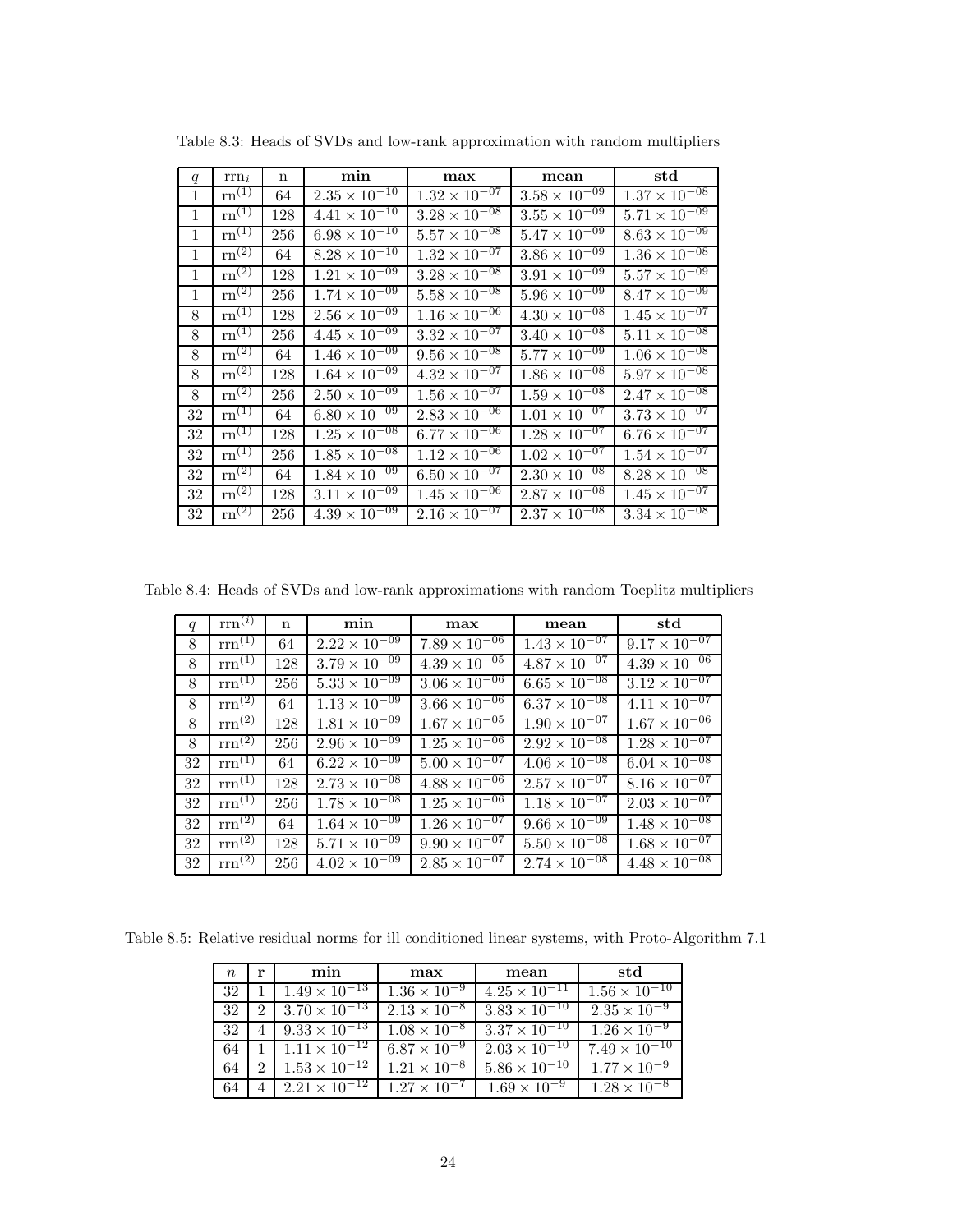| $n_{\rm c}$ | r             | min                   | max                  | mean                  | std                  |
|-------------|---------------|-----------------------|----------------------|-----------------------|----------------------|
| 32          |               | $6.34 \times 10^{-3}$ | $7.44 \times 10^{1}$ | $1.74 \times 10^{0}$  | $7.53 \times 10^{0}$ |
| 32          | $\mathcal{D}$ | $2.03 \times 10^{-2}$ | $1.32 \times 10^{1}$ | $9.19 \times 10^{-1}$ | $1.62 \times 10^{0}$ |
| 32          | 4             | $4.57 \times 10^{-2}$ | $1.36 \times 10^{1}$ | $1.14 \times 10^{0}$  | $1.93 \times 10^{0}$ |
| 64          |               | $3.82 \times 10^{-3}$ | $9.93 \times 10^{0}$ | $1.03 \times 10^{0}$  | $1.66 \times 10^{0}$ |
| 64          | 2             | $1.96 \times 10^{-2}$ | $1.27 \times 10^{2}$ | $3.09 \times 10^{0}$  | $1.40 \times 10^{1}$ |
|             |               | $7.13 \times 10^{-3}$ | $6.63 \times 10^{0}$ | $8.23 \times 10^{-1}$ | $1.20 \times 10^{0}$ |

Table 8.6: Relative residual norms for ill conditioned linear systems, with MLDIVIDE(A,B)

Table 8.7: Relative residual norms for ill conditioned linear system, with Proto-Algorithm 7.3

| $\, n$ | q                           | min                           | max                               | mean                                                                 | std                                           |
|--------|-----------------------------|-------------------------------|-----------------------------------|----------------------------------------------------------------------|-----------------------------------------------|
| 32     |                             | $7.08 \times 10^{-30}$        | $4.00 \times 10^{-23}$            | $4.52 \times 10^{-25}$                                               | $4.01 \times 10^{-24}$                        |
| 32     | $\mathcal{D}_{\mathcal{L}}$ | $7.49 \times 10^{-30}$        | $2.29 \times 10^{-21}$            | $2.77 \times 10^{-23}$                                               | $2.33 \times 10^{-22}$                        |
| -32    | $\overline{4}$              | $1.46 \times 10^{-28}$        | $1.63 \times 10^{-07}$            | $4.83 \times 10^{-25}$                                               | $2.73 \times 10^{-24}$                        |
| 64     |                             | $1 \mid 1.13 \times 10^{-29}$ | $1.01 \times \overline{10^{-24}}$ |                                                                      | $2.31 \times 10^{-26}$ 1.11 $\times 10^{-25}$ |
| -64    | $\mathcal{D}_{\mathcal{L}}$ | $6.60 \times 10^{-29}$        | $6.90 \times 10^{-24}$            | $1.45 \times 10^{-25}$                                               | $7.73 \times 10^{-25}$                        |
| 64     |                             | $4 \mid 2.60 \times 10^{-28}$ |                                   | $1.41 \times 10^{-21}$ $1.61 \times 10^{-23}$ $1.42 \times 10^{-22}$ |                                               |

Table 8.8: The CPU time (in cycles) for solving an ill conditioned real symmetric Toeplitz linear system

| $\, n \,$ | Alg. $6.1$ | QR      | <b>SVD</b> | QR/Alg. 6.1 | $\overline{\mathrm{SVD}}/\mathrm{Alg.}$ 6.1 |
|-----------|------------|---------|------------|-------------|---------------------------------------------|
| 512       | 56.3       | 148.4   | 4134.8     | 2.6         | 73.5                                        |
| 1024      | 120.6      | 1533.5  | 70293.1    | 12.7        | 582.7                                       |
| 2048      | 265.0      | 11728.1 |            | 44.3        |                                             |
| 4096      | 589.4      |         |            |             |                                             |
| 8192      | 1304.8     |         |            |             |                                             |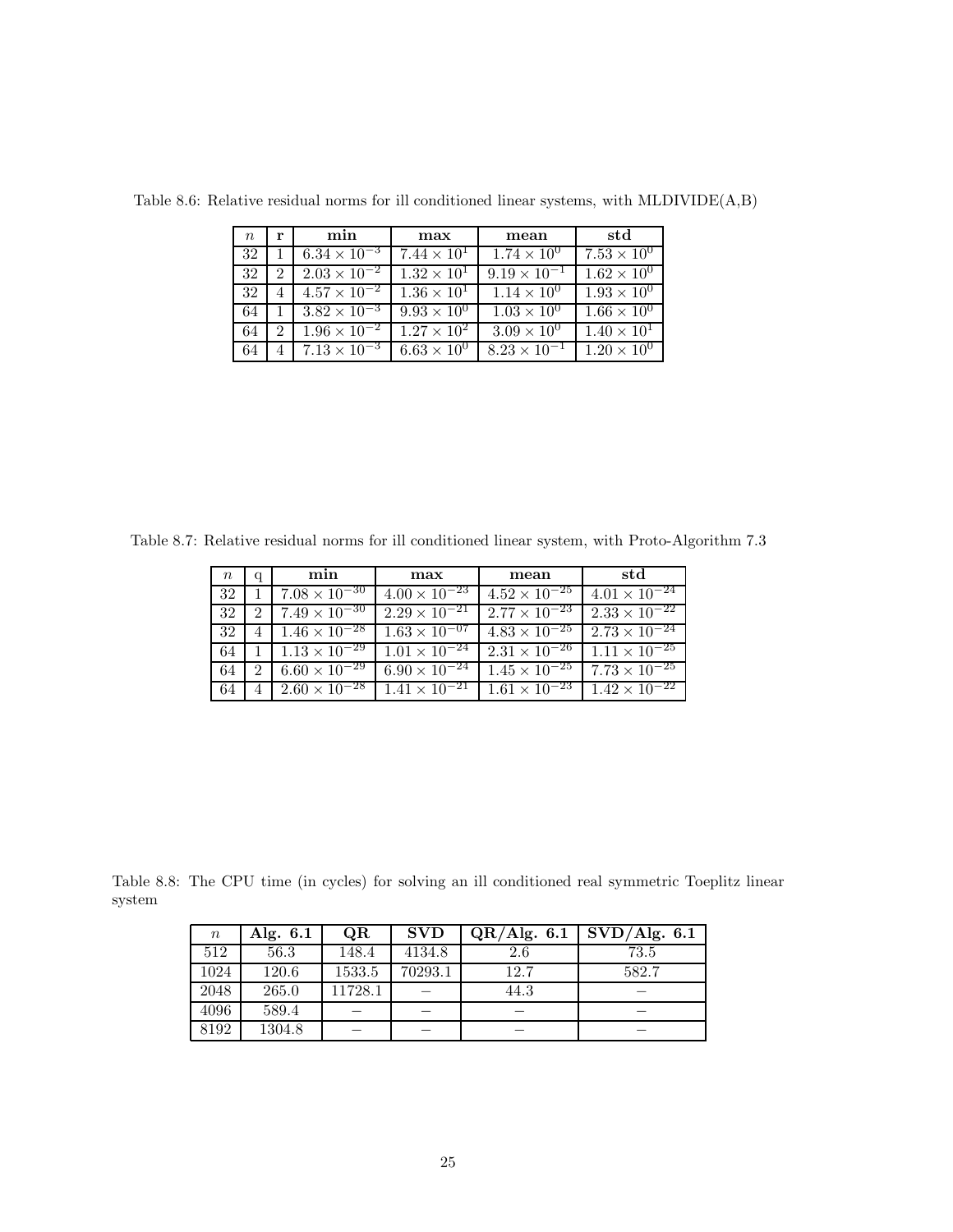# **Appendix**

# **A Uniform random sampling and nonsingularity of random matrices**

*Uniform random sampling* of elements from a finite set  $\Delta$  is their selection from this set at random, independently of each other and under the uniform probability distribution on the set  $\Delta$ .

**Theorem A.1.** *Under the assumptions of Lemma 3.2 let the values of the variables of the polynomial be randomly and uniformly sampled from a finite set* ∆*. Then the polynomial vanishes with a*  $\text{probability at most } \frac{d}{|\Delta|}.$ 

**Corollary A.1.** Let the entries of a general or Toeplitz  $m \times n$  matrix have been randomly and *uniformly sampled from a finite set*  $\Delta$  *of cardinality*  $|\Delta|$  *(in any fixed ring). Let*  $l = \min\{m, n\}$ *. Then* (a) any  $k \times k$  *submatrix M for*  $k \leq l$  *is nonsingular with a probability at least*  $1 - \frac{k}{|\Delta|}$  *and (b) is strongly nonsingular with a probability at least*  $1 - \sum_{i=1}^{k} \frac{i}{|\Delta|} = 1 - \frac{(k+1)k}{2|\Delta|}$ . Furthermore *(c) if the submatrix M is indeed nonsingular, then any entry of its inverse is nonzero with a probability at least*  $1 - \frac{k-1}{|\Delta|}$ .

*Proof.* The claimed properties of nonsingularity and nonvanishing hold for generic matrices. The singularity of a  $k \times k$  matrix means that its determinant vanishes, but the determinant is a polynomial of total degree *k* in the entries. Therefore Theorem A.1 implies parts (a) and consequently (b). Part (c) follows because a fixed entry of the inverse vanishes if and only if the respective entry of the adjoint vanishes, but up to the sign the latter entry is the determinant of a  $(k-1)\times(k-1)$  submatrix of the input matrix *M*, and so it is a polynomial of degree  $k - 1$  in its entries. ◻

# **B Extremal singular values of random complex matrices**

We have assumed dealing with real random matrices and vectors throughout the paper, but most of our study can be readily extended to the computations in the field  $\mathbb C$  of complex numbers if we replace the transposes  $A^T$  by the Hermitian transposes  $A^H$ . All the results of Section 3.2 apply to this case equally well. Below we elaborate upon the respective extension of our probabilistic bounds on the norms and singular values.

**Definition B.1.** *The set*  $\mathcal{G}^{m \times n}_{\mathbb{C},\mu,\sigma}$  *of complex Gaussian random*  $m \times n$  *matrices with a mean*  $\mu$  *and a variance*  $\sigma$  *is the set*  $\{A + B\sqrt{-1}\}$  *for*  $(A | B) \in \mathcal{G}_{\mu,\sigma}^{m\times2n}$  *(cf. Definition 3.2).* 

We can immediately extend Theorem 3.2 to the latter matrices. Let us extend Theorem 3.1. Its original proof in [SST06] employes the following two lemmas.

**Lemma B.1.** *[SST06, Lemma A.2]. For a nonnegative scalar y, a unit vector*  $\mathbf{t} \in \mathbb{R}^{n \times 1}$ *, and a vector*  $\mathbf{b} \in \mathcal{G}_{\mu,\sigma}^{n \times 1}$ , we have  $F_{|\mathbf{t}^T\mathbf{b}|}(y) \leq \sqrt{\frac{2}{\pi}} \frac{y}{\sigma}$ .

**Lemma B.2.** *Suppose y is a positive number;*  $\mathbf{w} \in \mathbb{R}^{n \times 1}$  *is any fixed real unit vector,*  $||\mathbf{w}|| = 1$ *,*  $A \in \mathcal{G}_{\mu,\sigma}^{n \times n}$  *and therefore is nonsingular with probability* 1*. Then* 

Probability
$$
\{||A^{-1}\mathbf{w}|| > 1/y\} \le \sqrt{\frac{2}{\pi}} \frac{y}{\sigma}
$$
 for  $j = 1, ..., n$ .

The following lemma and corollary extend these lemmas to the complex case.

**Lemma B.3.** *The bound of Lemma B.1 also holds provided*  $\mathbf{t} = \mathbf{q} + \mathbf{r} \sqrt{-1}$  *is a fixed complex unit vector and*  $\mathbf{b} = \mathbf{f} + \mathbf{g}\sqrt{-1} \in \mathcal{G}_{\mathbb{C},\mu,\sigma}^{n\times1}$  *is a complex vector such that* **f**, **g**, **q** *and* **r** *are real vectors,*  $||{\bf t}|| = 1$ *, and the vectors* **f** *and* **g** *are in*  $\mathcal{G}_{\mu,\sigma}^{n\times1}$ *.*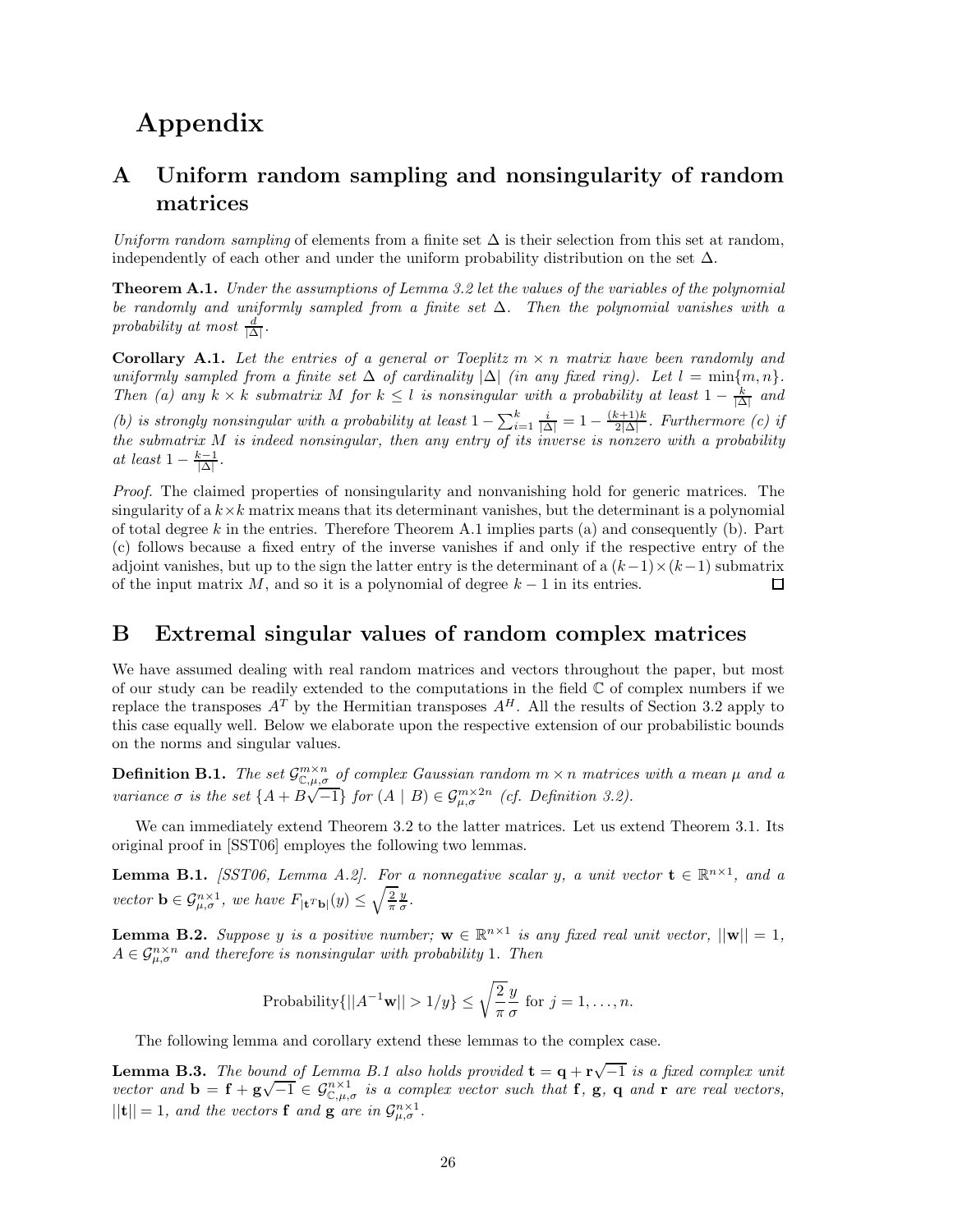*Proof.* We have  $\mathbf{t}^H \mathbf{b} = \mathbf{q}^T \mathbf{f} + \mathbf{r}^T \mathbf{g} + (\mathbf{q}^T \mathbf{g} - \mathbf{r}^T \mathbf{f}) \sqrt{-1}$ , and so  $|\mathbf{t}^H \mathbf{b}|^2 = |\mathbf{q}^T \mathbf{f} + \mathbf{r}^T \mathbf{g}|^2 + |\mathbf{q}^T \mathbf{g} - \mathbf{r}^T \mathbf{f}|^2$ . Hence  $|\mathbf{t}^H \mathbf{b}| \geq |\mathbf{q}^T \mathbf{f} + \mathbf{r}^T \mathbf{g}| = |\mathbf{u}^T \mathbf{v}| \text{ where } \mathbf{u}^T = (\mathbf{q}^T \mid \mathbf{r}^T) \text{ and } \mathbf{v} = (\mathbf{f}^T \mid \mathbf{g}^T)^T.$  Note that  $\mathbf{v} \in \mathcal{G}_{\mu,\sigma}^{1 \times 2n}$ and  $||\mathbf{u}|| = ||\mathbf{t}|| = 1$  and apply Lemma B.1 to real vectors **u** and **v** replacing **b** and **t**.

**Corollary B.1.** *Suppose y is a positive number and suppose a matrix*  $A \in \mathcal{G}_{\mathbb{C},\mu,\sigma}^{n \times n}$  *and therefore is nonsingular with probability* 1*. Then*

Probability
$$
\{||A^{-1}\mathbf{e}_j|| > 1/y\} \le \sqrt{\frac{2}{\pi}} \frac{y}{\sigma}
$$
 for  $j = 1, ..., n$ .

*Proof.* In the case of real matrices A the corollary is supported by the argument in the proof of [SST06, Lemma 3.2], which employs the well known estimate that we state as our Lemma B.1. Now we employ Lemma B.3 instead of this estimate, otherwise keep the same argument as in [SST06], and arrive at Corollary B.1. П

**Corollary B.2.** *Under the assumptions of Corollary B.1 we have*  $||A^{-1}|| \le \sum_{j=1}^{n} X_j$  *where*  $X_j$  *are nonnegative random variables such that*

Probability{
$$
X_j > 1/y
$$
}  $\leq \sqrt{\frac{2}{\pi}} \frac{y}{\sigma}$  for  $j = 1, ..., n$ .

*Proof.* Recall that for any  $n \times n$  matrix *B* we have  $||B|| = ||B\mathbf{w}||$  for some unit vector  $\mathbf{w} = \sum_{n=1}^{n} a_n$   $\sum_{n=1}^{n} a_n$   $\sum_{n=1}^{n} a_n$   $\sum_{n=1}^{n} a_n$   $\sum_{n=1}^{n} a_n$   $\sum_{n=1}^{n} a_n$  $\sum_{j=1}^{n} w_j \mathbf{e}_j$ . We have  $|w_j| \le ||\mathbf{w}|| = 1$  for all *j*. Substitute  $B = A^{-1}$  and obtain  $||A^{-1}|| = ||A^{-1}\mathbf{w}|| =$  $||\sum_{j=1}^{n} A^{-1}w_j \mathbf{e}_j|| \leq \sum_{j=1}^{n} |w_j| ||A^{-1} \mathbf{e}_j||$ , and so  $||A^{-1}|| \leq \sum_{j=1}^{n} X_j$  where  $X_j = ||A^{-1} \mathbf{e}_j||$  for all j. It remains to combine this bound with Corollary B.1.

The corollary implies that Probability $\{|A^{-1}|| > 1/y\}$  converges to 0 proportionally to *y* as  $y \to 0$ , which can be viewed as an extension of Theorem 3.1 to the case of complex inputs. The resulting estimates are a little weaker than in Section 3.3, being overly pessimistic. Actually random complex matrices are a little better conditioned than random real matrices (see [E88], [ES05], [CD05]).

# **C Computation of numerical ranks**

Unlike the customary algorithms we involve neither pivoting nor orthogonalization in the following noncostly algorithms that compute the numerical rank of a matrix. Suppose  $m \geq n$  (else we shift to  $\tilde{A}^{T}$ ), let  $[\rho_{-}, \rho_{+}] = [0, n]$  unless you know a more narrow range for the numerical rank of *A*, and successively test the candidate integers in the range  $[\rho_-, \rho_+]$  until you find the numerical rank  $\rho$ .

#### **Proto-Algorithm C.1. Numerical rank via additive preprocessing** *(see Remarks C.1–C.3).*

- INPUT: *Two integers*  $\rho$  *and*  $\rho$ + *and a matrix*  $\tilde{A} \in \mathbb{R}^{m \times n}$  *having unknown numerical rank*  $\rho$  = rank(*A*) in the range  $[\rho_-, \rho_+]$  such that  $0 \leq \rho_- \leq \rho_+ \leq n \leq m$ , a rule for the selection of a *candidate integer*  $\rho$  *in a range*  $[\rho_-, \rho_+]$ *, and a Subroutine COND that determines whether a given matrix has full rank and is well conditioned or not.*
- Output: *An integer ρ expected to equal numerical rank of the matrix A*˜*. (The expectation can actually fail, but with a low probability, see Remark C.1.)*
- INITIALIZATION: Compute the integer  $r_+ = n \rho_-$  and a scalar  $\sigma$  of order  $||A||$ , generate two matrices  $U_{+} \in \mathcal{G}_{0,\sigma}^{m \times r_{+}}$  and  $V_{+} \in \mathcal{G}_{0,\sigma}^{n \times r_{+}}$ , and write  $U_{s} = U_{+}(I_{s} \mid O_{s,m-s})^{T}$  and  $V_{s} =$  $V_+(I_s \mid O_{n-s,s})^T$  *for*  $s = r_-, r_- + 1, \ldots, r_+$ .

Computations*:*

- *1. Stop and output*  $\rho = \rho_+$  *if*  $\rho_- = \rho_+$ *. Otherwise fix an integer*  $\rho$  *in the range*  $[\rho_-, \rho_+]$ *.*
- 2. Compute an integer  $r = n s$  and the matrix  $C = A + U_r V_r^T$  and apply to it the Subroutine *COND.*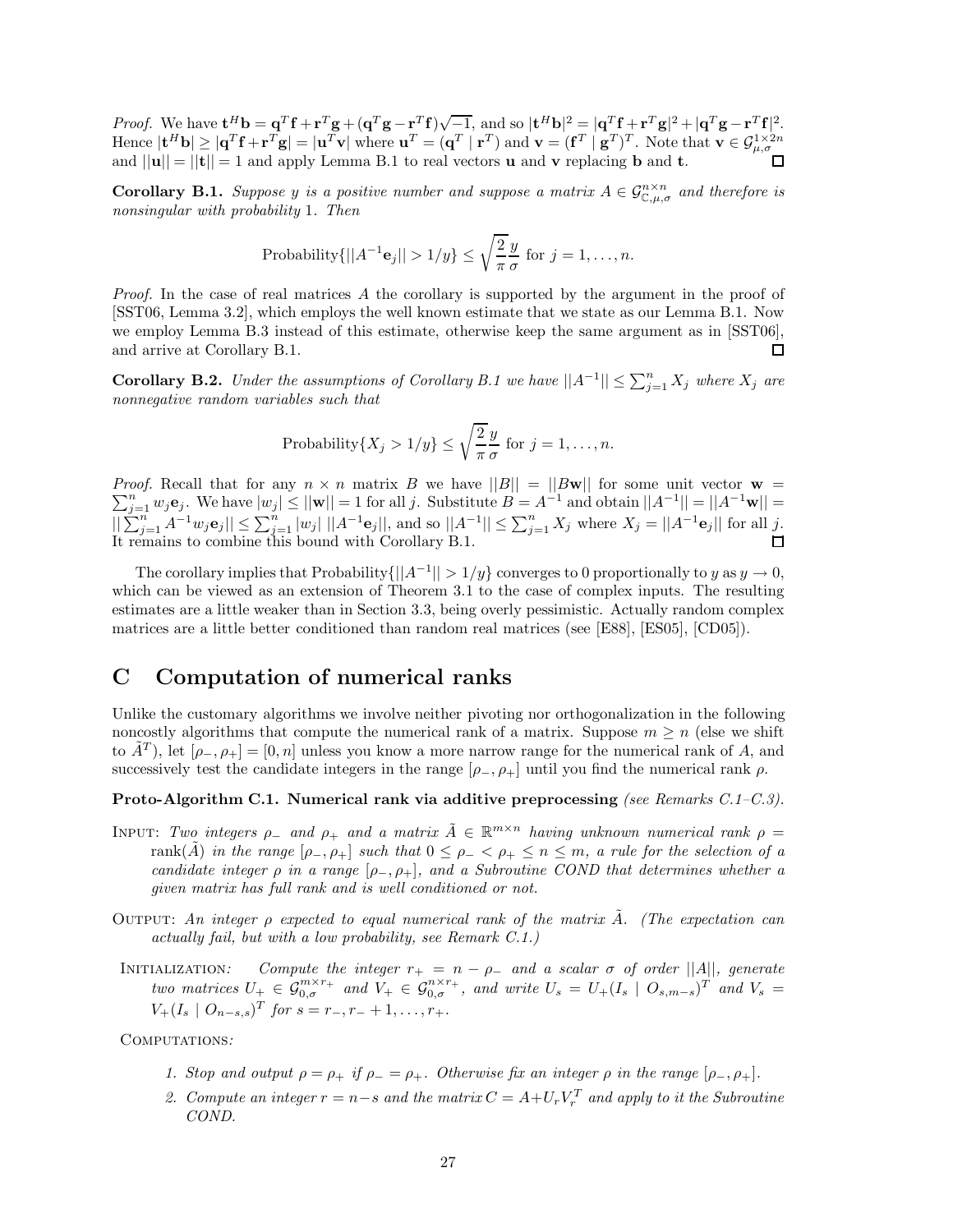*3. If this matrix has full rank and is well conditioned, write*  $\rho_{+} = \rho$  *and go to Stage 1. Otherwise write*  $\rho_-=\rho$  *and go to Stage 1.* 

#### **Proto-Algorithm C.2. Numerical rank via randomized augmentation.**

Input, Output *and Stages 1 and 3 of* Computations *are the same as in Proto-Algorithm C.1.*

INITIALIZATION: Compute the integer  $r_+ = n - \rho_-$  and a scalar  $\sigma$  of order  $||A||$ , generate three matrices  $U_+ \in \mathcal{G}_{0,\sigma}^{m \times r_+}$ ,  $V_+ \in \mathcal{G}_{0,\sigma}^{n \times r_+}$ , and  $W_+ \in \mathcal{G}_{0,\sigma}^{r_+ \times r_+}$ , and write  $i = 1$ ,  $A_0 = A$ ,  $U_r = U_+(I_r \mid O_{r,m-r})^T$ ,  $V_r = V_+(I_r \mid O_{n-r,r})^T$ , and  $W_r = (I_r \mid O_{r,r_+-r})W_+(I_r \mid O_{r,r_+-r})^T$ *for*  $r = r_-, r_- + 1, \ldots, r_+$ .

Computations*:*

*2. Compute the integer*  $r = n - s$ *. Compute the matrix*  $K = \begin{pmatrix} W_r & V_r^T \\ -U_r & A \end{pmatrix}$ - *and apply to it the Subroutine COND.*

For the sake of completeness we also reproduce the following alternative algorithm from [PQb].

**Proto-Algorithm C.3. Numerical rank via randomized multiplication** *(see Remarks C.1– C.4).*

Input *is the same as in Proto-Algorithms C.1 and C.2.*

Output: *an integer ρ expected to equal numerical rank of the matrix A*˜ *and a matrix B expected to approximate (within an error norm in*  $O(\sigma_{\rho+1}(\tilde{A})))$  *a matrix basis of the singular space*  $\mathbb{T}_{\rho,\tilde{A}}$ *. (Both expectations can actually fail, but with a low probability, see Remark C.1.)*

INITIALIZATION: *Generate matrix*  $G \in \mathcal{G}_{0,1}^{m \times \rho_+}$  and write  $B = \tilde{A}$ ,  $G_{\rho} = G(I_{\rho} \mid O_{\rho,m-\rho})^T$  for  $\rho =$  $\rho$ <sub>−</sub>*,* $\rho$ <sub>−</sub> + 1*,...,* $\rho$ <sub>+</sub> *(The m* ×  $\rho$  *matrix*  $G$ <sub> $\rho$  *is formed by the first*  $\rho$  *columns of the matrix*  $G$ *.)*</sub>

Computations*:*

- *1. Stop and output*  $\rho = \rho_+$  *and the matrix*  $B$  *if*  $\rho_- = \rho_+$ *. Otherwise fix an integer*  $\rho$  *in the range*  $[\rho_-, \rho_+]$ *.*
- 2. Compute the matrix  $B' = B^T G_{\rho}$  and apply to it the Subroutine COND.
- *3. If this matrix has full rank and is well conditioned, write*  $\rho_{+} = \rho$  *and*  $B = B'$  *and go to Stage 1. Otherwise write*  $\rho = \rho$  *and go to Stage 1.*

**Remark C.1.** *The Proto-Algorithms can output a wrong value of the numerical rank, although by virtue of Theorems 2.5 and 2.6 combined this occurs with a low probability. One can decrease this probability by alternating application of the three Proto-Algorithms to the same inputs and choosing distinct random parameters. Furthermore one can extend Proto-Algorithm C.3 to computing rank-ρ approximation to the input matrix A and compute the error norm. Its large value would imply that*  $\rho$  < nrank $(A)$ *.* 

**Remark C.2.** *Unlike the customary condition estimators, we can avoid orthogonalization and pivoting in the Subroutine COND by approximating both extremal eigenvalues of the matrix*  $S = \tilde{A}^T \tilde{A}$ *or*  $S = \tilde{A}\tilde{A}^T$ . We can apply either the Power Method (cf. [B74], [D83]), first to the matrix S to *compute a close upper bound*  $\sigma^2$  *on the value*  $(\sigma_1(A))^2$  *and then to the matrix*  $\sigma^2 + I - S$  *to approximate the value*  $(\sigma_n(A))^2$ , *or the Lanczos algorithm, which approximates both values*  $(\sigma_1(A))^2$  *and*  $(\sigma_n(A))^2$  and converges much faster (cf. [KW92], [GL96, Sections 9.1.4 and 9.1.5]).

**Remark C.3.** *The binary search*  $\rho = \left[\left(\rho_{-}+\rho_{+}\right)/2\right]$  *is an attractive policy for choosing the candidate values ρ in Proto-Algorithms C.1 and C.2 , but for Proto-Algorithm C.3 one may prefer to move toward ρ*−*, the left end of the range more rapidly, to decrease the size of the matrix B .*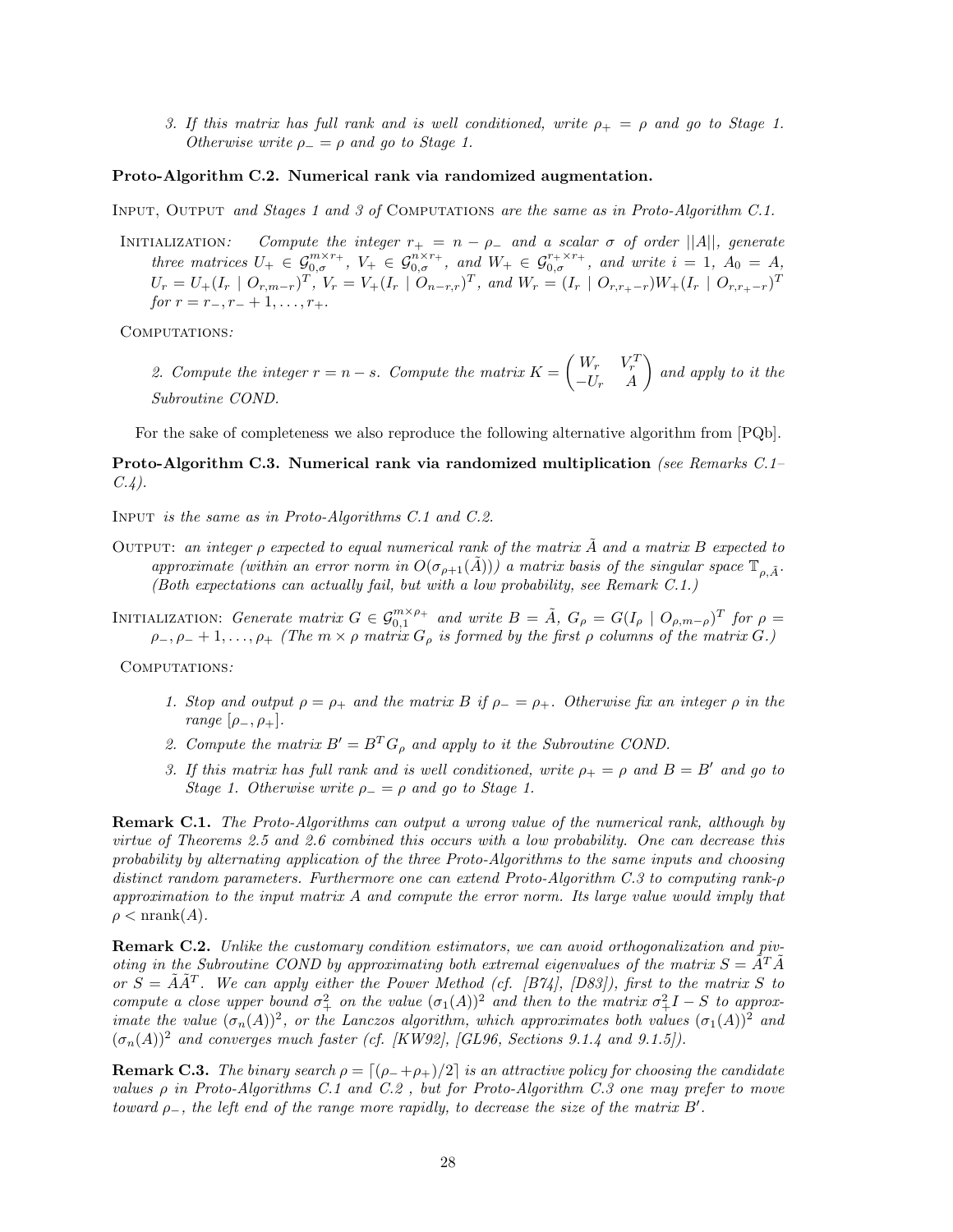**Remark C.4.** *One can simplify Stage 2 of Proto-Algorithm C.3 by applying the Subroutine COND to the matrix*  $G'_{\rho} = F_{\rho}G_{\rho}$  *of a smaller size (rather than to*  $G_{\rho}$ ) where  $F_{\rho} \in \mathcal{G}_{0,1}^{\rho \times m}$ . By virtue of *Theorem 3.4 the matrices*  $G_{\rho}$  *and*  $G'_{\rho}$  *are likely to have condition numbers of the same order.* 

**Acknowledgements:** Our work has been supported by NSF Grant CCF–1116736 and PSC CUNY Awards 4512–0042 and 65792–0043. Mr. Jesse Wolf has provided many helpful comments.

# **References**

| [B74]   | D.W. Boyd, The Power method for $l^p$ Norms, <i>Linear Algebra and Its Applications</i> , 9,<br>$95-101, 1974.$                                                                                                                            |
|---------|--------------------------------------------------------------------------------------------------------------------------------------------------------------------------------------------------------------------------------------------|
| [B11]   | C. Beltrán, Estimates on the Condition Number of Random, Rank-deficient Matrices,<br>IMA Journal of Numerical Analysis, 31, 1, 25-39, 2011.                                                                                                |
| [CD05]  | Z. Chen, J. J. Dongarra, Condition Numbers of Gaussian Random Matrices, SIAM.<br>J. on Matrix Analysis and Applications, 27, 603-620, 2005.                                                                                                |
| [D83]   | J. D. Dixon, Estimating Extremal Eigenvalues and Condition Numbers of Matrices,<br><i>SIAM J. on Numerical Analysis</i> , <b>20, 4</b> , 812–814, 1983.                                                                                    |
| [D88]   | J. Demmel, The Probability That a Numerical Analysis Problem Is Difficult, Math. of<br>Computation, 50, 449-480, 1988.                                                                                                                     |
| [DL78]  | R. A. Demillo, R. J. Lipton, A Probabilistic Remark on Algebraic Program Testing,<br>Information Processing Letters, 7, 4, 193-195, 1978.                                                                                                  |
| [DS01]  | K. R. Davidson, S. J. Szarek, Local Operator Theory, Random Matrices, and Ba-<br>nach Spaces, in Handbook on the Geometry of Banach Spaces (W. B. Johnson and J.<br>Lindenstrauss editors), pages 317–368, North Holland, Amsterdam, 2001. |
| [E88]   | A. Edelman, Eigenvalues and Condition Numbers of Random Matrices, SIAM J. on<br>Matrix Analysis and Applications, 9, 4, 543-560, 1988.                                                                                                     |
| [EG99]  | Y. Eidelman, I. Gohberg, On a New Class of Structured Matrices, Integral Equations<br>and Operator Theory, 34, 293-324, Birkhäuser, Basel, 1999.                                                                                           |
| [ES05]  | A. Edelman, B. D. Sutton, Tails of Condition Number Distributions, SIAM J. on<br>Matrix Analysis and Applications, 27, 2, 547-560, 2005.                                                                                                   |
| [GE96]  | M. Gu, S. C. Eisenstat, Efficient algorithms for computing a strong rank-revealing QR<br>factorization, SIAM Journal on Scientific Computing, 17, 848-869, 1996.                                                                           |
| [GL96]  | G. H. Golub, C. F. Van Loan, <i>Matrix Computations</i> , Johns Hopkins University Press,<br>Baltimore, Maryland, 1996 (third addition).                                                                                                   |
| [GS72]  | I. Gohberg, A. Sementsul, On the Inversion of Finite Toeplitz Matrices and Their<br>Continuous Analogs, <i>Matematicheskiie Issledovaniia</i> (in Russian), <b>7, 2</b> , 187–224, 1972.                                                   |
| [H02]   | N. J. Higham, Accuracy and Stability in Numerical Analysis, SIAM, Philadelphia, 2002<br>(second edition).                                                                                                                                  |
| [HMT11] | N. Halko, P. G. Martinsson, J. A. Tropp, Finding Structure with Randomness: Proba-<br>bilistic Algorithms for Constructing Approximate Matrix Decompositions, SIAM Re-<br>view, 53, 2, 217-288, 2011.                                      |
| [HP92]  | Y. P. Hong, C.–T. Pan, The rank revealing QR decomposition and SVD, Math. of<br>Computation, 58, 213-232, 1992.                                                                                                                            |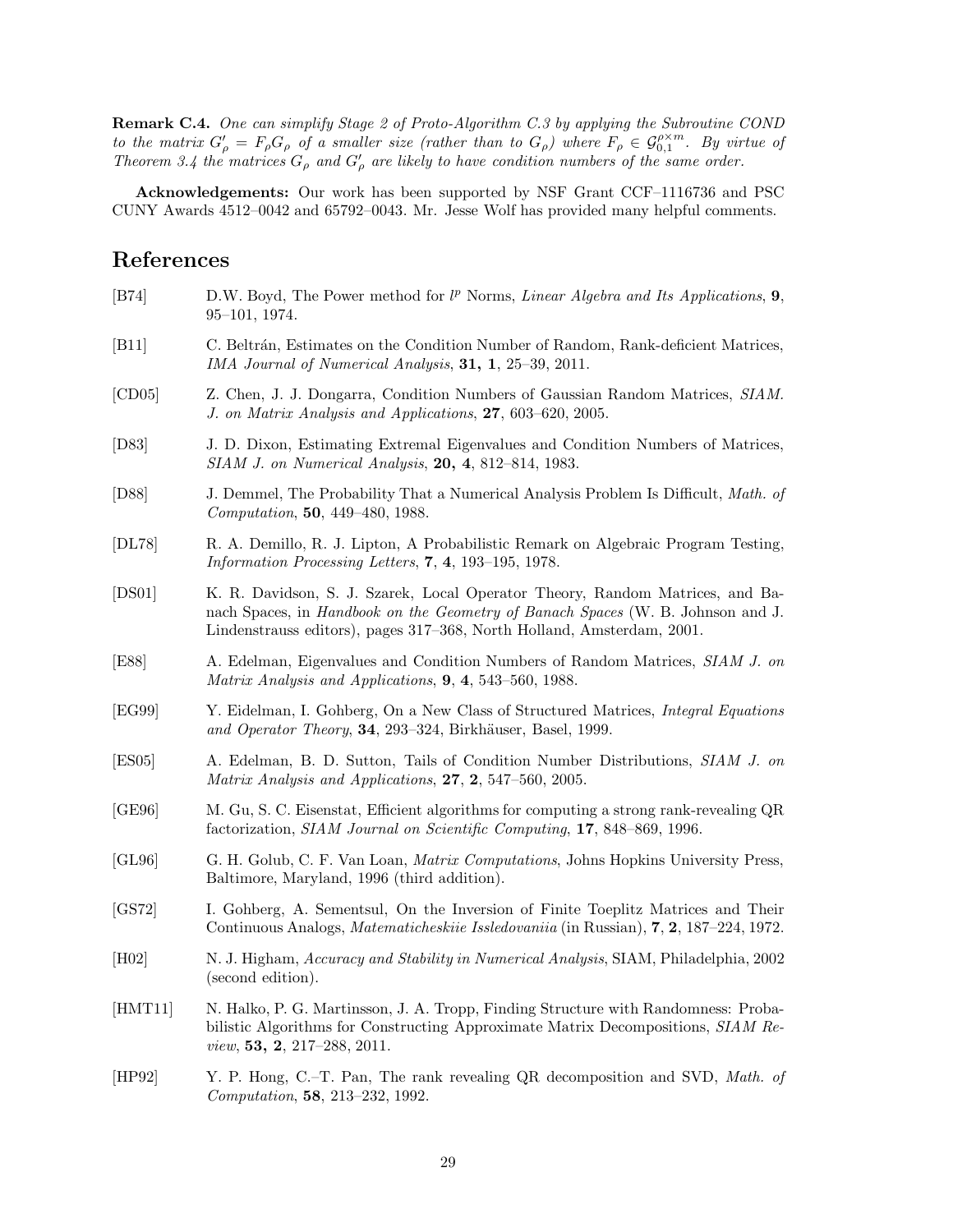- [KL94] C. S. Kenney, A. J. Laub, Small-Sample Statistical Condition Estimates for General Matrix Functions, *SIAM J. on Scientific and Statistical Computing*, **15**, 36–61, 1994.
- [KV99] P. Kravanja, M. Van Barel, Algorithms for Solving Rational Interpolation Problems Related to Fast and Superfast Solvers for Toeplitz Systems, *SPIE*, 359–370, 1999.
- [KW92] J. Kuczynski, H. Wozniakowski, Estimating the Largest Eigenvalue by the Power and Lanczos Algorithms with a Random Start, *SIAM J. on Matrix Analysis and Applications*, **13**, 1094–1122, 1992.
- [MP80] W. L. Miranker, V. Y. Pan, Methods of Aggregations, *Linear Algebra and Its Applications*, **29**, 231–257, 1980.
- [P00a] C.–T. Pan, On the Existence and Computation of Rank-revealing LU Factorization, *Linear Algebra and Its Applications*, **316**, 199–222, 2000.
- [P01] V. Y. Pan, *Structured Matrices and Polynomials: Unified Superfast Algorithms*, Birkhäuser/Springer, Boston/New York, 2001.
- [P10] V. Y. Pan, Newton's Iteration for Matrix Inversion, Advances and Extensions, pp. 364–381, in *Matrix Methods: Theory, Algorithms and Applications* (dedicated to the Memory of Gene Golub, edited by V. Olshevsky and E. Tyrtyshnikov), World Scientific Publishing, New Jersey, ISBN-13 978-981-283-601-4, ISBN-10-981-283-601-2 (2010).
- [PGMQ] V. Y. Pan, D. Grady, B. Murphy, G. Qian, R. E. Rosholt, A. Ruslanov, Schur Aggregation for Linear Systems and Determinants, *Theoretical Computer Science*, *Special Issue on Symbolic–Numerical Algorithms* (D. A. Bini, V. Y. Pan, and J. Verschelde editors), **409**, **2**, 255–268, 2008.
- [PIMR10] V. Y. Pan, D. Ivolgin, B. Murphy, R. E. Rosholt, Y. Tang, X. Yan, Additive Preconditioning for Matrix Computations, *Linear Algebra and Its Applications*, **432**, 1070– 1089, 2010.
- [PQ10] V. Y. Pan, G. Qian, Randomized Preprocessing of Homogeneous Linear Systems of Equations, *Linear Algebra and Its Applications*, **432**, 3272–3318, 2010.
- [PQ12] V. Y. Pan, G. Qian, Solving Linear Systems of Equations with Randomization, Augmentation and Aggregation, *Linear Algebra and Its Applications*, **437**, 2851–1876, 2012.
- [PQa] V. Y. Pan, G. Qian, Condition Numbers of Random Toeplitz and Circulant Matrices, Tech. Report TR 2012013, *PhD Program in Comp. Sci.*, *Graduate Center, CUNY*, 2012. Available at

http://www.cs.gc.cuny.edu/tr/techreport.php?id=442

[PQb] V. Y. Pan, G. Qian, More on the Power of Randomized Matrix Multiplication, Tech. Report TR 2012014, *PhD Program in Comp. Sci.*, *Graduate Center, CUNY*, 2012. Available at

http://www.cs.gc.cuny.edu/tr/techreport.php?id=443

- [PQZa] V. Y. Pan, G. Qian, A. Zheng, Randomized Preprocessing versus Pivoting, *Linear Algebra and Its Applications*, in print. http://dx.doi.org/10.1016/j.laa.2011.02.052
- [PQZC] V. Y. Pan, G. Qian, A. Zheng, Z. Chen, Matrix Computations and Polynomial Rootfinding with Preprocessing, *Linear Algebra and Its Applications*, **434**, 854–879, 2011.
- [PY09] V. Y. Pan, X. Yan, Additive Preconditioning, Eigenspaces, and the Inverse Iteration, *Linear Algebra and Its Applications*, **430**, 186–203, 2009.